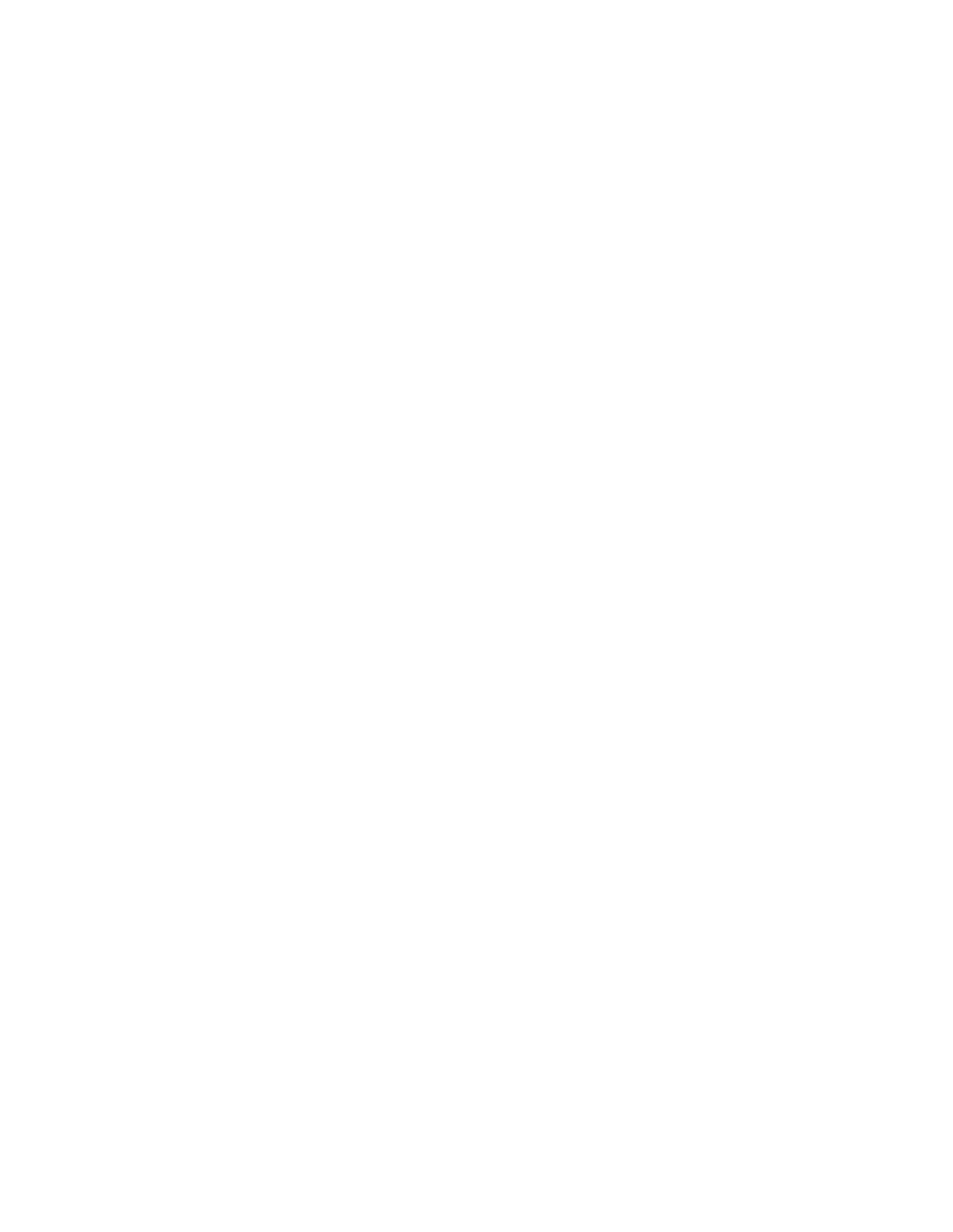## **Study Materials for the 2007 National Inmate Infectious Diseases and Risk Behaviours Survey**

Dianne Zakaria

Jennie Mae Thompson

 $\&$ 

Frederic Borgatta

Correctional Service of Canada

March 2010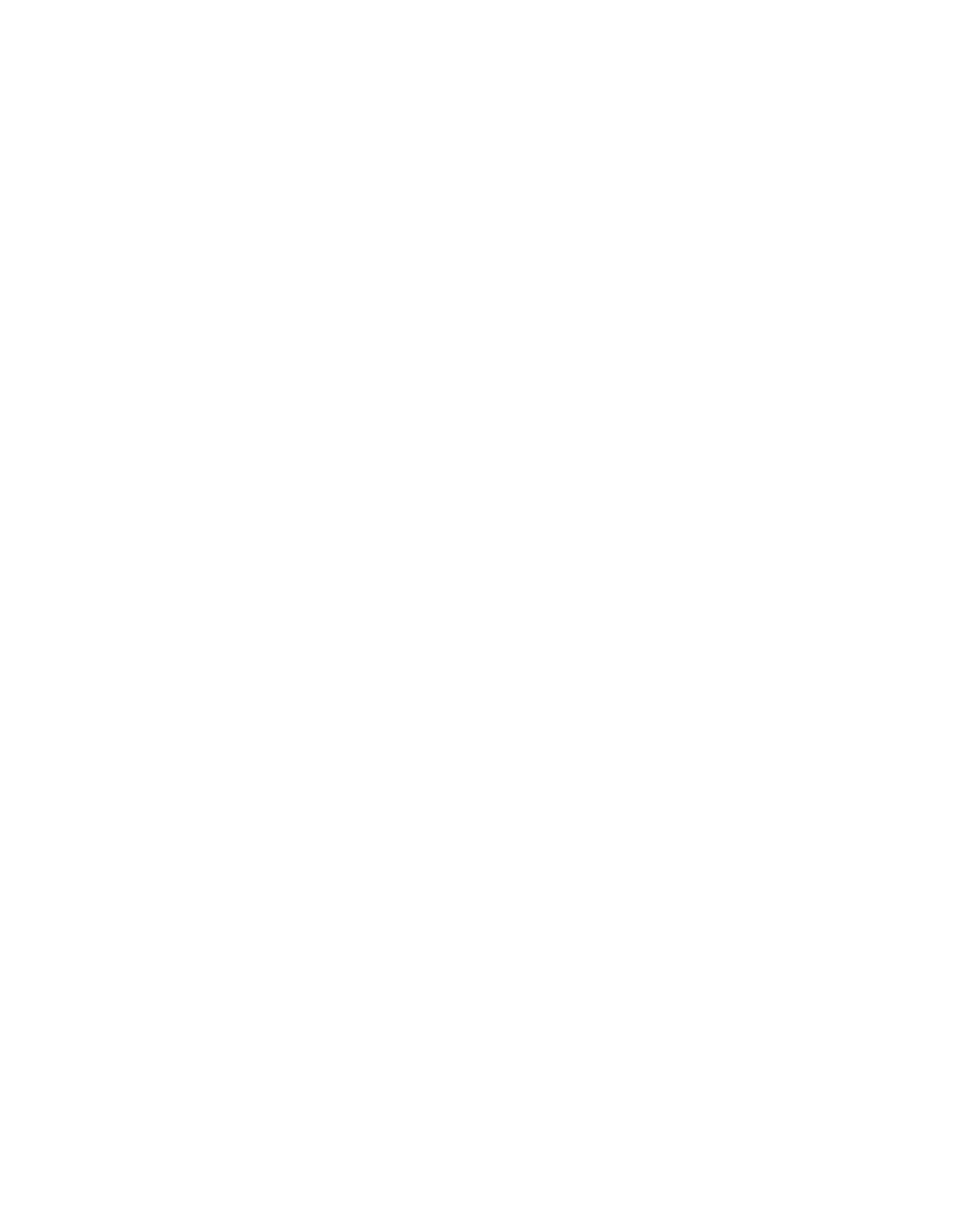#### **Acknowledgements**

<span id="page-4-0"></span>The authors would like to thank the National Inmate Infectious Diseases and Risk Behaviours Survey Working Group (Jacqueline Arthur, Neil Burke, Yogesh Choudhri, Katherine Dinner, Tracey Donaldson, Marie-Line Gilbert, Gayatri Jayaraman, Rhonda Kropp, Tammy Maheral, Marissa McGuire, Mary Beth Pongrac, Jonathan Smith, Jill Tarasuk, and Tom Wong), the National Senior Project Manager (Heather Lockwood), the Regional Survey Coordinators (Kimberley Andreassen, Michelle Beyko, Teresa Garrahan, David Lewis, and Hélène Racicot) and the inmates who participated in focus groups for their guidance and insightful feedback during the development of the survey materials.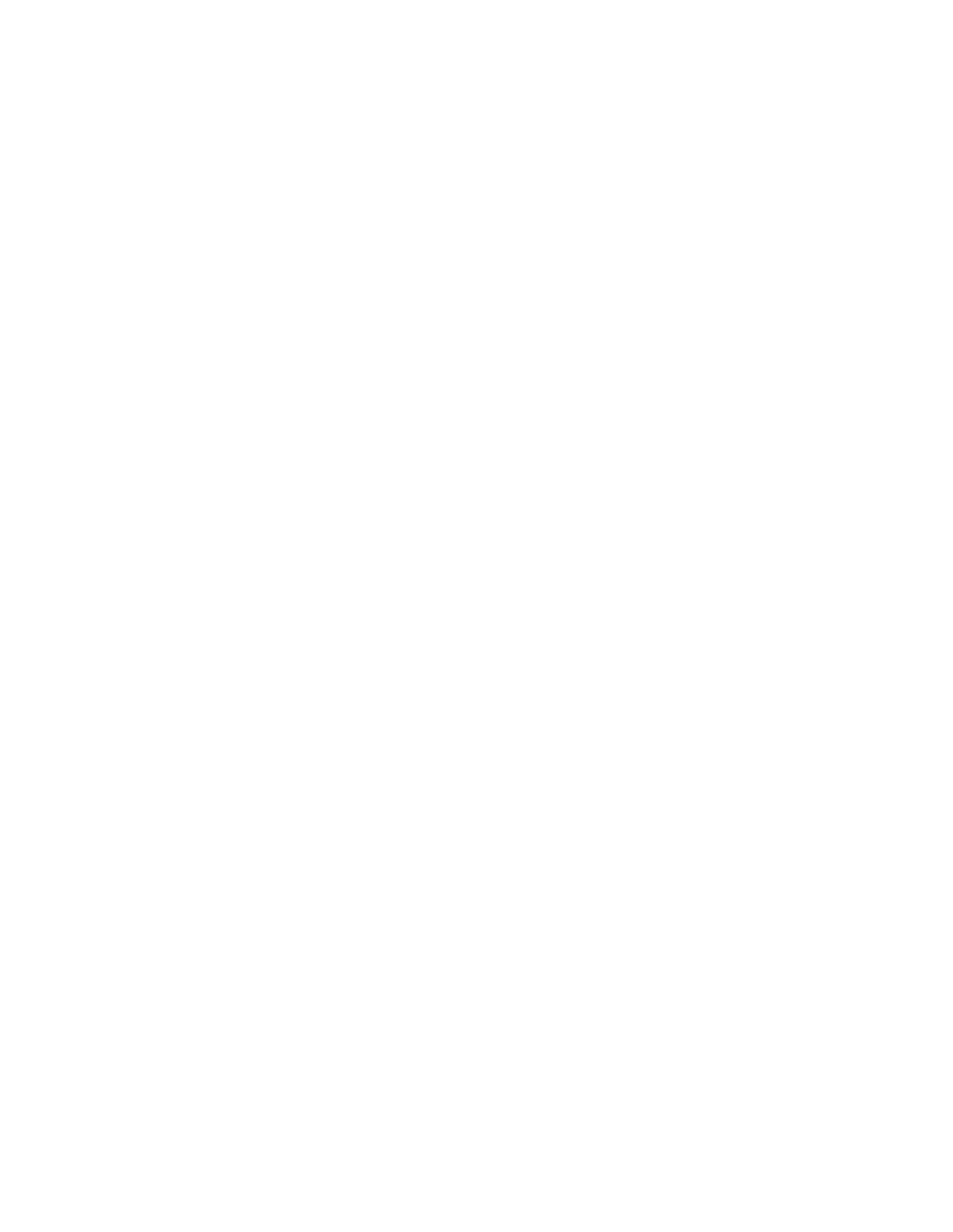#### **Table of Contents**

<span id="page-6-0"></span>

| Informing Inmates about Human Immunodeficiency Virus and Hepatitis C Virus 3 |  |
|------------------------------------------------------------------------------|--|
|                                                                              |  |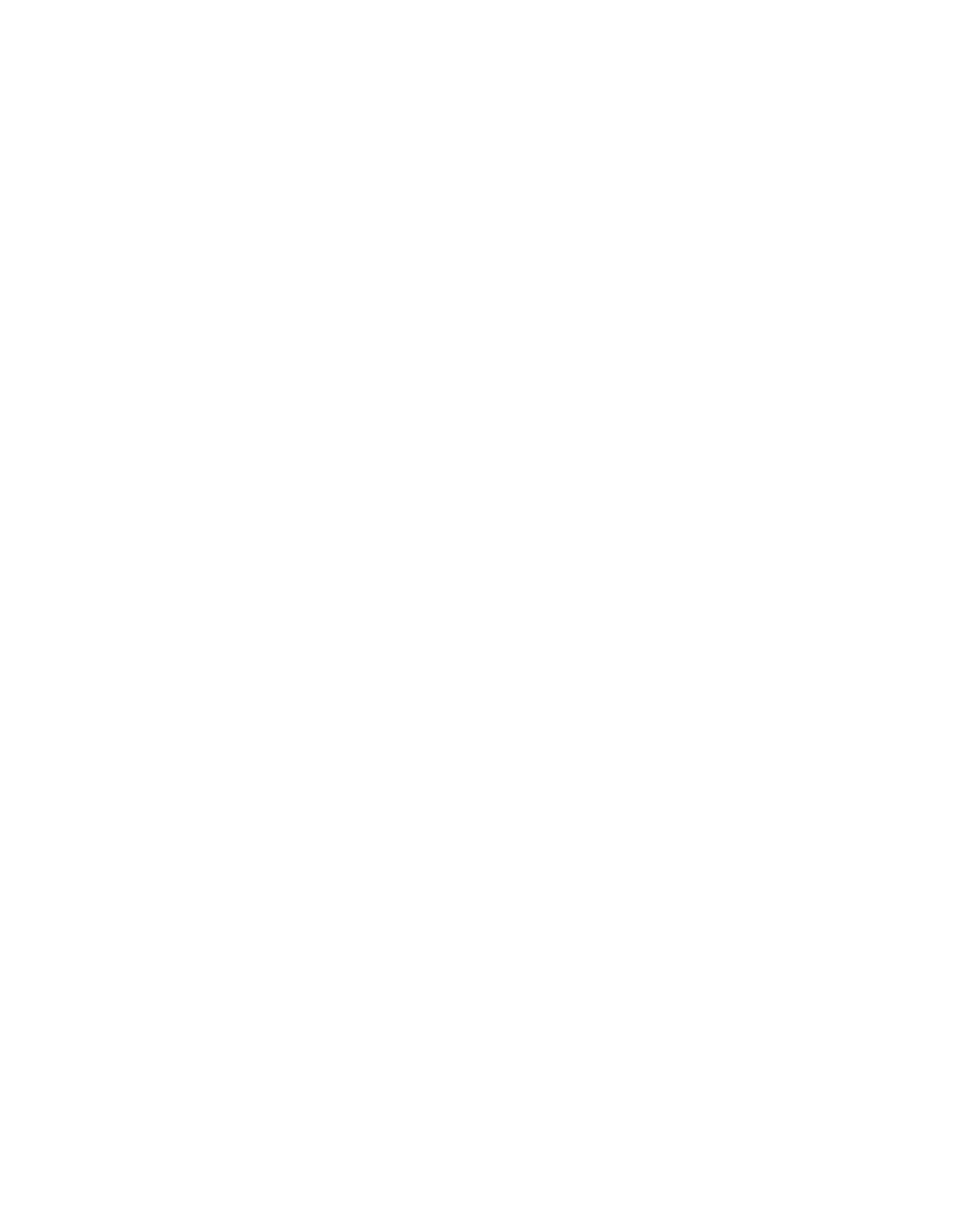## **List of Appendices**

<span id="page-8-0"></span>

| Appendix A: Poster for the 2007 National Inmate Infectious Diseases and Risk Behaviours |  |
|-----------------------------------------------------------------------------------------|--|
|                                                                                         |  |
| Appendix B: Consent Form for the 2007 National Inmate Infectious Diseases and Risk      |  |
| Appendix C: Questionnaire for the 2007 National Inmate Infectious Diseases and Risk     |  |
| Appendix D: Answers to Survey Questions on Human Immunodeficiency Virus and Hepatitis C |  |
|                                                                                         |  |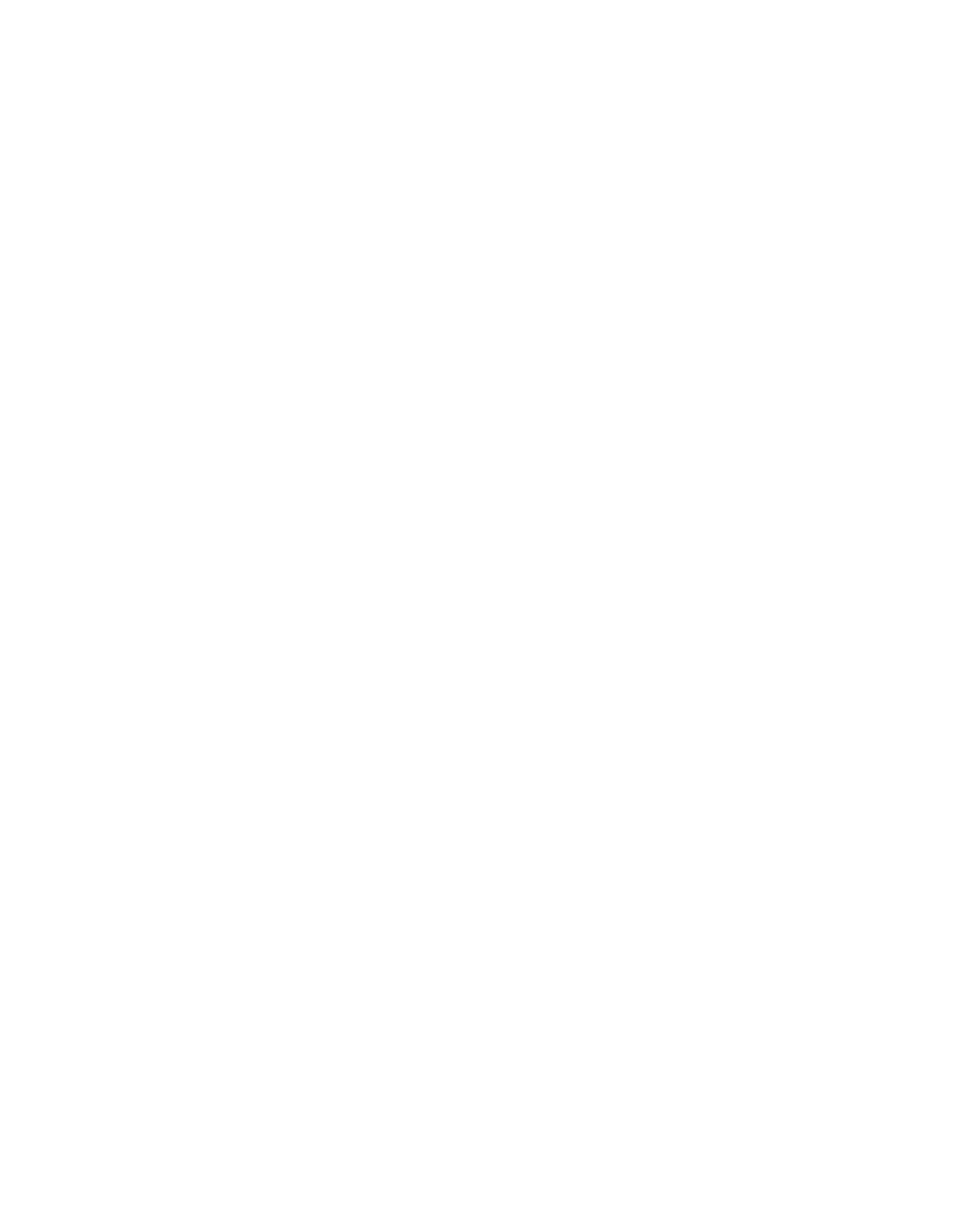#### **Introduction**

<span id="page-10-0"></span>In 2007, the Correctional Service of Canada conducted the National Inmate Infectious Diseases and Risk Behaviours Survey, a self-administered paper questionnaire focussing on issues relevant to blood-borne and sexually transmitted infections, particularly human immunodeficiency virus (HIV) and hepatitis C virus (HCV) infections. A random sample of men and all women were invited to complete the questionnaire and 3,370 inmates across Canada voluntarily participated. The primary objectives of the survey were to obtain information regarding inmates':

- 1) health risk-behaviours such as illicit drug use, unprotected sex, tattooing and body piercing;
- 2) awareness and accessing of harm-reduction items and methadone maintenance treatment;
- 3) participation in health education programs;
- 4) knowledge of HIV and HCV; and,
- 5) testing and treatment for HIV and HCV infections.

Important components of the study included: promoting awareness of the survey within federal penitentiaries; ensuring free and informed consent; a comprehensive questionnaire to meet the study objectives; and, informing inmates about HIV and HCV. For reference purposes, this publication provides the key study materials used to achieve these goals. A comprehensive presentation of the methods and findings of the 2007 National Inmate Infectious Diseases and Risk Behaviours Survey is provided by Zakaria, Thompson, Jarvis, and Borgatta (2010).

#### <span id="page-10-1"></span>**Promoting Awareness of the Survey**

To help promote awareness of the survey within federal penitentiaries, posters announcing the survey were displayed in all institutions (see Appendix A). The poster emphasized the voluntary nature of the survey; guaranteed participants anonymity and confidentiality; and, reinforced that the overall purpose of the survey was to improve inmate health. A small version (13.9 cm by 21.6 cm) of the survey poster was left with each inmate approached for participation in the survey.

1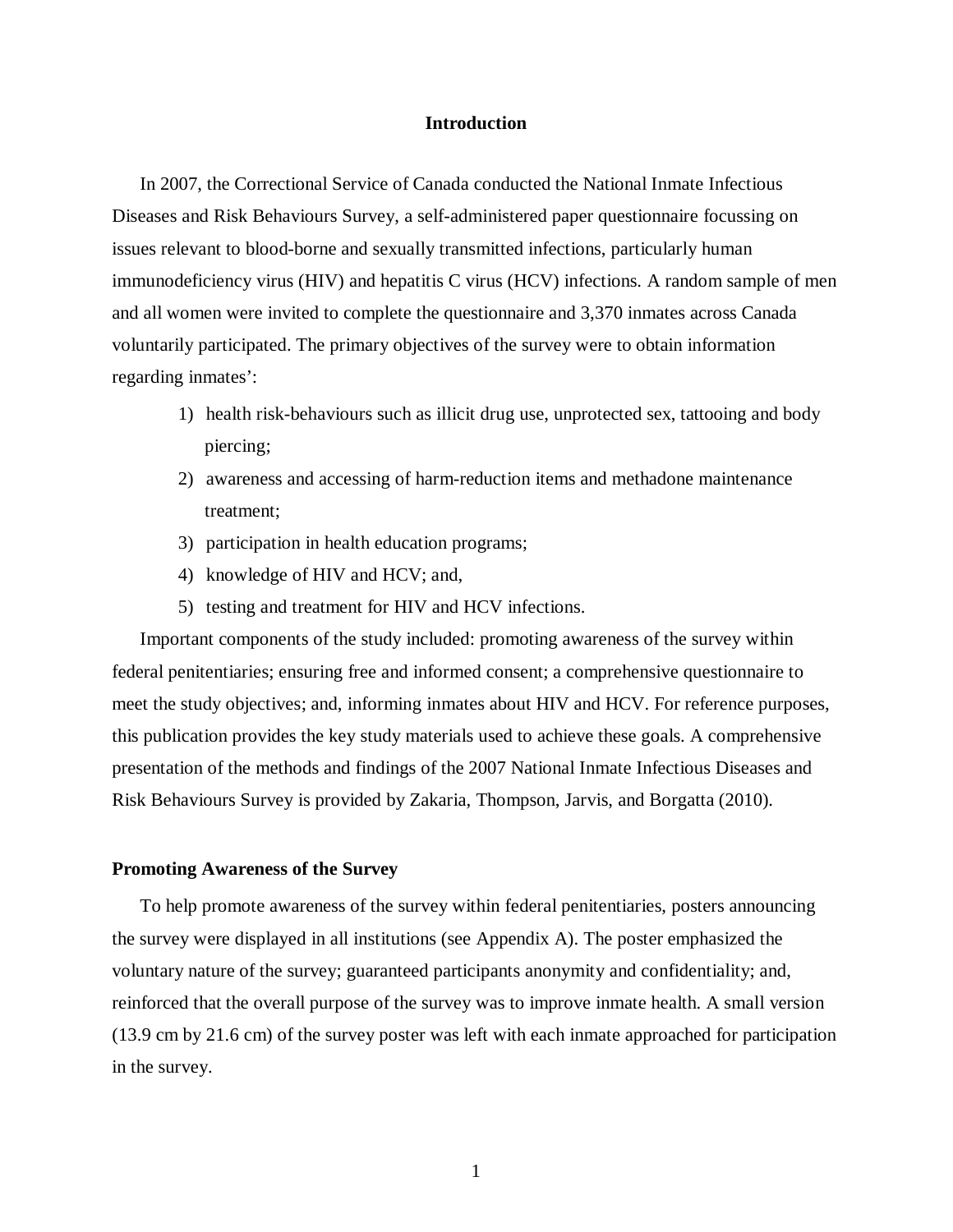#### <span id="page-11-0"></span>**Free and Informed Consent**

To ensure free and informed consent, the institutional survey coordinators reviewed the content of the consent form with eligible inmates, and invited inmates to participate in the study and to sign the consent form if they agreed (see Appendix B). For efficiency, group information sessions were organized with eligible inmates to describe the survey and review the consent form. Consent, however, was not obtained in a group setting but privately from each inmate. Inmates in segregation were recruited individually.

#### <span id="page-11-1"></span>**Development of the Questionnaire**

 $\overline{a}$ 

A project team drawn from several federal government departments<sup>[1](#page-11-2)</sup> developed the  $2007$ National Inmate Infectious Diseases and Risk Behaviours Survey (see Appendix C). Questionnaire development included focus groups with inmates in five different penitentiaries, including a women's facility and an Aboriginal inmate group. To maximize comprehension, the questions did not exceed a Grade 8 literacy level. Further, inmates could choose between the English or French version of the questionnaire (Zakaria, Thompson, & Borgatta, 2010).

The final questionnaire was 50 pages long and took inmates approximately 45 to 55 minutes to complete. The questionnaire captured information on risk-behaviours associated with the spread of blood-borne and sexually transmitted infections in both the community and prison; inmate awareness and use of health education and harm-reduction programs; inmate testing and treatment for HIV and HCV infections; and, inmate knowledge of HIV and HCV. To optimize recall accuracy, only inmates admitted within the past three years reported on their riskbehaviours during the last six months in the community prior to their current incarceration.

From May 22 to July 6, 2007, an external private firm administered the questionnaire in each institution to those inmates with a signed consent form. The survey coordinator was responsible for organizing inmates for the day and time the survey contractor arrived to distribute questionnaires. Since the contractor did not have the sample list and inmates were specifically instructed not to put their name or the name of anyone else on the questionnaire, it was

<span id="page-11-2"></span><sup>&</sup>lt;sup>1</sup> CSC Research Branch, CSC Public Health Branch, and the Public Health Agency of Canada HIV/AIDS Policy, Coordination and Programs Division and Community Acquired Infections Division.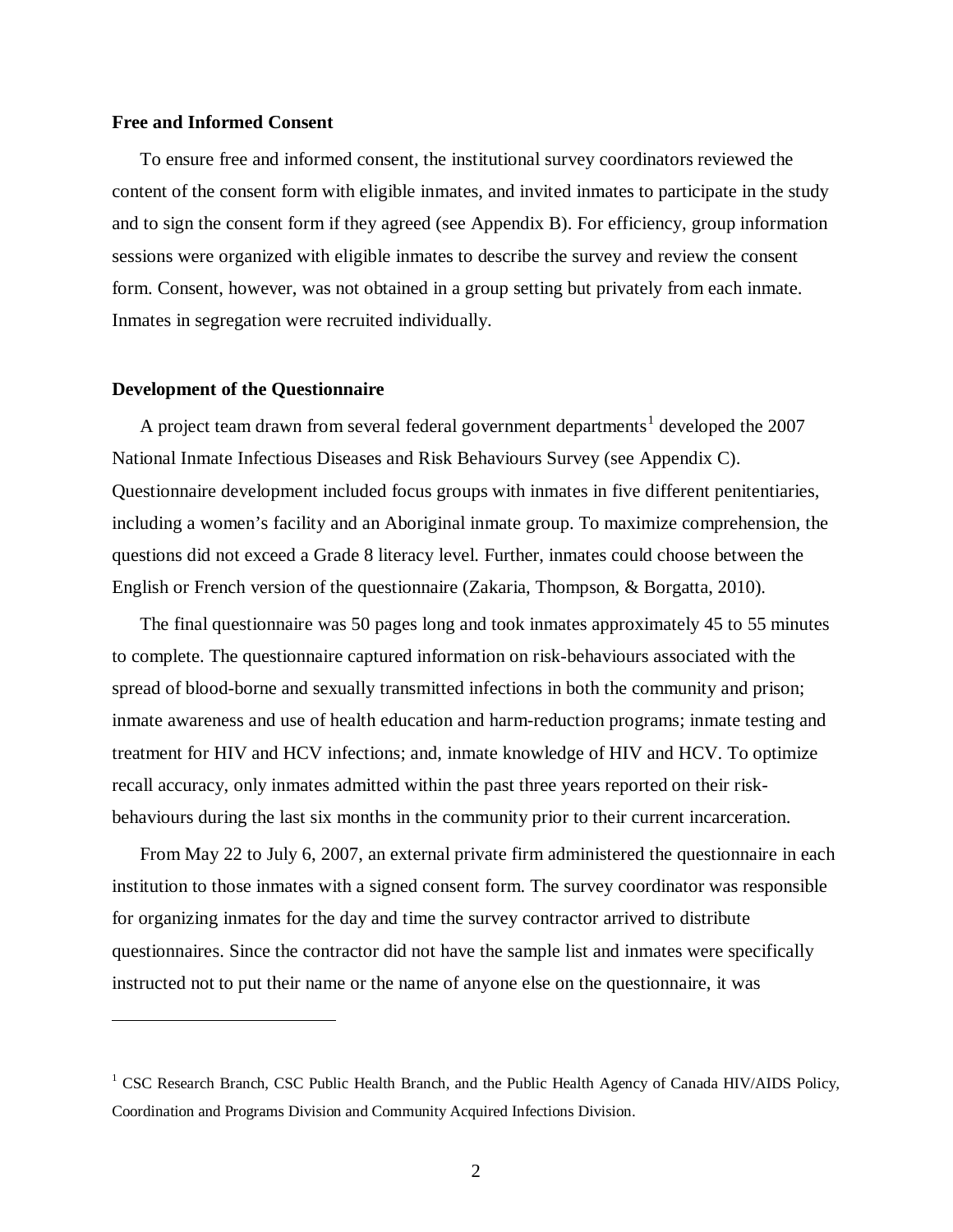impossible to link the consent form with the completed questionnaire. In this manner, inmates could be assured of their anonymity and confidentiality.

Each inmate completed the self-administered questionnaire: behind a privacy screen when completed in a group setting; in his/her cell if in segregation; or through private one-on-one interviews if an inmate requested assistance.

The survey contractor retained all completed questionnaires and provided a database of anonymous survey records to the Correctional Service of Canada in August 2007. Preliminary analyses to test the integrity of the data were conducted by the Correctional Service of Canada in the fall and winter of 2007/08. The contractor destroyed all completed questionnaires in June 2008 after all data integrity issues were resolved.

#### <span id="page-12-0"></span>**Informing Inmates about Human Immunodeficiency Virus and Hepatitis C Virus**

To obtain information about inmates' knowledge of HIV and HCV, the survey included questions about HIV and HCV. All participating inmates received the answers to the questions after data collection was complete within their institution (see Appendix D). Hence, the survey provided a learning opportunity for all participants.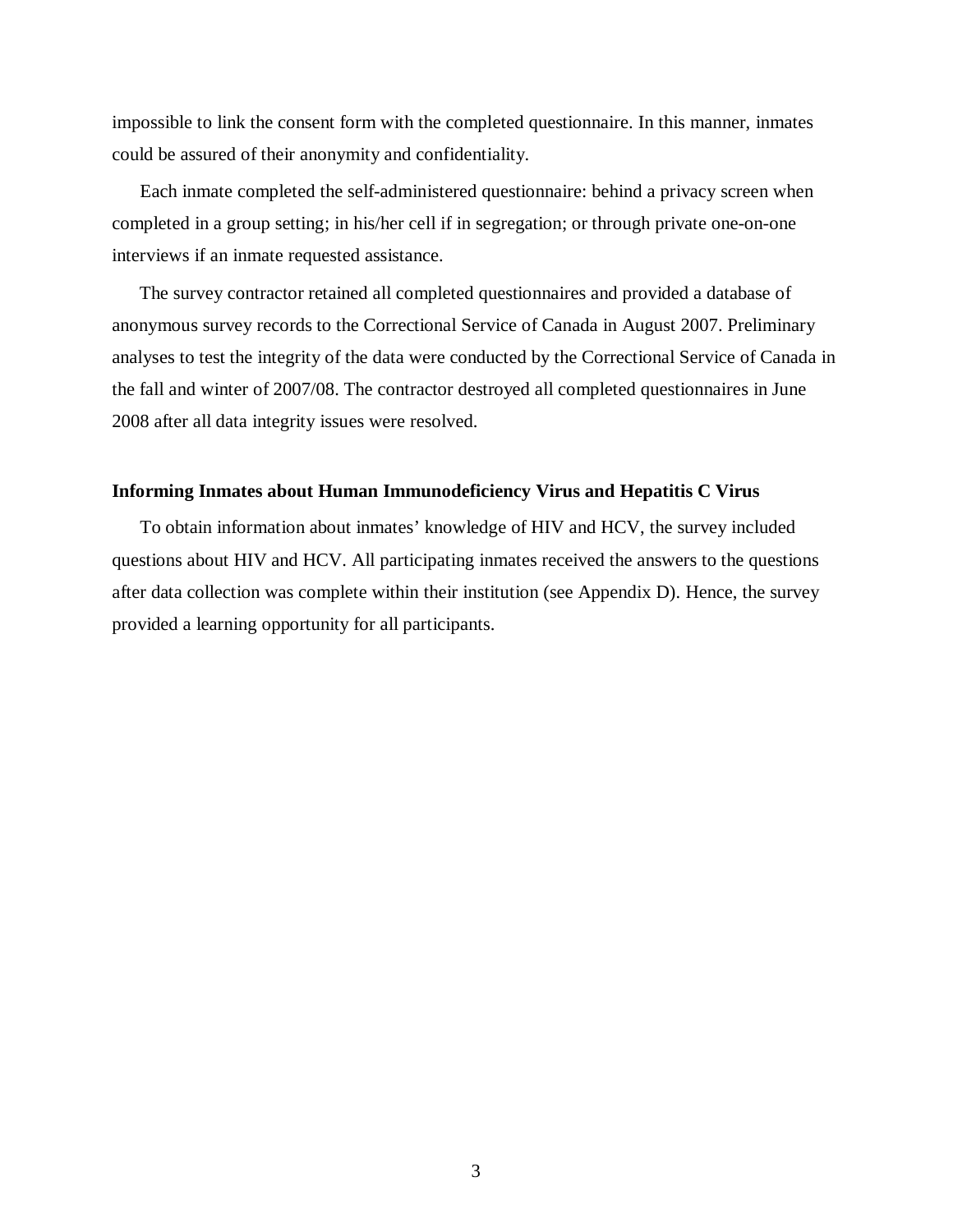#### **References**

- <span id="page-13-0"></span>Zakaria, D., Thompson, J., Jarvis, A., & Borgatta, F. (2010). *Summary of emerging findings from the 2007 National Inmate Infectious Diseases and Risk-Behaviours Survey.* Research Report R-211. Ottawa: Correctional Service Canada.
- ZAKARIA, D., J. THOMPSON et F. BORGATTA (2010). *Les Matériels d'étude pour le Sondage national de 2007 auprès des détenu(e)s sur les maladies infectieuses et les comportements à risque* , Rapport de recherche R-212. Ottawa, Service correctionnel du Canada.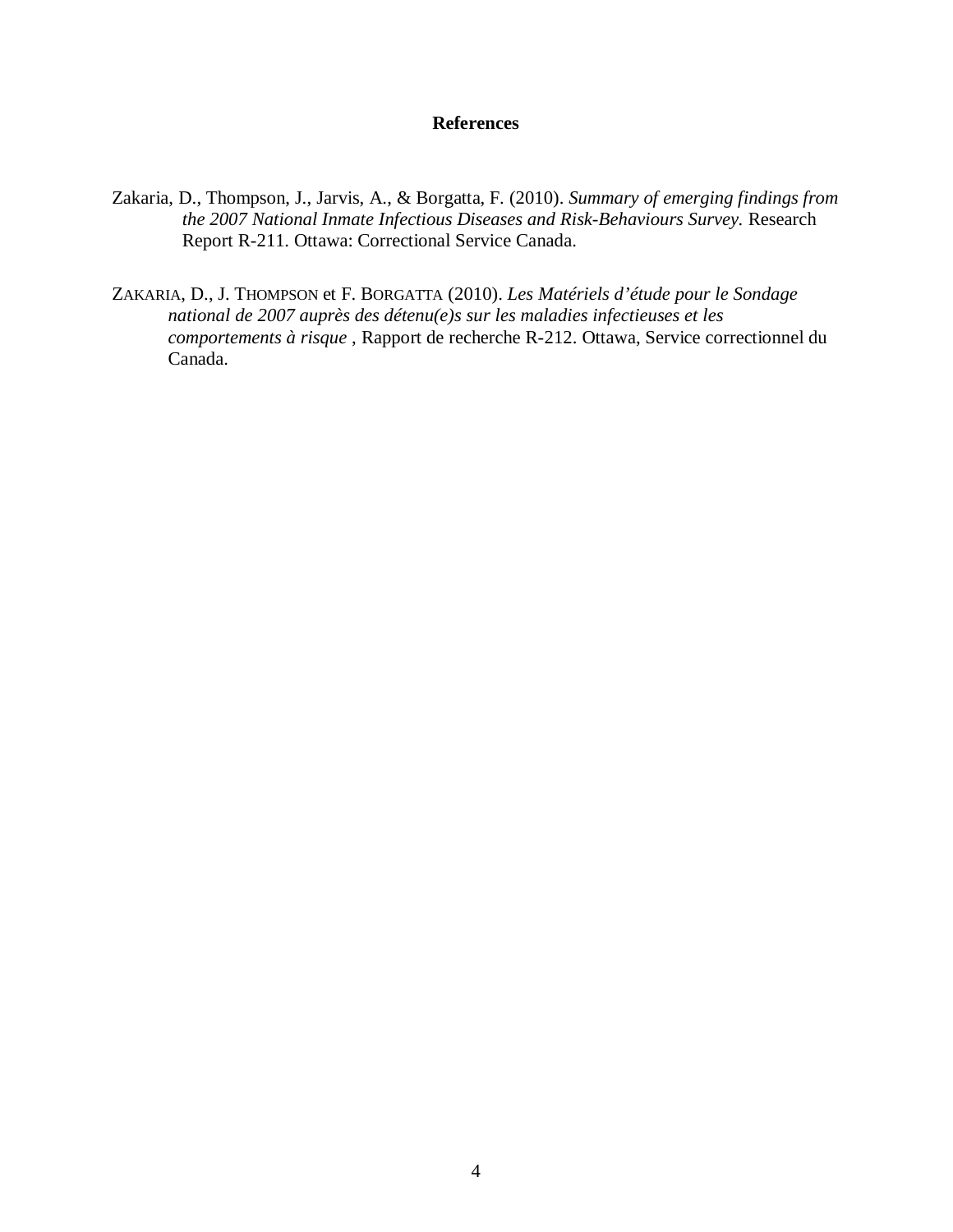#### <span id="page-14-0"></span>**Appendix A: Poster for the 2007 National Inmate Infectious Diseases and Risk Behaviours**

**Survey**

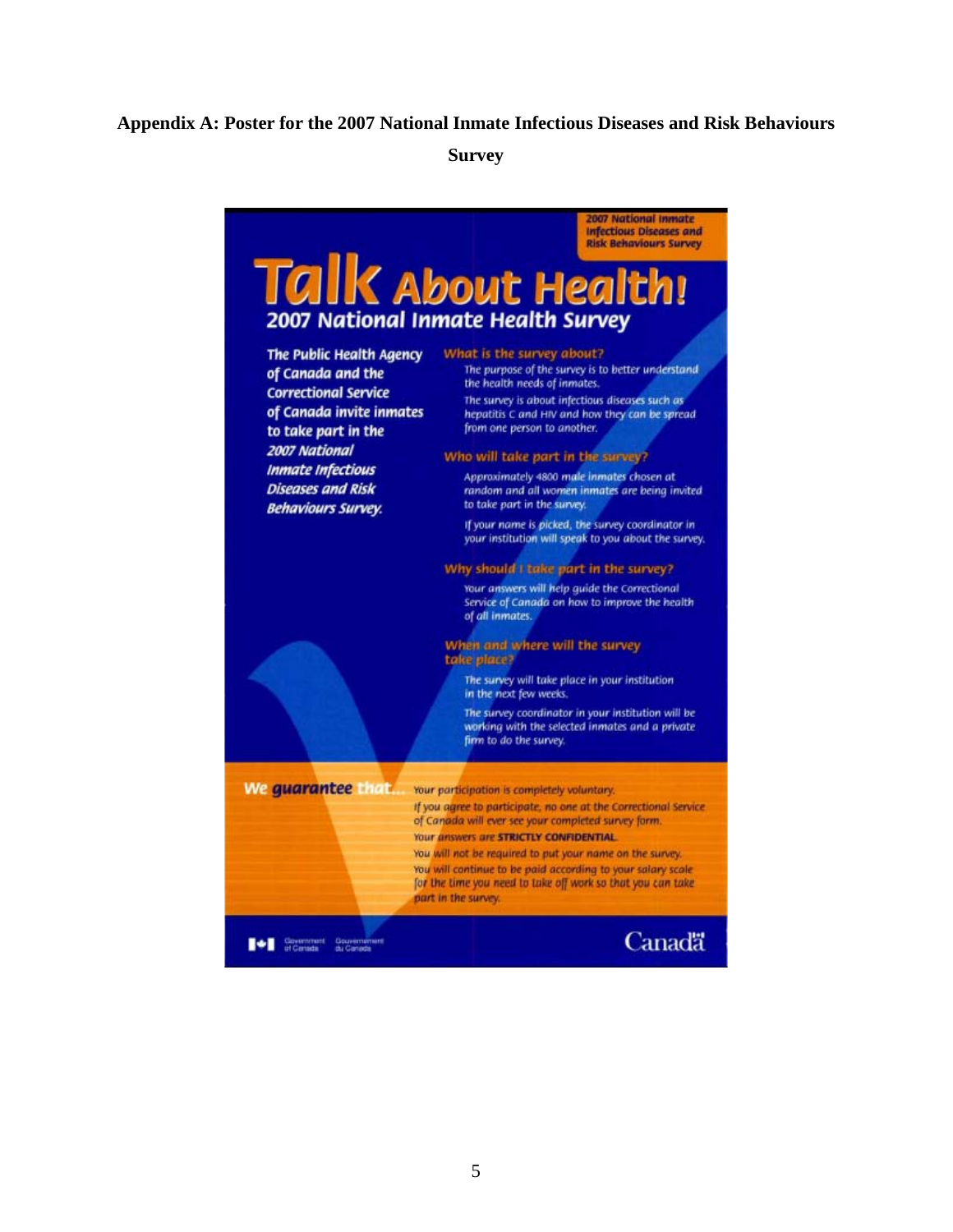# <span id="page-15-0"></span>**Appendix B: Consent Form for the 2007 National Inmate Infectious Diseases and Risk Behaviours Survey**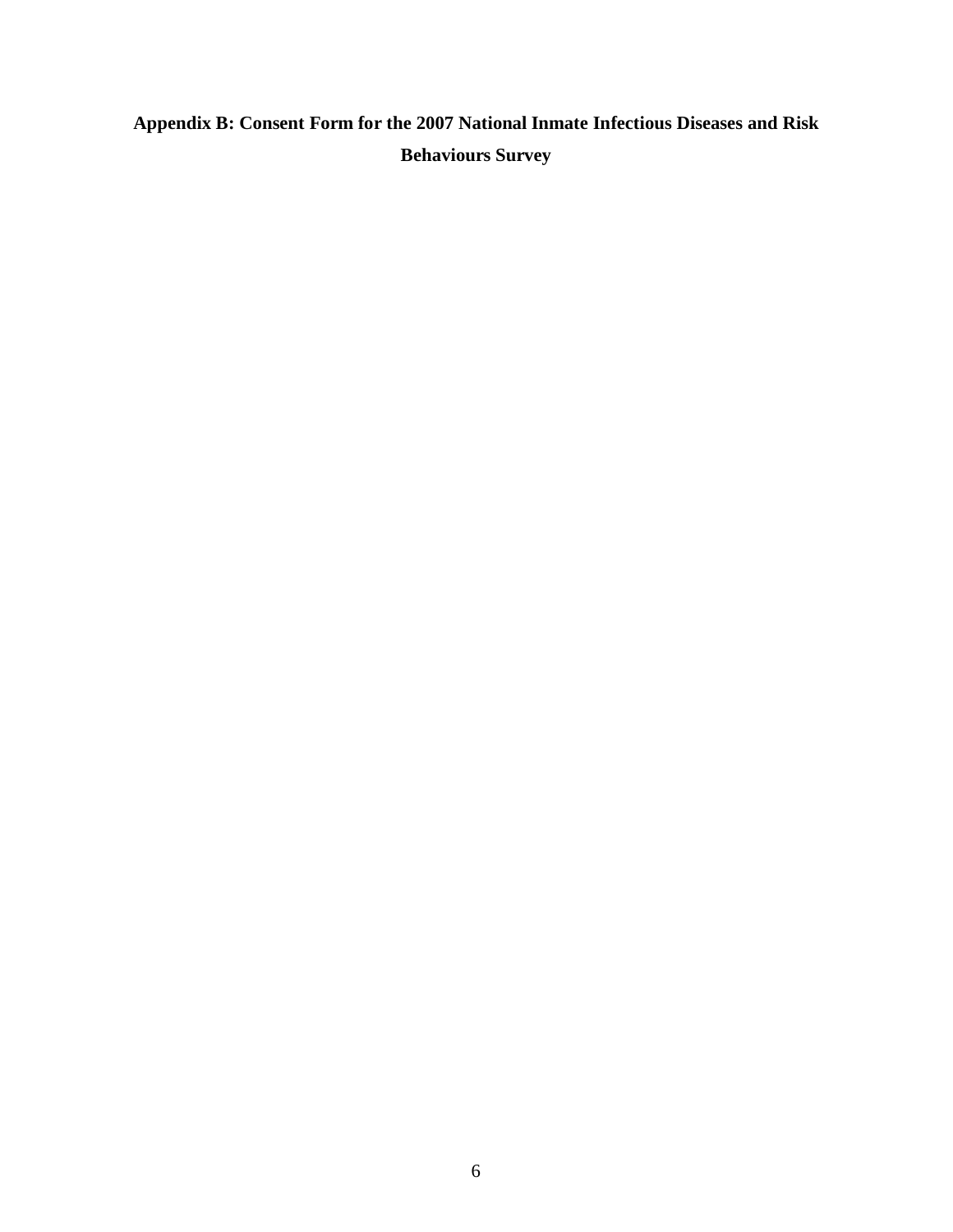

# **RESEARCH CONSENT FORM**

### **Invitation to be part of the Survey**

The Public Health Agency of Canada and Correctional Service Canada are doing a survey. The survey is with inmates. You are invited to be in this survey.

#### **Title of the Survey**

The survey is called the **2007 National Inmate Infectious Diseases and Risk Behaviours Survey**.

#### **What the Survey is About**

Here's what the survey is about. The purpose of the survey is to understand better the health needs of inmates. To do this, about 5,000 inmates are being asked to fill in the survey. They come from every federal prison in Canada. Your answers are important to us. This survey will help us understand which programs and services are needed. We will also know what we need to do to improve the programs that are already there.

The survey will ask you about infectious diseases such as hepatitis C and HIV. It also asks you about how these diseases can be spread from one person to another.

A private company has been hired to give you the survey to fill in. The company will take all the survey answers and put them into a computer. The company will not know who filled in the surveys. **No one** at Correctional Service Canada will be able to identify anyone from the CONFIDENTIAL questionnaires.

It should take about 45-60 minutes to do the study. If you'd like to participate, you need to know that nothing from the study can be used to identify you. Your answers are **STRICTLY CONFIDENTIAL** and **nothing** will **ever** appear in your files. You will not be required to put your name on the survey form.

#### **How were you selected?**

The names of all inmates are in a computer called the Offender Management System. Every inmate has a number. The computer chose a person's number to take part in the study. This means than names were chosen without knowing a person's health status. All those chosen by the computer can decide whether they want to join the study.

### **What the questionnaire is about**

We will ask you about diseases that can be spread from one person to another. The diseases we will ask about are HIV, hepatitis C and other sexually transmitted infections. We will ask about things that could spread disease in prison and in the community. These things include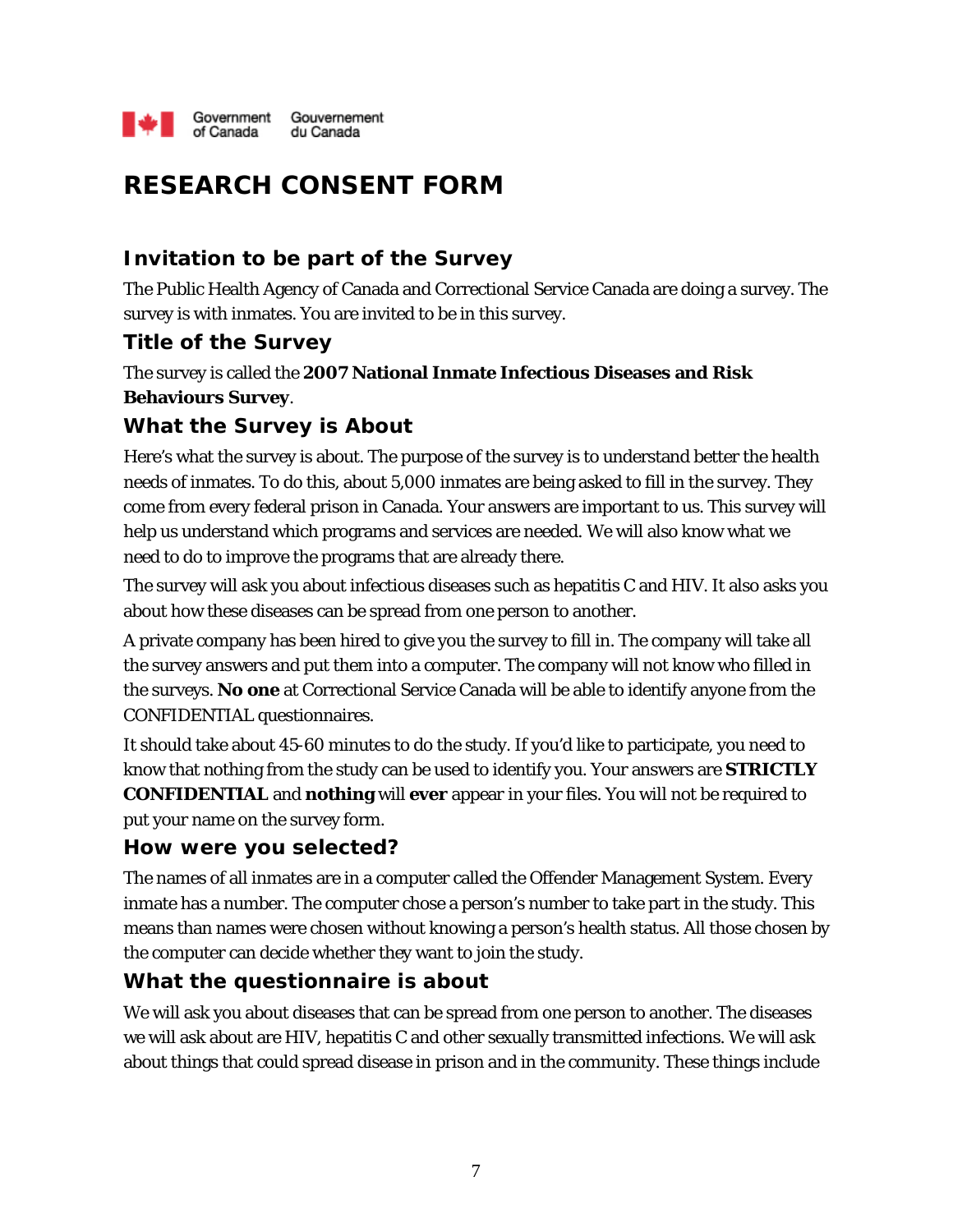doing drugs and sharing rigs and works. It also includes sex with men and women. We will also ask if you've had testing or treatment in the community and since you were at CSC.

## **Voluntary Participation**

No one can make you take part in the survey. Whether you decide to take part or not is entirely up to you.

You don't have to answer any of the questions. You can stop at any time. If you decide to stop, put the survey in the envelope. Seal the envelope and give it to the person you got it from. You won't gain any extra privileges if you do the survey. You won't lose any privileges if you don't do the survey.

# **Confidentiality**

Don't put your name on the survey. Don't put anyone else's name on it either. IMPORTANT: this means no one will know who filled in the survey. Other than signing this consent form showing that you agree to do the survey, no information, not even your name, will be collected. This consent form cannot be linked to the survey you fill in.

When you fill in the survey, you will be given a cardboard screen. This screen will stop anyone else from seeing your answers when you fill in the survey.

## **Disposal of Consent Forms and Questionnaires**

The Director, Special Projects, Research Branch at Correctional Service Canada is responsible for the survey. He will keep the consent forms under lock and key. By law, Correctional Service Canada must keep these signed consent forms for two years. After that, the consent forms will be destroyed.

The company looking after the surveys will keep the surveys in a safe place. When the report is ready, they will destroy the survey forms. This will likely happen in the spring of 2008.

# **Potential Harms, Injuries, Discomforts or Inconvenience**

We don't expect you will be upset by any question. If, however, you are upset or feel uncomfortable at any time, please tell the person who gave the survey to you. If you don't want to talk about it, you are free to leave the room at any time. You can ask to see an Elder, a psychologist, a nurse or your case management officer.

### **Potential Benefits**

Your help with this survey will greatly help make our programs and services better.

# **No link with Correctional Service Canada Security**

We will not share your personal information with security at Correctional Service Canada.

# **Sharing of Data**

We hired a private company to put all the answers into a computer. They can't identify you because there won't be your name on the survey form. When the answers are in the computer, the company will give them to the Director, Special Projects in charge of the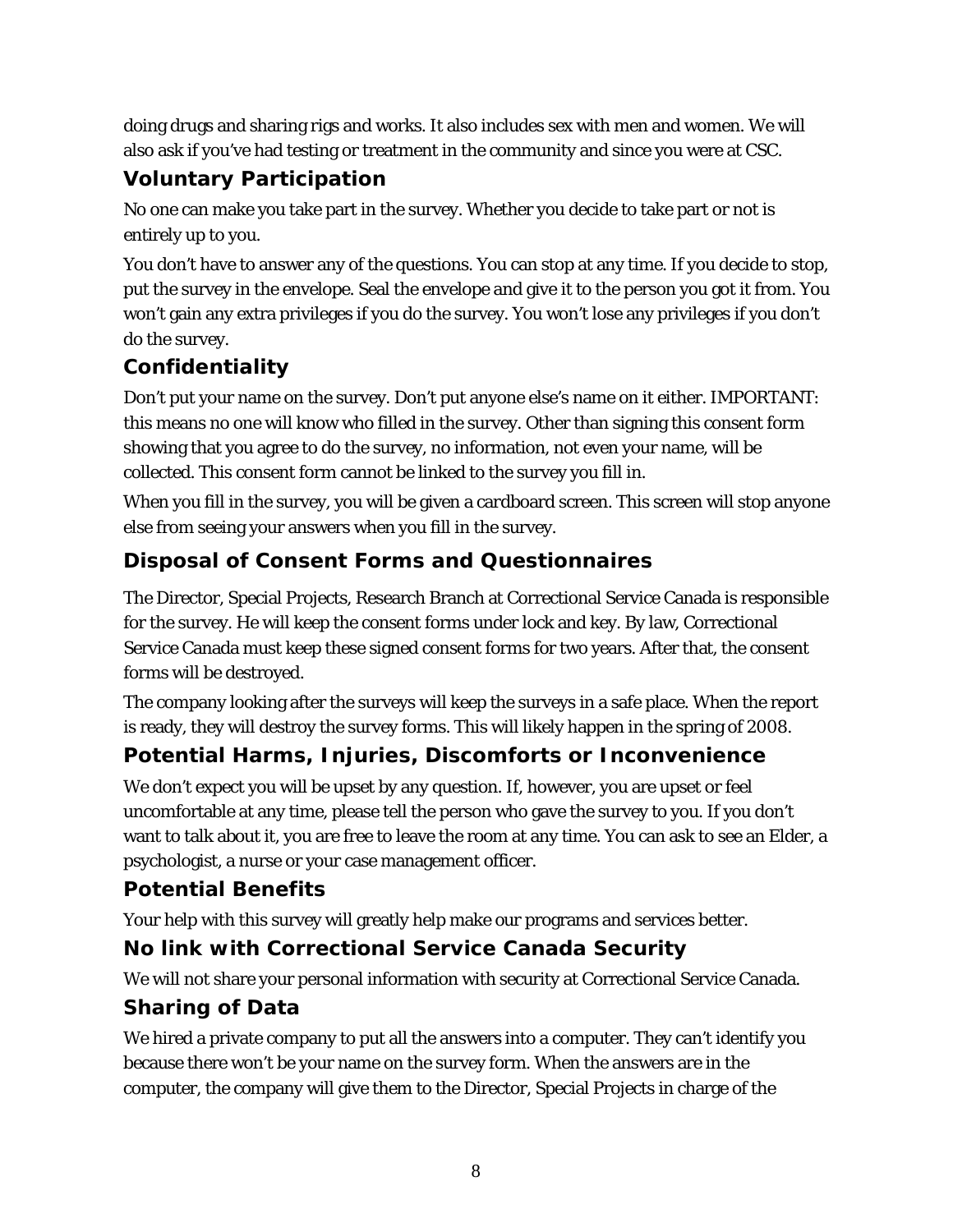survey. Under his supervision, health experts at Correctional Service Canada and the Public Health Agency of Canada will look at all the answers. With these answers, they will write a report. If the report is made public, copies will be put in the prison library.

### **Reimbursement**

You will continue to be paid according to your salary scale while you are taking part in the study.

### **Waiver of Rights**

The researchers doing this study cannot take away any of your legal rights. If you agree to do this survey, you are not giving up any legal rights.

### **Sponsorship**

This research is funded by the Public Health Agency of Canada in partnership with Correctional Service Canada.

## **Contact**

If you have any questions about this consent form or about the survey, please speak with your institutional survey coordinator.

### **Sir or Madame:**

If you have any questions about your rights as a research participant, you may contact:

The Research Ethics Board Secretariat Office of the Chief Scientist Holland Cross, Tower B, Suite 410 1600 Scott St., Ottawa, Ontario K1A 0K9 **Phone: (613) 941-5199 (Collect calls will be accepted.) Fax: (613) 948-6781**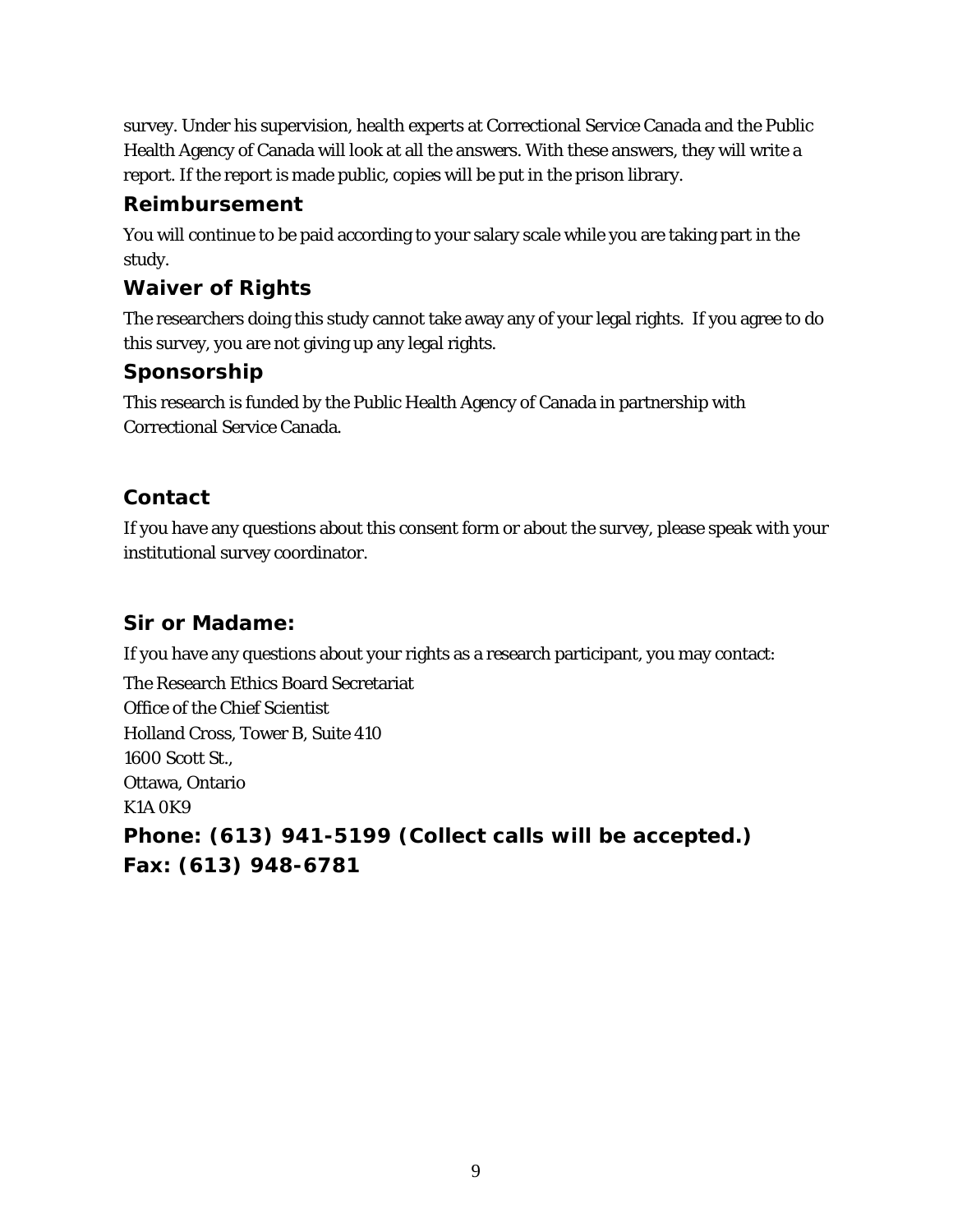# **Consent**

By checking **all** the boxes below, **Yes** or **No**, I state that:

|                                                                                                                                                                                  | <b>Yes</b>               | <b>No</b> |
|----------------------------------------------------------------------------------------------------------------------------------------------------------------------------------|--------------------------|-----------|
| The survey has been explained to me.                                                                                                                                             |                          |           |
| All my questions about the survey were answered.                                                                                                                                 |                          |           |
| I am participating in the study of my own free will.                                                                                                                             |                          |           |
| The possible harms and discomforts and the possible benefits of doing the<br>survey have been explained to me.                                                                   |                          |           |
| I understand that I have the right not to do the survey and the right to stop at<br>any time.                                                                                    | $\overline{\phantom{a}}$ |           |
| I understand that I may refuse to do the survey and will not be in trouble.                                                                                                      |                          |           |
| I have a choice of not answering any specific questions.                                                                                                                         |                          |           |
| I am free now, and in the future, to ask any questions about the survey.                                                                                                         |                          |           |
| I have been told that my personal information will be kept strictly<br>confidential.                                                                                             |                          |           |
| I was told that to do the study, my answers will be put into a computer and<br>shared with Research Branch, Correctional Service Canada.                                         | $\overline{\phantom{a}}$ |           |
| I have been told that that my answers cannot be used to identify me.                                                                                                             |                          |           |
| I understand that under no circumstances will information be shared with<br>Public Health Agency of Canada and Correctional Service Canada that could<br>identify me in any way. |                          |           |
| I consent to allow my answers to be used by Research Branch, Correctional<br>Service Canada under the conditions written above.                                                  |                          |           |
| I hereby consent to do the survey called "2007 National Inmate Infectious<br>Diseases and Risk Behaviours Survey".                                                               |                          |           |
|                                                                                                                                                                                  |                          |           |

| Name: | signature: |
|-------|------------|
|-------|------------|

Date: \_\_\_\_\_\_\_\_\_\_\_\_\_\_\_\_\_\_\_\_\_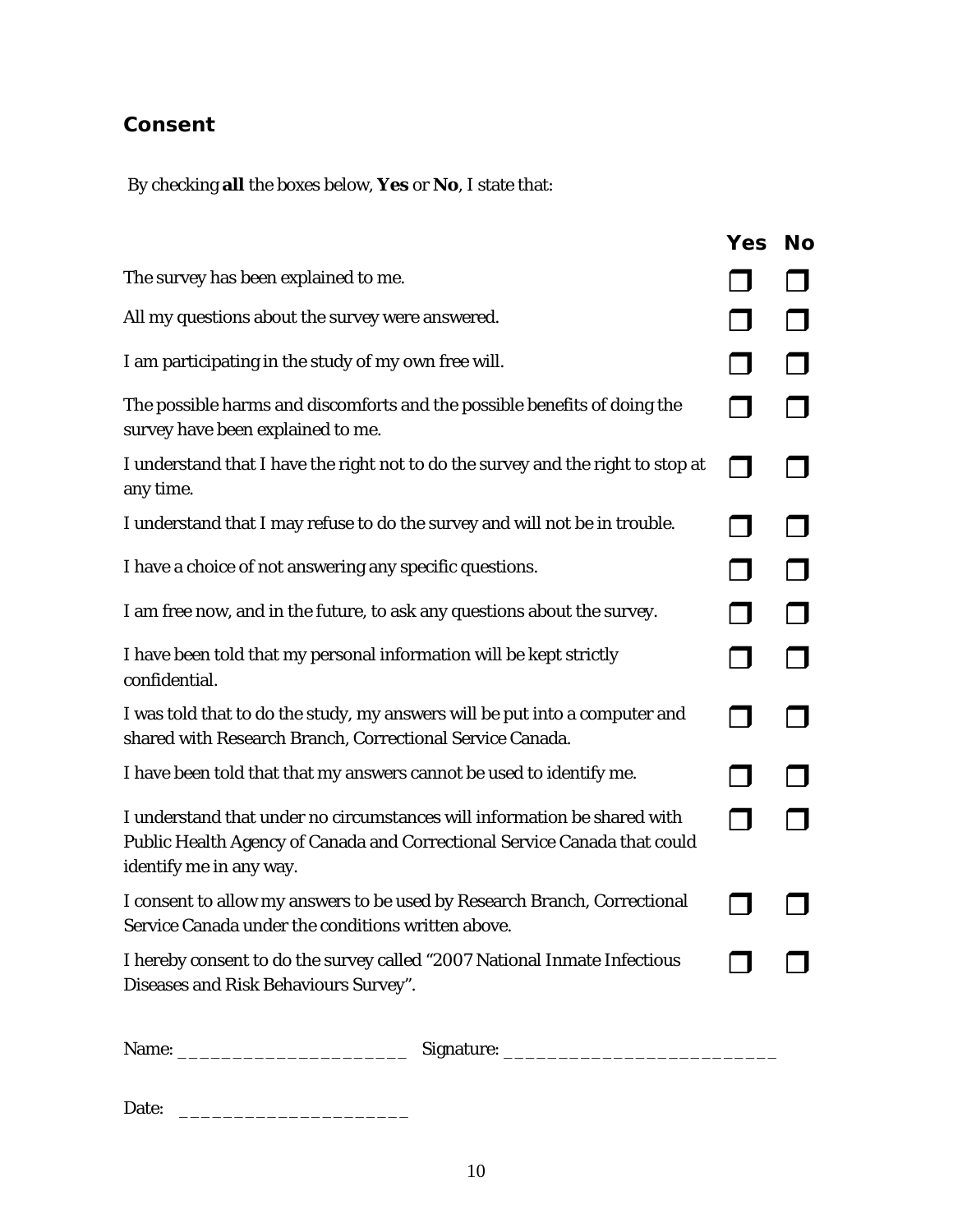#### **Consent Form Errata**

# Table B1:

|  | <b>Consent Form Errata</b> |  |
|--|----------------------------|--|
|--|----------------------------|--|

| <b>Section</b>         | <b>Issue</b>                                                                         | <b>Rectification</b>                                                                 |  |  |  |
|------------------------|--------------------------------------------------------------------------------------|--------------------------------------------------------------------------------------|--|--|--|
| How were you selected? | Typographical error:                                                                 | Should read:                                                                         |  |  |  |
|                        | "This means than names were"<br>chosen without knowing a<br>person's health status." | "This means that names were"<br>chosen without knowing a<br>person's health status." |  |  |  |
| Consent                | Typographical error:                                                                 | Should read:                                                                         |  |  |  |
|                        | "I have been told that that my<br>answers cannot be used to<br>identify me."         | "I have been told that my<br>answers cannot be used to<br>identify me."              |  |  |  |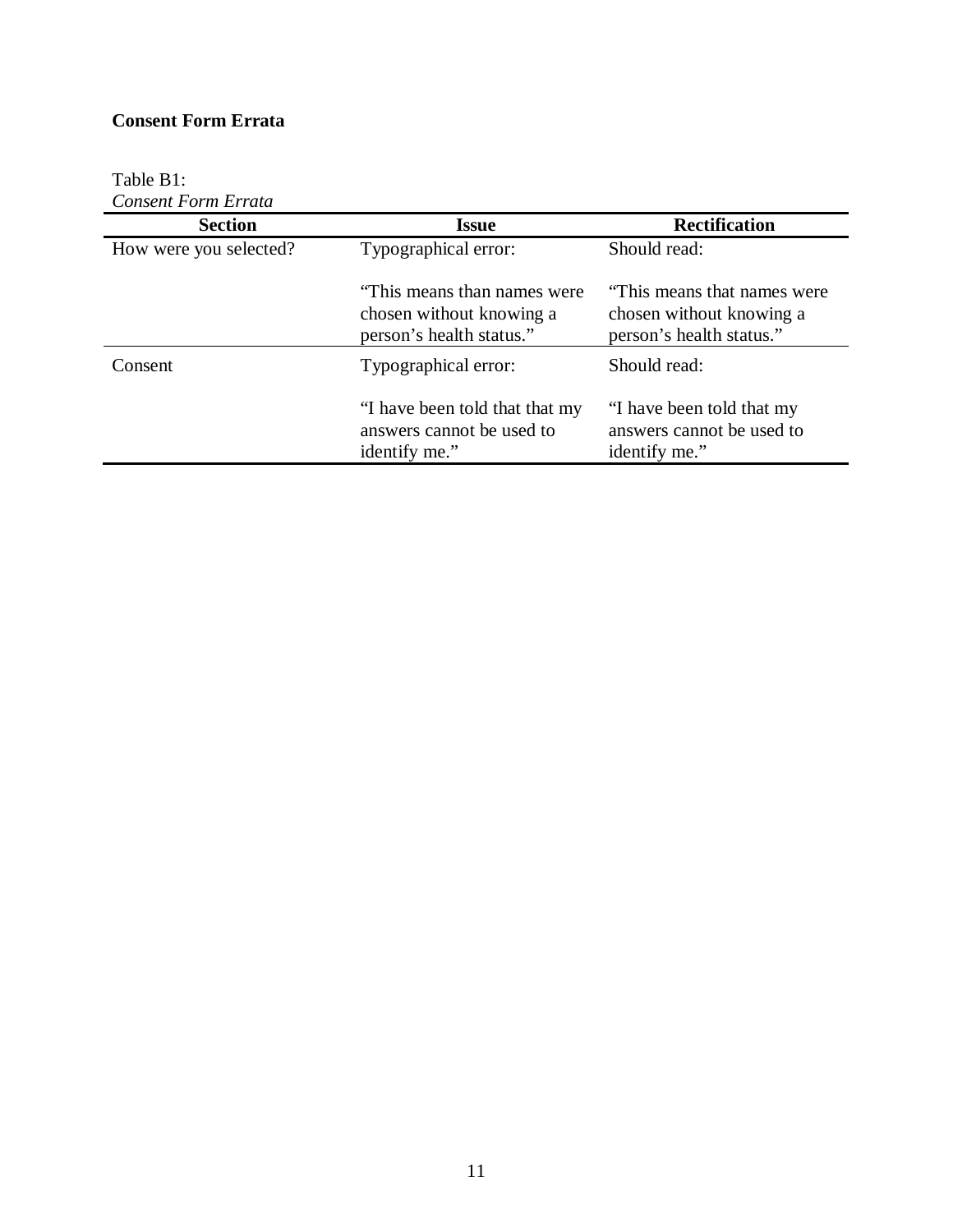# <span id="page-21-0"></span>**Appendix C: Questionnaire for the 2007 National Inmate Infectious Diseases and Risk Behaviours Survey**

N.B. To preserve the accuracy of skip patterns that include page numbers, the original page numbering for the questionnaire has been retained.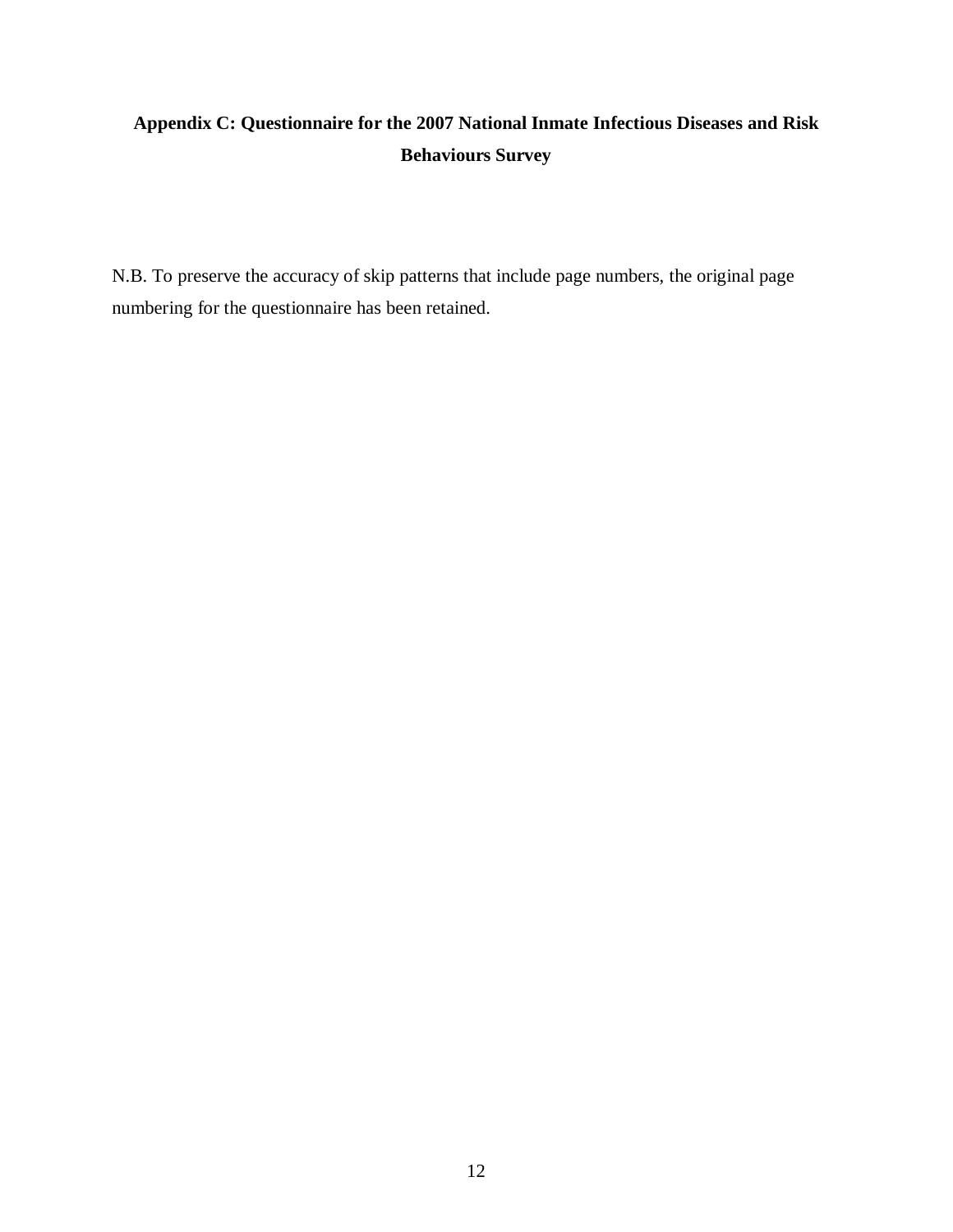

# **2007 National Inmate Infectious Diseases & Risk Behaviours Survey**

**A Joint Study of the**

**Public Health Agency of Canada and Correctional Service Canada** *Funding provided by the Public Health Agency of Canada and Correctional Service Canada*

| Purpose of the survey                            | The purpose of this survey is to help Correctional Service Canada develop new health<br>programs and services for inmates and / or improve existing ones. To do this, we are<br>asking you to fill in this survey; it should take about 45 minutes to 55 minutes of your time<br>to complete.                                                                                                                                                                   |
|--------------------------------------------------|-----------------------------------------------------------------------------------------------------------------------------------------------------------------------------------------------------------------------------------------------------------------------------------------------------------------------------------------------------------------------------------------------------------------------------------------------------------------|
| Questionnaire is confidential<br>when completed  | Your answers will always remain anonymous and strictly confidential.<br>DO NOT WRITE YOUR NAME OR ANYONE ELSE'S NAME ON THE<br>QUESTIONNAIRE OR ON THE RETURN ENVELOPE.<br>To ensure that your answers and your identity are protected, we are taking the following<br>precautions:<br>1. There is nothing on the return envelope and questionnaire that could be used to<br>identify you; all who take part in this survey get exactly the same questionnaire. |
|                                                  | 2. The survey information will be used to describe infectious diseases and risk practices in<br>federal institutions in general.<br>3. Your sealed questionnaire will be opened only by staff of the company hired to do the<br>survey and will NOT be opened by staff of Correctional Service Canada.                                                                                                                                                          |
| Your participation is<br>voluntary               | You may refuse to answer any or all questions in this questionnaire.<br>The information you and other inmates provide is essential to ensure that the Public<br>Health Agency of Canada and Correctional Service Canada have an accurate<br>understanding of the health needs of inmates. It is important that you try to answer all<br>the questions.                                                                                                          |
| How to answer the survey<br>questions            | Using a pencil mark your answer to each question with a $\checkmark$ in a box, like so: $\checkmark$ .                                                                                                                                                                                                                                                                                                                                                          |
| <b>Returning your completed</b><br>questionnaire | After you complete the questionnaire, place it in the accompanying envelope, seal it and<br>return it to the person administering the survey.                                                                                                                                                                                                                                                                                                                   |
|                                                  | If you have questions or need other help<br>For questions about this survey or if you need help filling it in, please speak to the person<br>who gave you the questionnaire or the survey coordinator in your institution.                                                                                                                                                                                                                                      |

Canada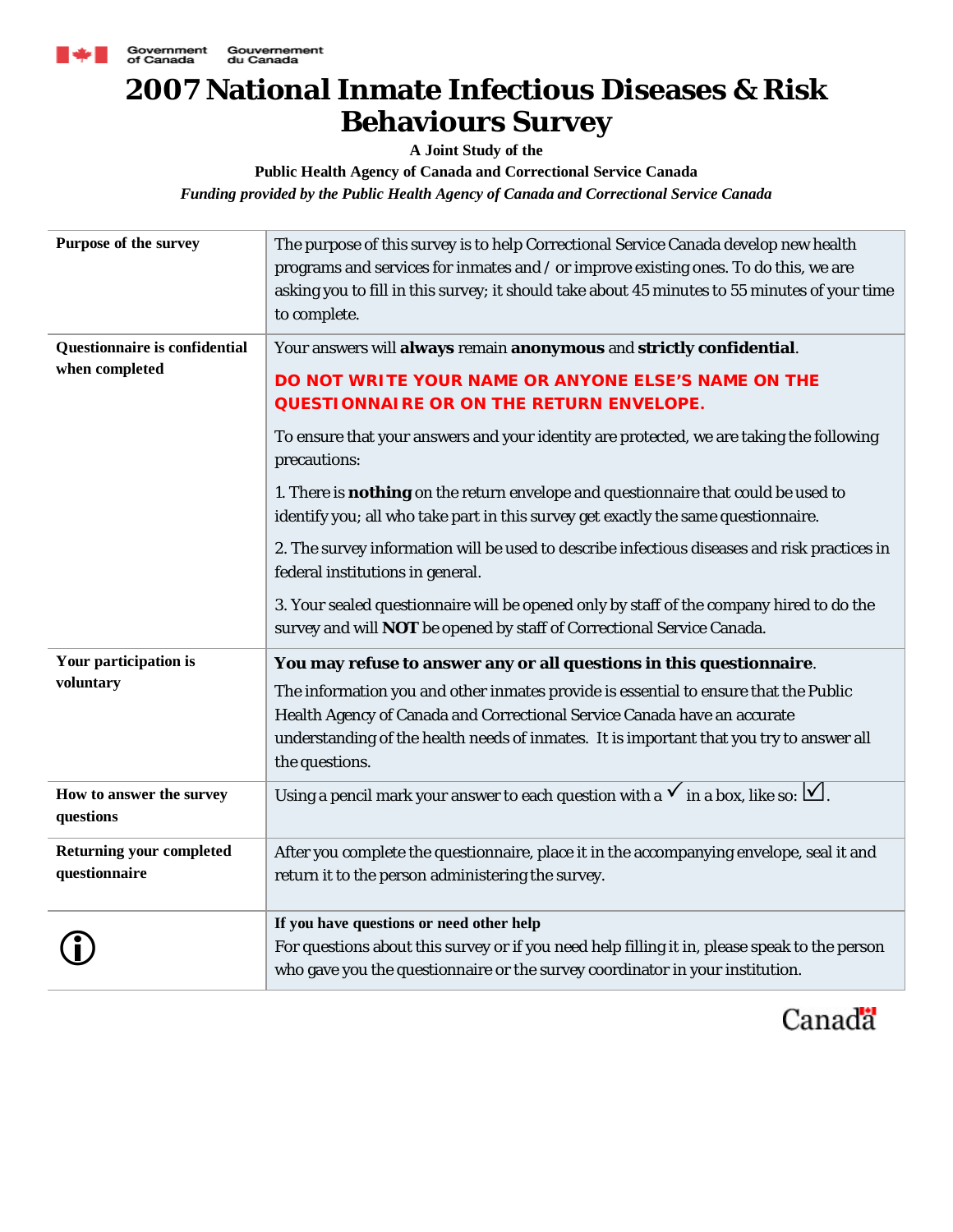

**6.** How old are you? **Age**

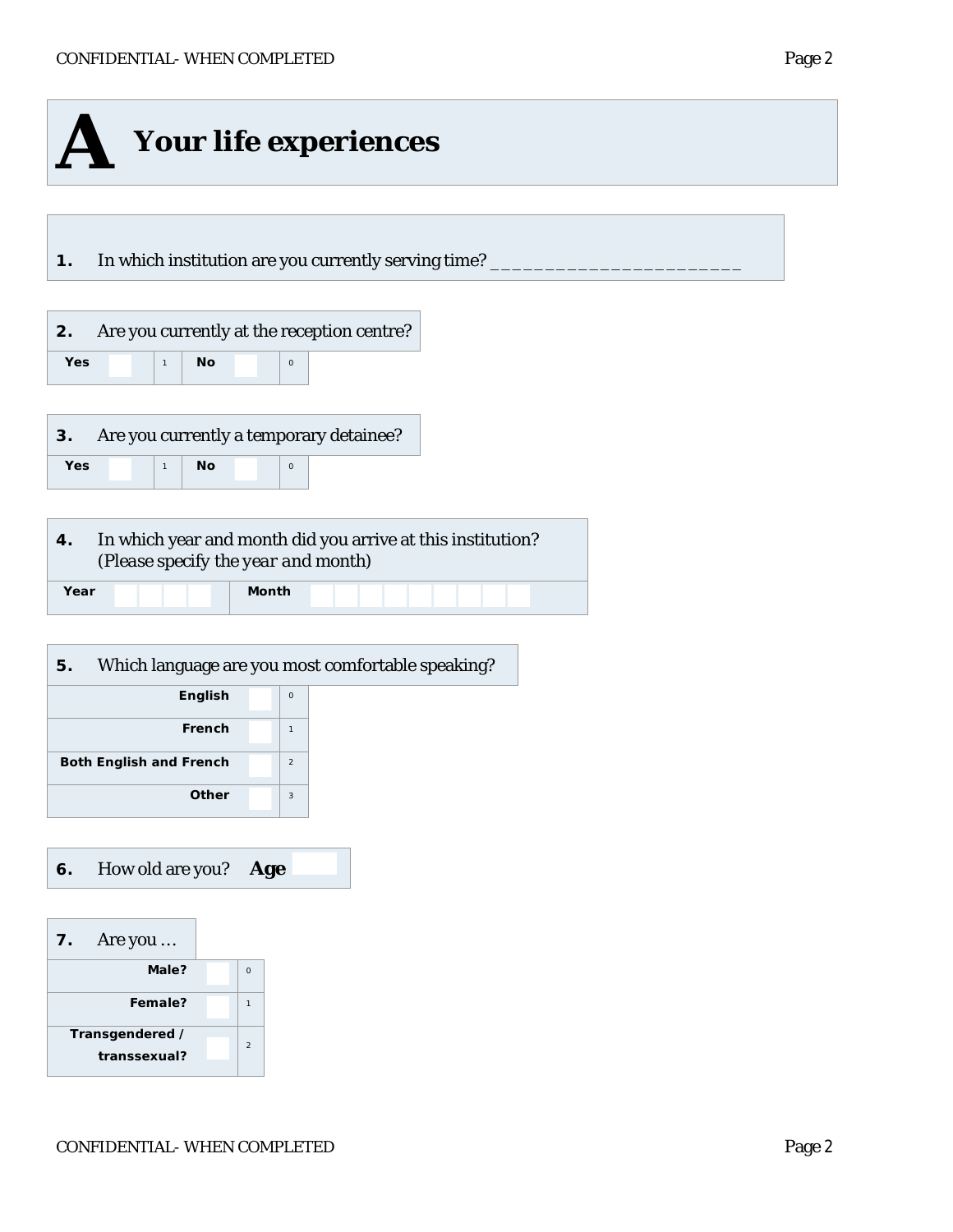| Are you<br>8.                          |                                |          |  |  |  |  |  |  |  |
|----------------------------------------|--------------------------------|----------|--|--|--|--|--|--|--|
|                                        | <b>Single</b> (never married)? | $\Omega$ |  |  |  |  |  |  |  |
| Living with a common-law partner       |                                |          |  |  |  |  |  |  |  |
| (when you're on the outside you live   |                                | 1        |  |  |  |  |  |  |  |
| together as a couple but not married)? |                                |          |  |  |  |  |  |  |  |
| Married (and not separated)?           |                                |          |  |  |  |  |  |  |  |
|                                        | Separated?                     | 3        |  |  |  |  |  |  |  |
|                                        | Divorced?                      | $\Delta$ |  |  |  |  |  |  |  |
|                                        | Widowed?                       | 5        |  |  |  |  |  |  |  |

| What is your <b>highest</b> level of schooling?<br>9. |                     |
|-------------------------------------------------------|---------------------|
| Never went to school                                  | $\mathsf{O}\xspace$ |
| Kindergarten                                          | $\mathbf{1}$        |
| Some elementary school (please specify                | $\overline{2}$      |
| which level you completed)                            |                     |
| Completed elementary school                           | 3                   |
| Some high school, but no diploma (please              | $\overline{4}$      |
| specify which level you completed)                    |                     |
| Completed high school or G.E.D.                       | 5                   |
| Some trade school, CEGEP, vocational                  | 6                   |
| school, community college, etc.                       |                     |
| Completed trade school, CEGEP,                        | $\overline{7}$      |
| vocational school, community college,                 |                     |
| etc.                                                  |                     |
| Some university                                       | 8                   |
| <b>Completed university</b>                           | 9                   |
|                                                       |                     |
| What country were you<br>10.<br>born in?              |                     |

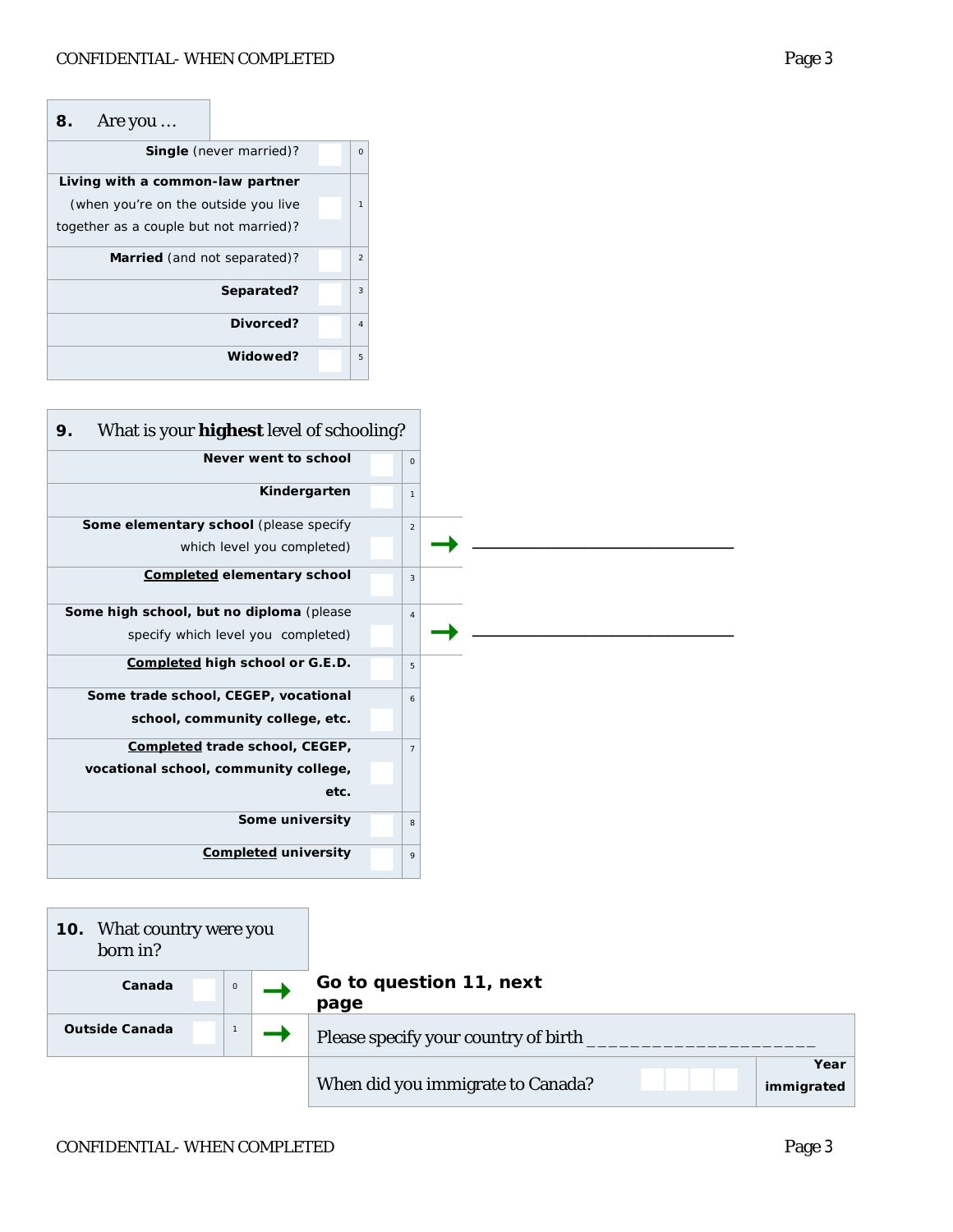

| <b>12.</b> What is your ethnic group or race? (Please check one response only)                                             |  |                |                                                                                 |  |   |  |  |  |  |  |  |
|----------------------------------------------------------------------------------------------------------------------------|--|----------------|---------------------------------------------------------------------------------|--|---|--|--|--|--|--|--|
| East Asian (for example: Cambodian, Chinese,<br>White / Caucasian<br>$\mathbf 0$<br>Indonesian, Laotian, Vietnamese, etc.) |  |                |                                                                                 |  |   |  |  |  |  |  |  |
| South Asian (for example: East<br>Indian, Pakistani, Sri Lankan, etc.)                                                     |  |                | Arab / West Asian (Afghan, Algerian, Iraqi, Iranian,<br>Lebanese, Syrian, etc.) |  | 5 |  |  |  |  |  |  |
| <b>Latin American</b>                                                                                                      |  | $\overline{2}$ | Mixed race (mother and father of different races)                               |  | 6 |  |  |  |  |  |  |
| <b>Black</b>                                                                                                               |  | 3              | Not sure                                                                        |  |   |  |  |  |  |  |  |

| 13. Do you have any children and / or step-children of school-age<br>still living at home? |   |               |                |           |  |         |                                                         |                                  |                |  |              |  |                                                                                               |  |
|--------------------------------------------------------------------------------------------|---|---------------|----------------|-----------|--|---------|---------------------------------------------------------|----------------------------------|----------------|--|--------------|--|-----------------------------------------------------------------------------------------------|--|
| Doesn't apply,<br>I don't have<br>children                                                 | 3 | Don't<br>know | $\overline{2}$ | <b>No</b> |  | $\circ$ | <b>Yes</b>                                              |                                  |                |  |              |  |                                                                                               |  |
|                                                                                            |   |               |                |           |  |         |                                                         |                                  |                |  |              |  |                                                                                               |  |
|                                                                                            |   |               |                |           |  |         | <b>a.</b> Before you went to prison were you the person | school-age still living at home. |                |  |              |  | who mainly took care of your children and / or<br>step-children? By children we mean those of |  |
|                                                                                            |   |               |                |           |  |         | <b>No</b>                                               |                                  | $\circ$<br>Yes |  | $\mathbf{1}$ |  |                                                                                               |  |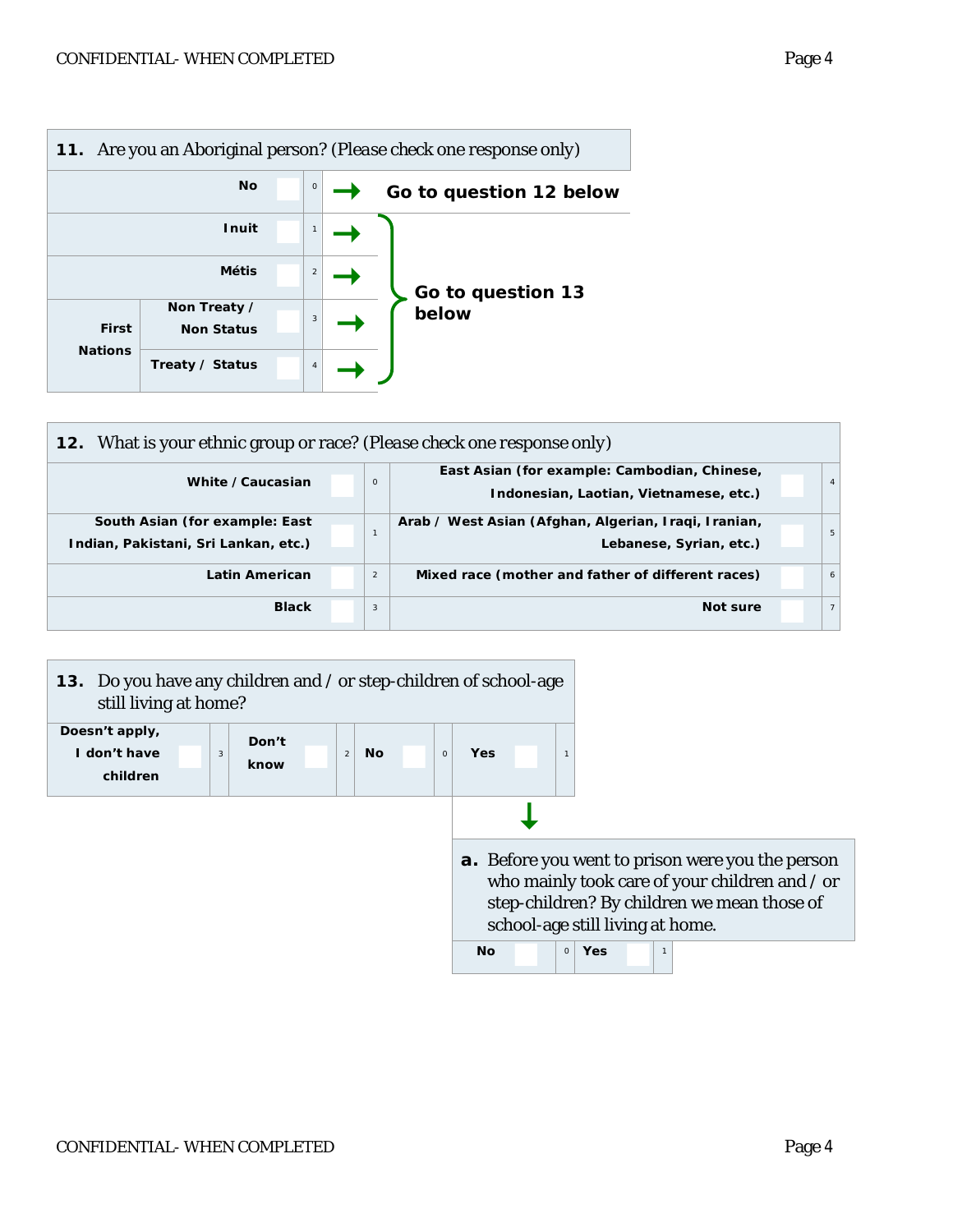

#### *Time in federal prison*



*Time in provincial / territorial jail*

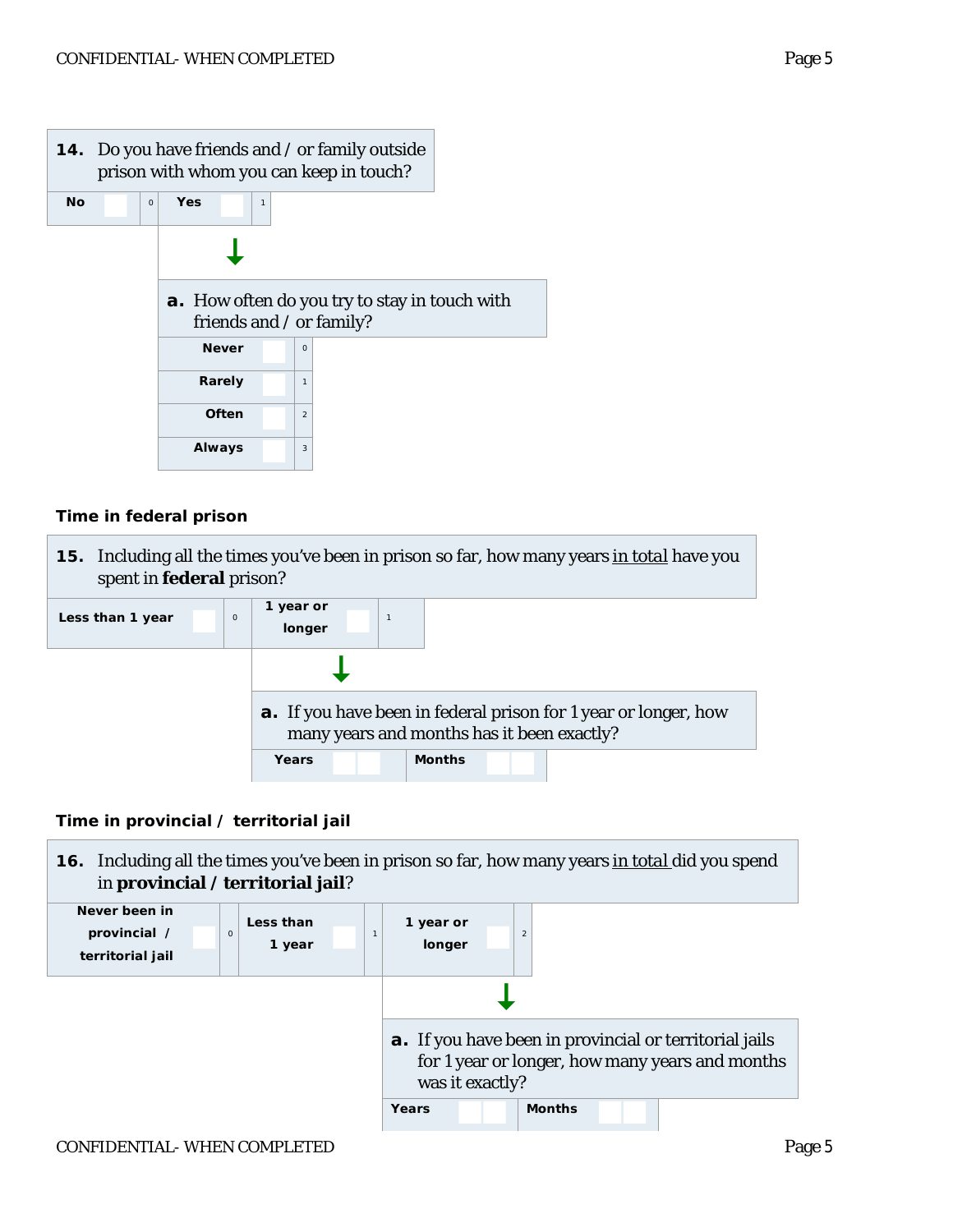

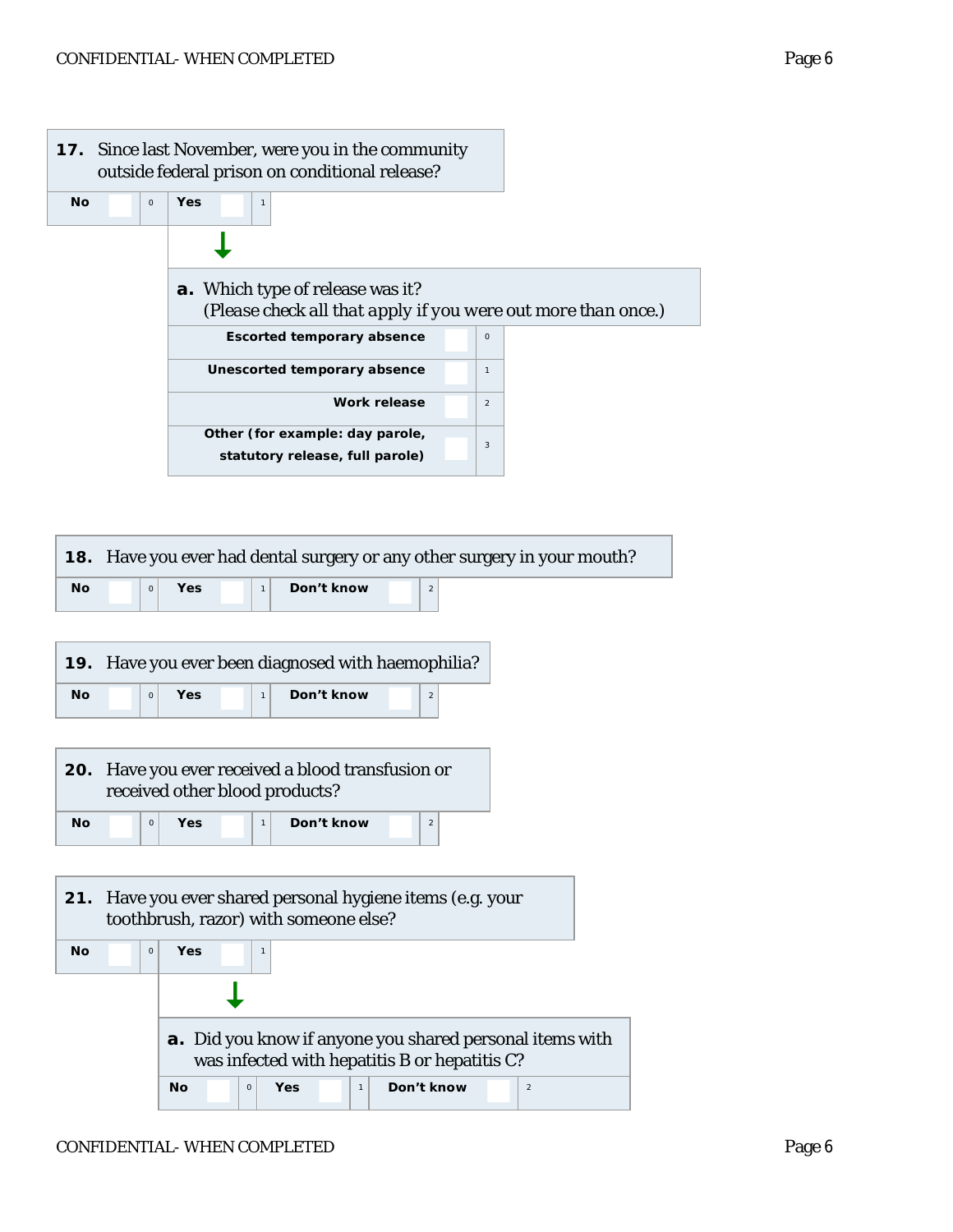|           |             |                            |                                       |   |           |        |                     |     | 22. Did you ever clean up blood spills while incarcerated in CSC? |  |
|-----------|-------------|----------------------------|---------------------------------------|---|-----------|--------|---------------------|-----|-------------------------------------------------------------------|--|
| <b>No</b> | $\mathsf O$ | Yes                        |                                       | 1 |           |        |                     |     |                                                                   |  |
|           |             |                            |                                       |   |           |        |                     |     |                                                                   |  |
|           |             |                            | to clean up the blood spill?          |   |           |        |                     |     | <b>a.</b> Did you always have access to protective gloves         |  |
|           |             | <b>No</b>                  | $\mathbf 0$                           |   | Yes       |        | $\mathbf{1}$        |     |                                                                   |  |
|           |             |                            |                                       |   |           |        |                     |     |                                                                   |  |
|           |             |                            |                                       |   |           | spill? |                     |     | a. Did you always wear protective<br>gloves to clean up the blood |  |
|           |             |                            |                                       |   | <b>No</b> |        | $\mathsf{O}\xspace$ | Yes | $\mathbf{1}$                                                      |  |
|           |             | with someone else's blood? |                                       |   |           |        |                     |     | 23. Have you ever been in a fight where you came into contact     |  |
| <b>No</b> | $\circ$     | Yes                        | $\mathbf{1}$                          |   |           |        |                     |     |                                                                   |  |
|           |             |                            |                                       |   |           |        |                     |     |                                                                   |  |
|           |             |                            | o you know if they had henetitic D on |   |           |        |                     |     |                                                                   |  |

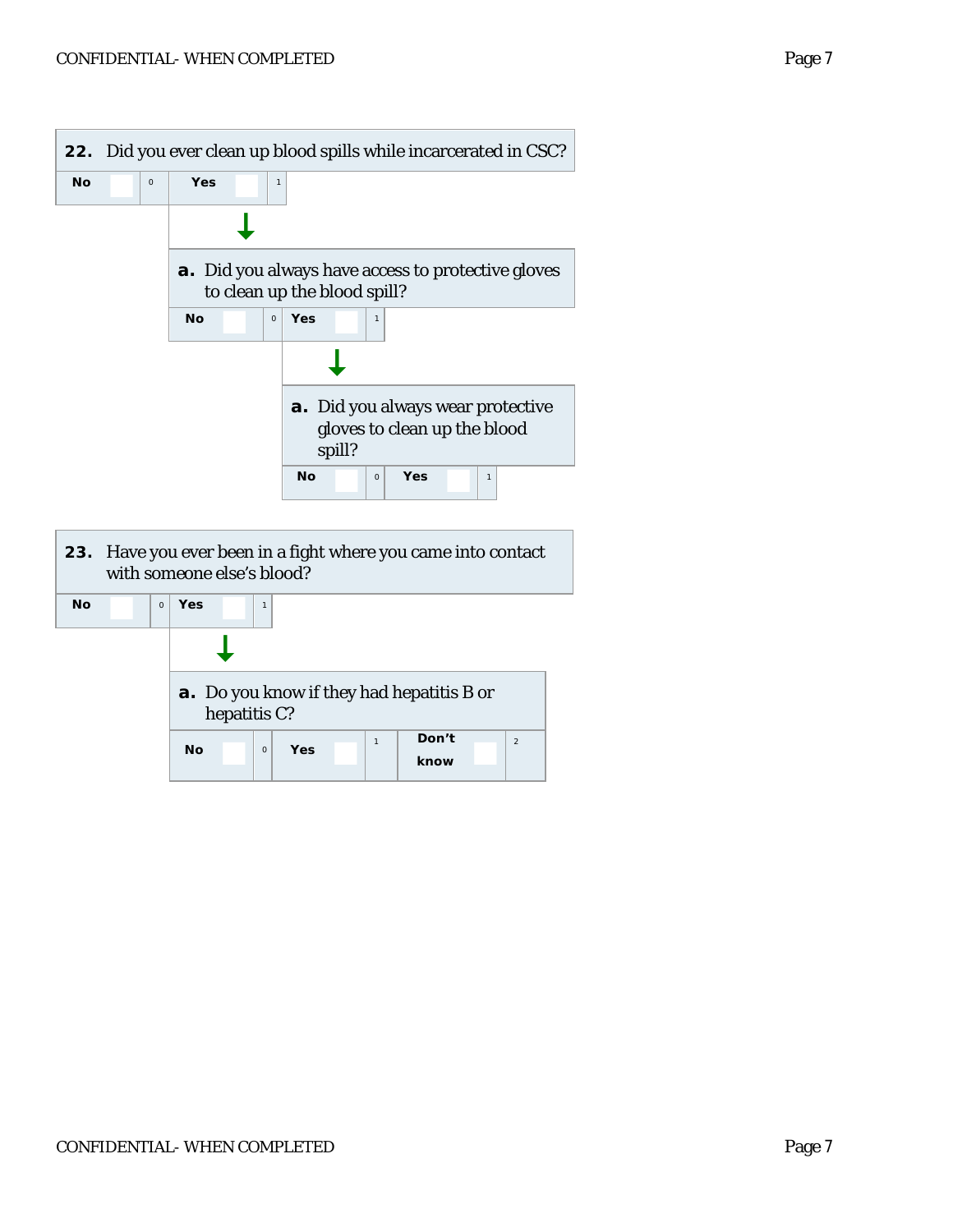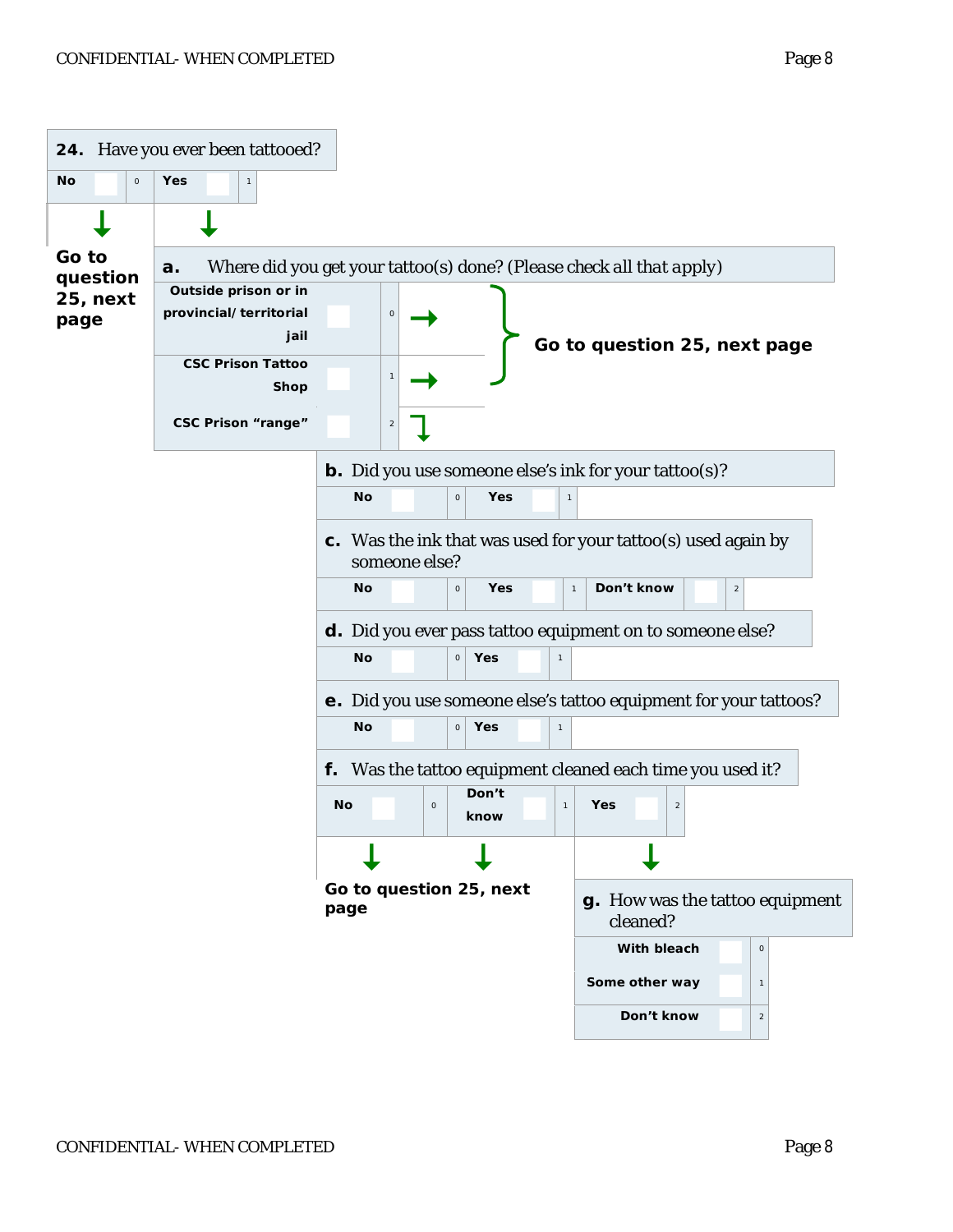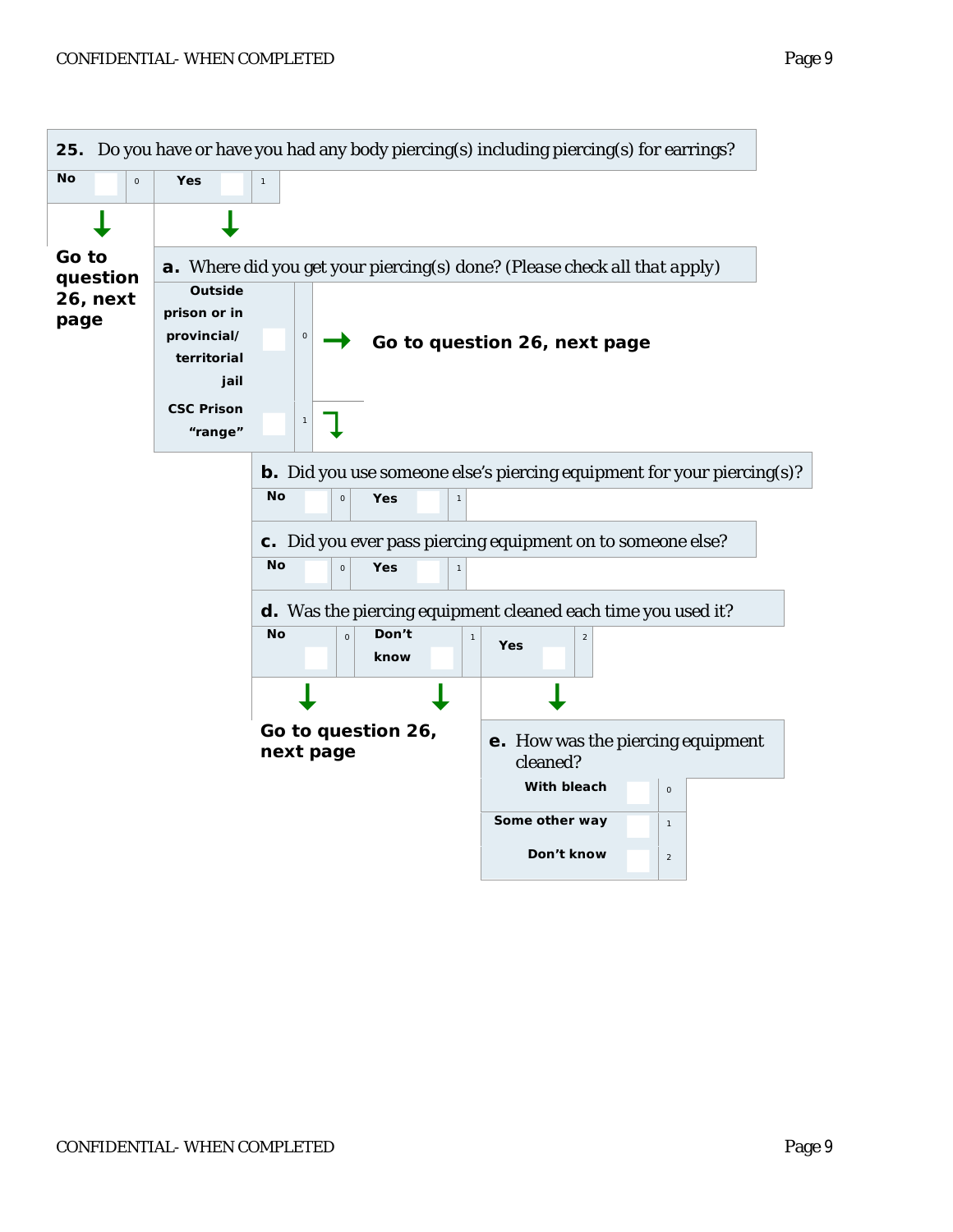### **Doing drugs and / or chemicals**

*Doing drugs / chemicals means you did or do illegal, illicit drugs or drugs that were not prescribed to you (including steroids) or chemicals (like glue or gasoline).* 



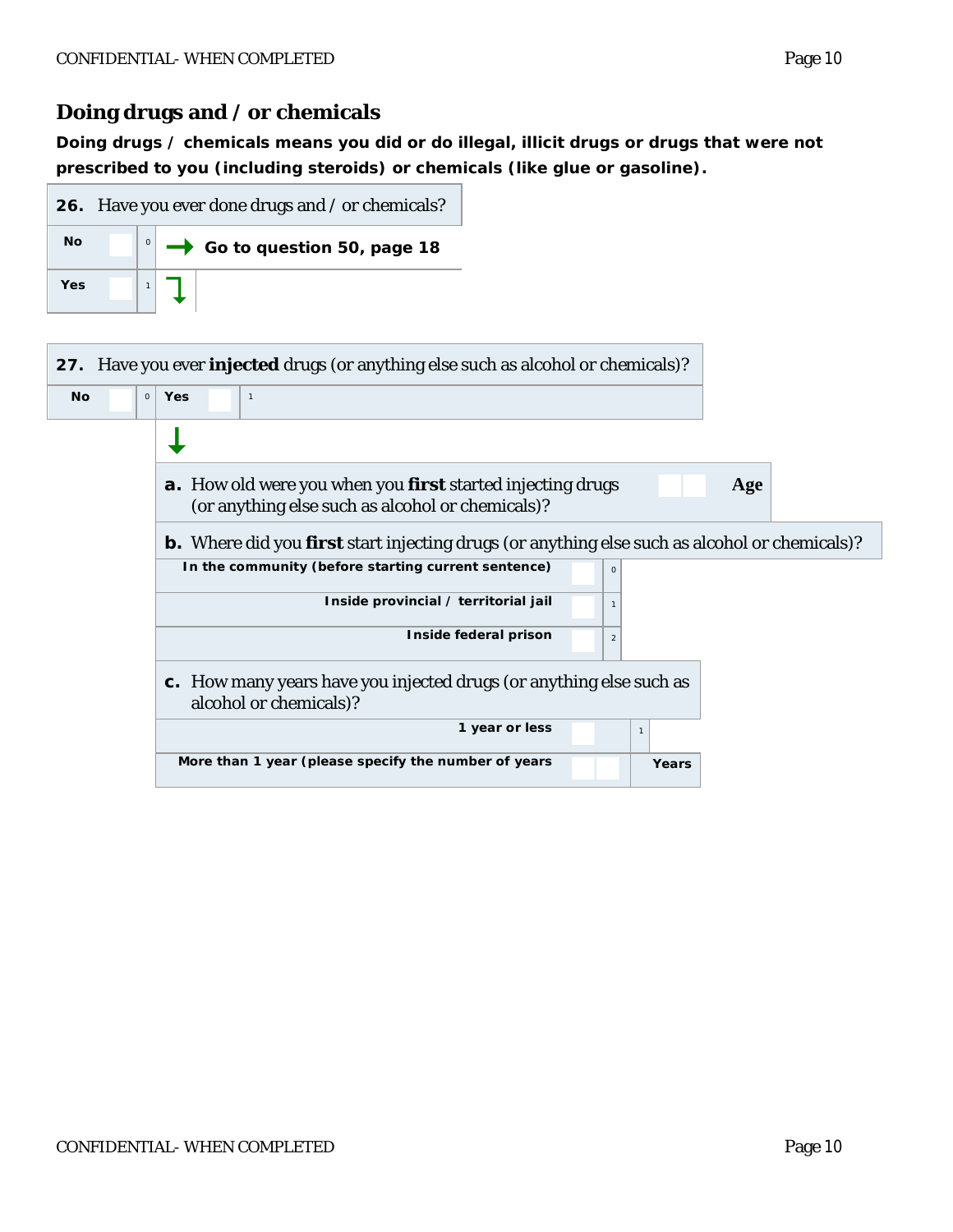

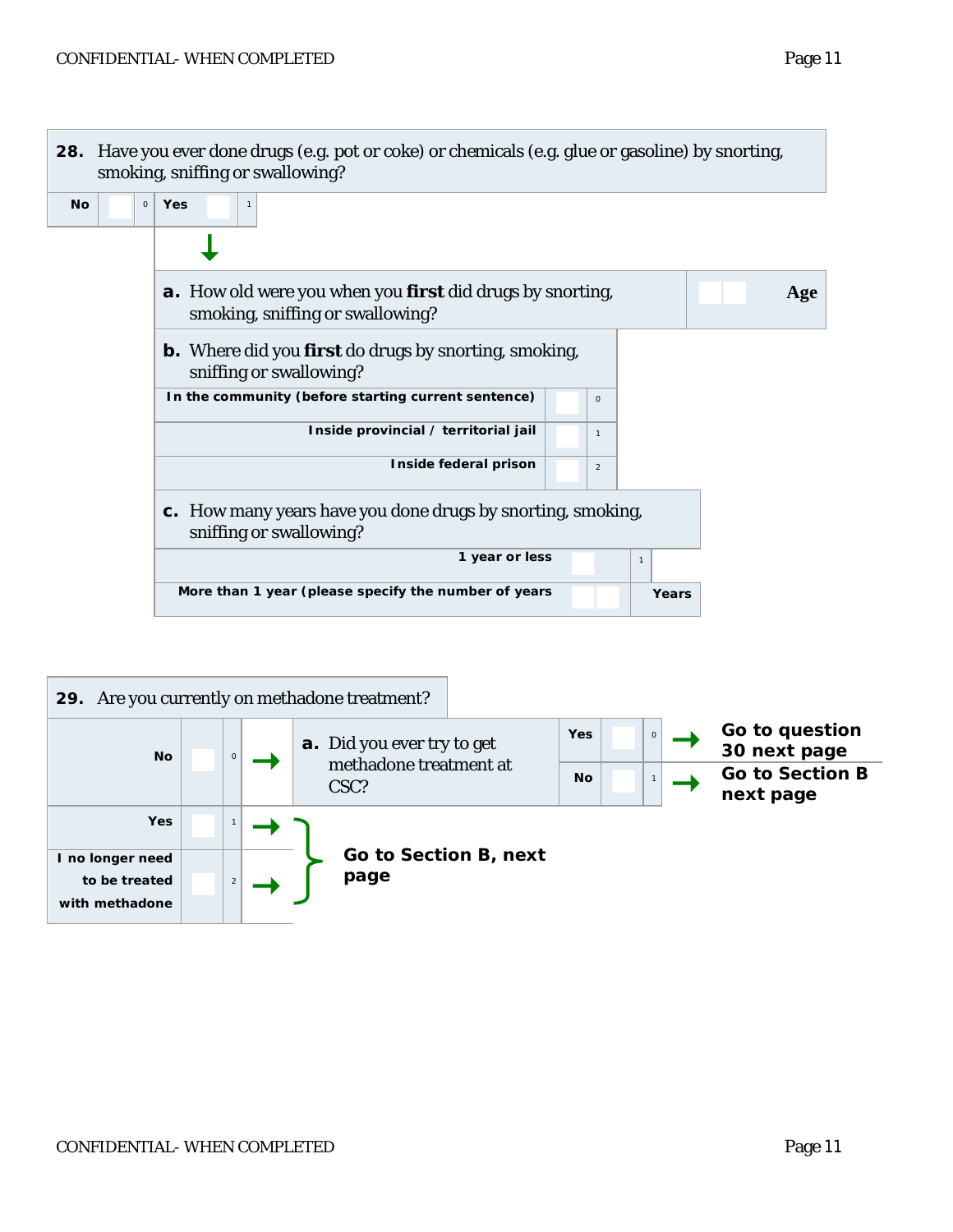| 30. Why are you not currently on methadone treatment in CSC?<br>(Please check one response only) |                |
|--------------------------------------------------------------------------------------------------|----------------|
| The last time I tried I was told I didn't meet the requirements for                              | $\Omega$       |
| treatment                                                                                        |                |
| I started treatment and then was taken off because I was selling                                 | $\mathbf{1}$   |
| and / or giving my methadone to someone else                                                     |                |
| I took myself off                                                                                | $\overline{2}$ |
| I was taken off methadone treatment for some other reason                                        | 3              |



Г

# **B** Your experiences in prison in CSC between<br> **B** November 2006 and now **November 2006 and now**

#### **(If you were admitted after November 2006, please answer thinking about your prison experience in CSC since you were admitted.)**

| 31. Since last November in prison, have you done<br>drugs and / or chemicals? |  |  |                                          |  |  |  |
|-------------------------------------------------------------------------------|--|--|------------------------------------------|--|--|--|
| <b>No</b>                                                                     |  |  | $\rightarrow$ Go to question 49, page 18 |  |  |  |
| Yes                                                                           |  |  |                                          |  |  |  |

|                               |           | <b>32.</b> Since last November in prison, have you<br>injected drugs (or anything else such as alcohol<br>or chemicals)? |                                 |              |  |
|-------------------------------|-----------|--------------------------------------------------------------------------------------------------------------------------|---------------------------------|--------------|--|
|                               | <b>No</b> | $\Omega$                                                                                                                 | Yes                             | $\mathbf{1}$ |  |
|                               |           |                                                                                                                          |                                 |              |  |
| Go to question<br>47, page 17 |           |                                                                                                                          | Go to question 33,<br>next page |              |  |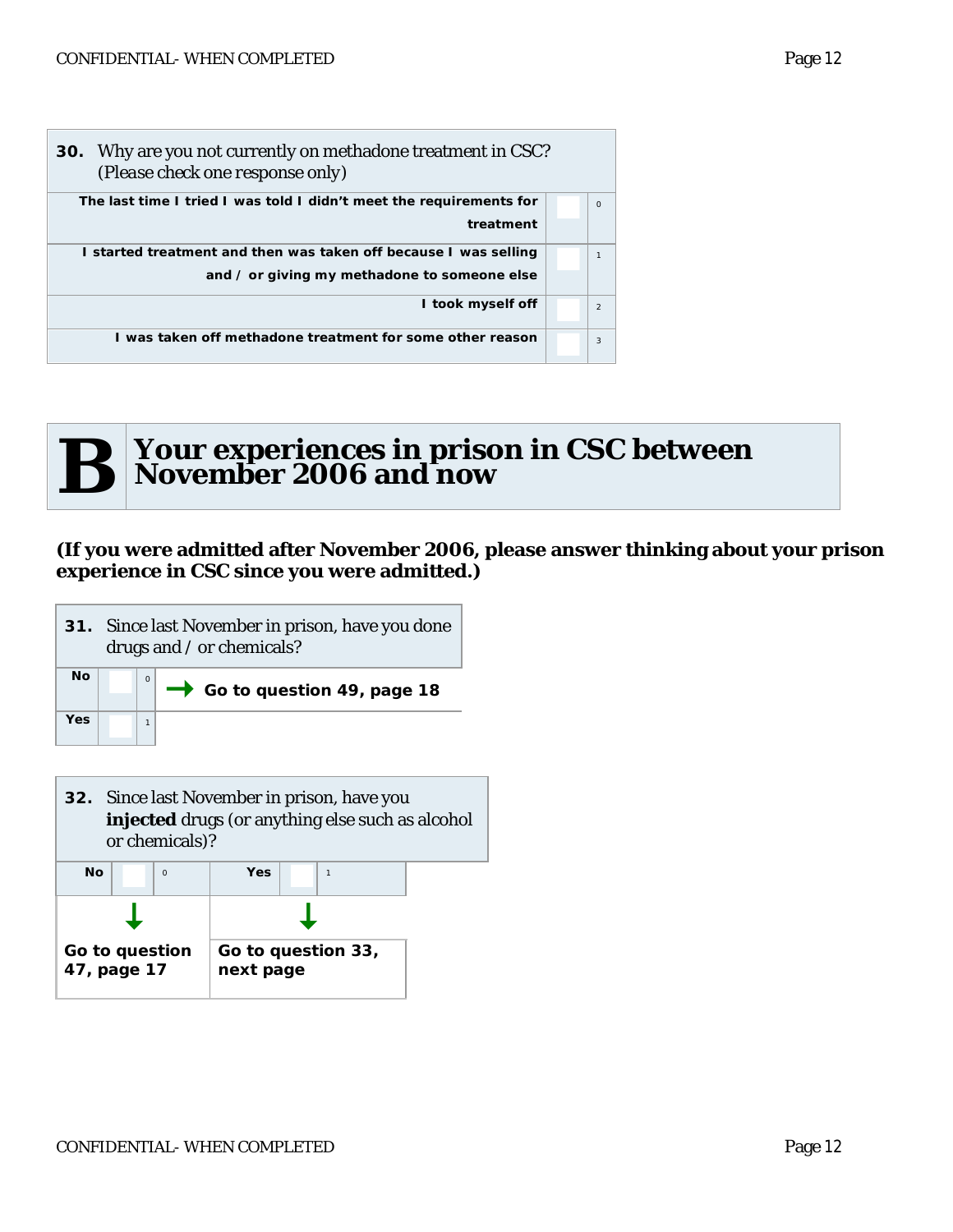**33.** Since last November in prison, how often did you **inject** drugs (or anything else such as alcohol or chemicals)? **Daily** 0 **Once or twice a week** | | | | 1 **Once or twice a month** 2 **Every couple of months**  $\begin{array}{|c|c|} \hline \textbf{3} & \textbf{4} \end{array}$ **Every now and then**  $\begin{array}{|c|c|c|} \hline \quad 4 & \quad \end{array}$ 

**One time only**  $\begin{array}{|c|c|} \hline \end{array}$  5

Г

Г

|              |  | times over a short period)? |  |              |  |               |  | 34. Since last November in prison, how often did you inject drugs "on a binge" (i.e., many |
|--------------|--|-----------------------------|--|--------------|--|---------------|--|--------------------------------------------------------------------------------------------|
| <b>Never</b> |  | Rarely                      |  | <b>Often</b> |  | <b>Always</b> |  |                                                                                            |

|                                    |                                                                          | 35. Since last November in prison, did you pass a rig on to someone else after you had used it? |
|------------------------------------|--------------------------------------------------------------------------|-------------------------------------------------------------------------------------------------|
| No<br>$\circ$                      | <b>Yes</b><br>$\mathbf{1}$                                               |                                                                                                 |
|                                    |                                                                          |                                                                                                 |
| Go to<br>question 36,<br>next page | <b>a.</b> Who did you <b>pass the rig on to</b> ? (Check all that apply) |                                                                                                 |
|                                    | Other inmate(s) I know well                                              | $\circ$                                                                                         |
|                                    | Other inmate(s) I don't know well<br>at all                              |                                                                                                 |
|                                    | Family                                                                   | $\overline{2}$                                                                                  |
|                                    | Regular sex partner(s)                                                   | 3                                                                                               |
|                                    | Other(s)                                                                 | $\overline{4}$                                                                                  |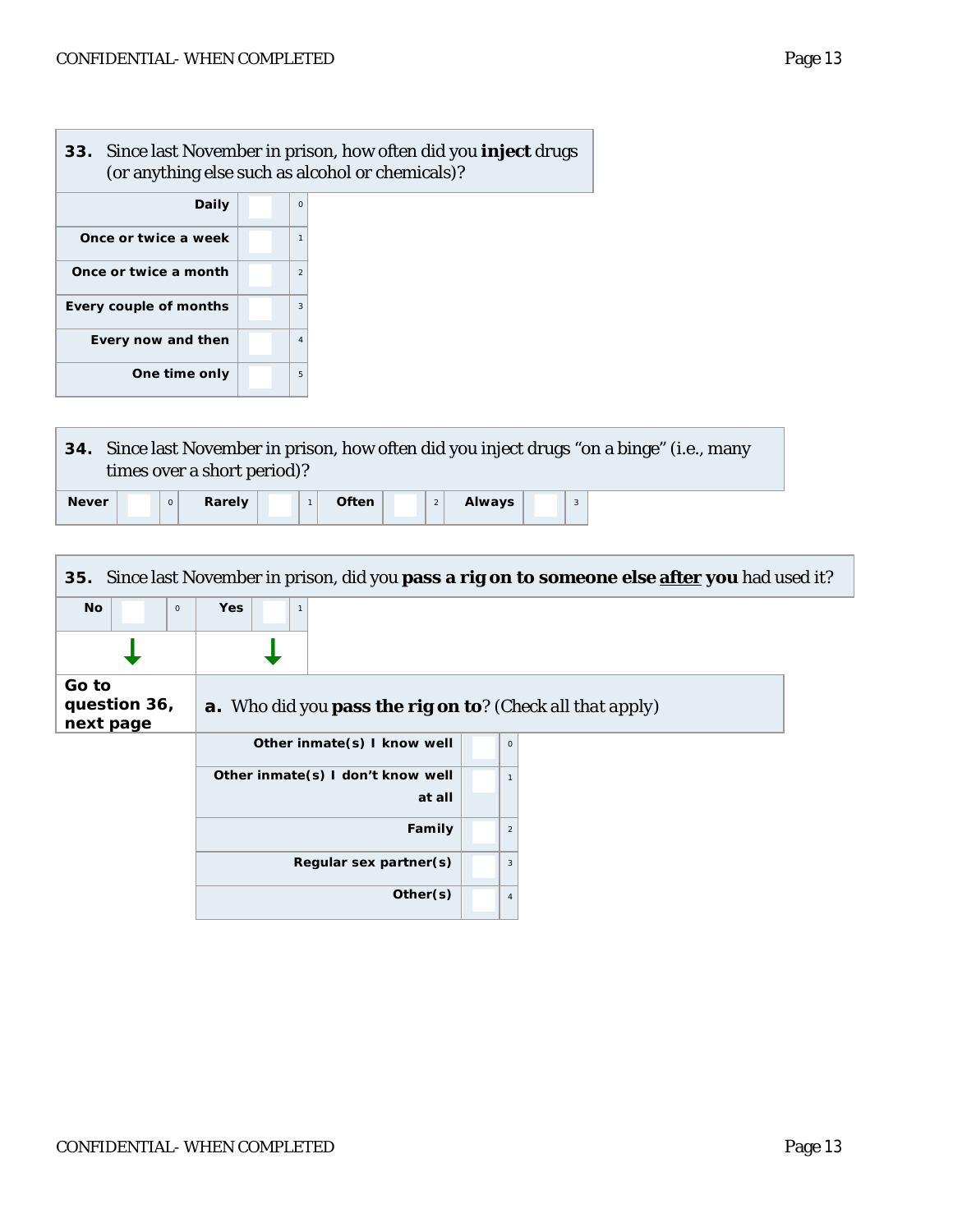



| <b>38.</b> Since last November in prison, which drugs and / or chemicals did you inject |
|-----------------------------------------------------------------------------------------|
| <b>most often?</b> (Please specify no more than three.)                                 |

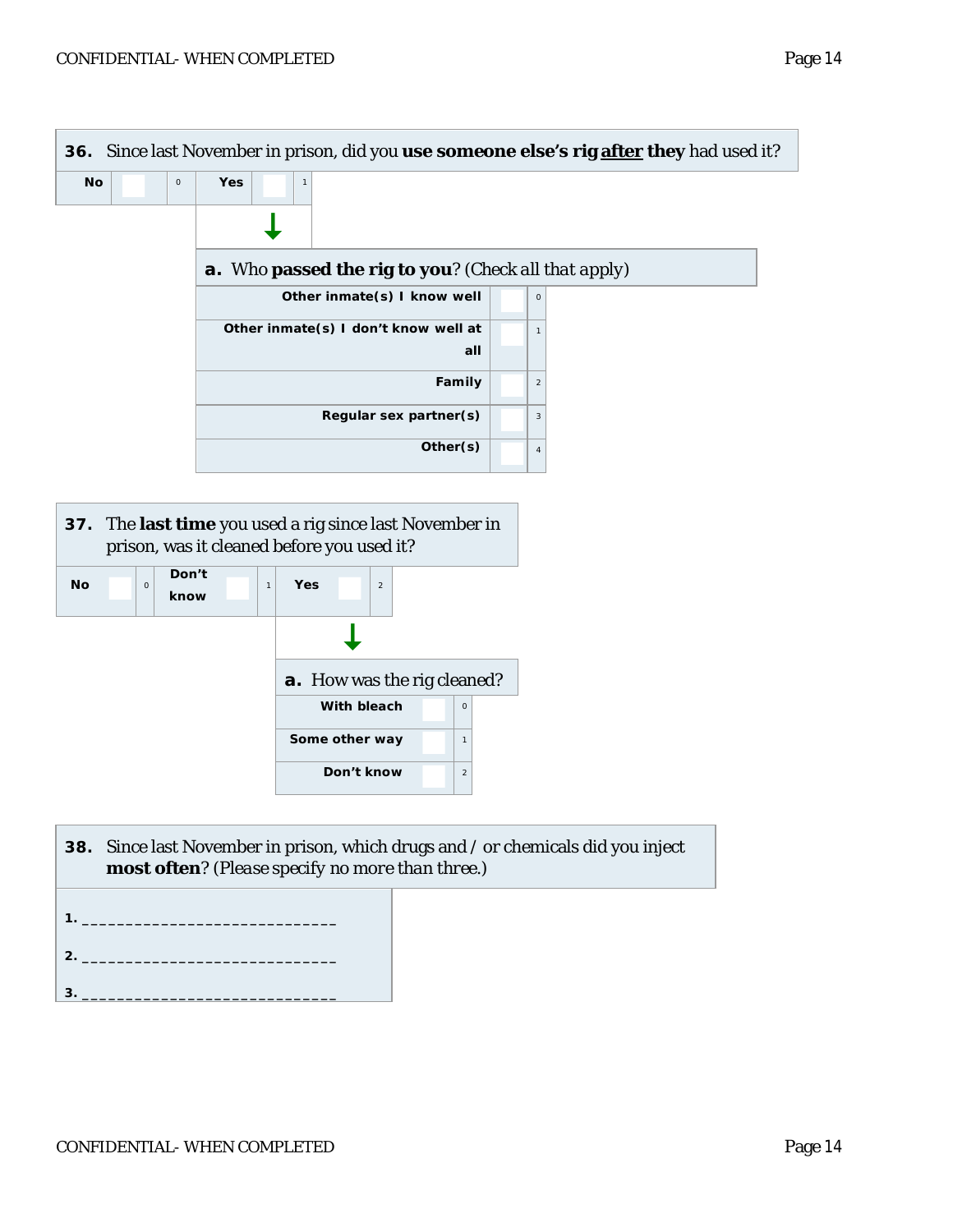# **39.** Since last November in prison have you shared a rig with anyone who *you knew* was infected with HIV or hepatitis C? **No** 0



|                                                                         | <b>Not</b><br>difficult | Somewhat<br>difficult | Quite<br>difficult | <b>Impossible</b> |
|-------------------------------------------------------------------------|-------------------------|-----------------------|--------------------|-------------------|
| 40. If you wanted to get a rig in prison, how<br>difficult would it be? |                         |                       | $\mathfrak{D}$     |                   |

| 41. Since last November in prison, have you used works (water, filter, cooker / spoon)? |  |  |     |  |                               |  |  |  |  |
|-----------------------------------------------------------------------------------------|--|--|-----|--|-------------------------------|--|--|--|--|
| <b>Yes</b>                                                                              |  |  | No. |  | $\circ$                       |  |  |  |  |
|                                                                                         |  |  |     |  | Go to question 47,<br>page 17 |  |  |  |  |

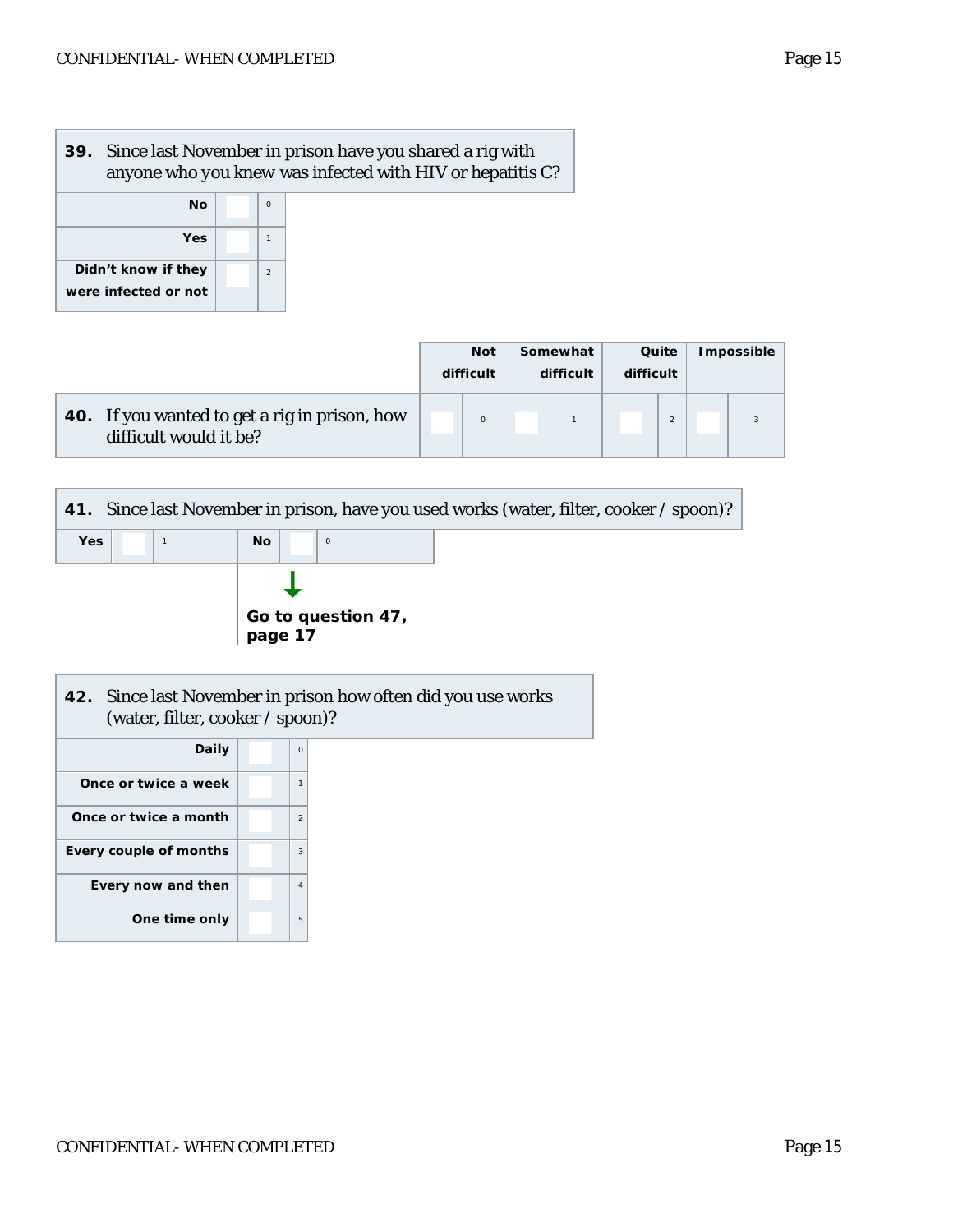



works with **most often**? *(Please specify no more than three.)*

- **1. \_\_\_\_\_\_\_\_\_\_\_\_\_\_\_\_\_\_\_\_\_\_\_\_\_\_ 2. \_\_\_\_\_\_\_\_\_\_\_\_\_\_\_\_\_\_\_\_\_\_\_\_\_\_**
- **3. \_\_\_\_\_\_\_\_\_\_\_\_\_\_\_\_\_\_\_\_\_\_\_\_\_\_**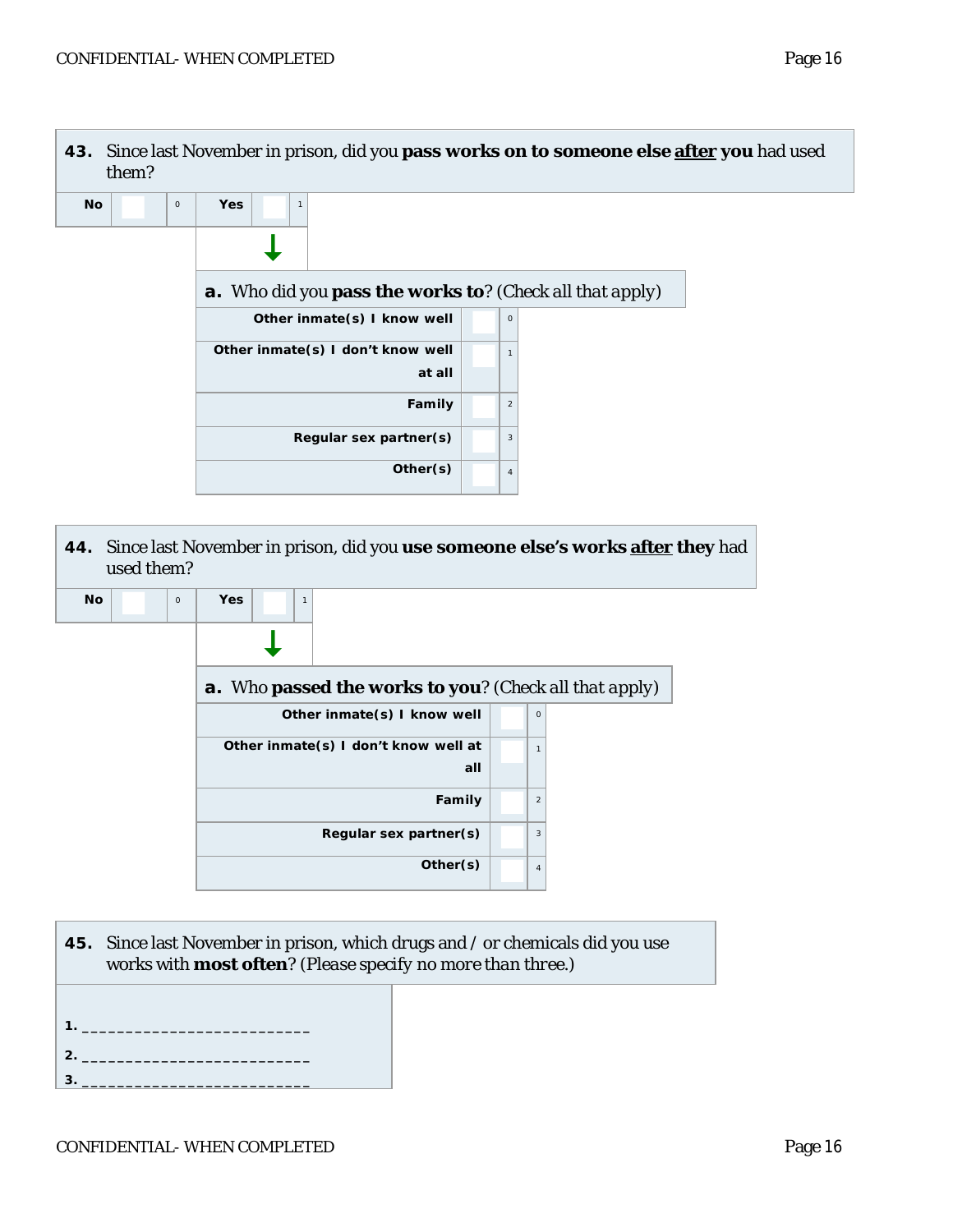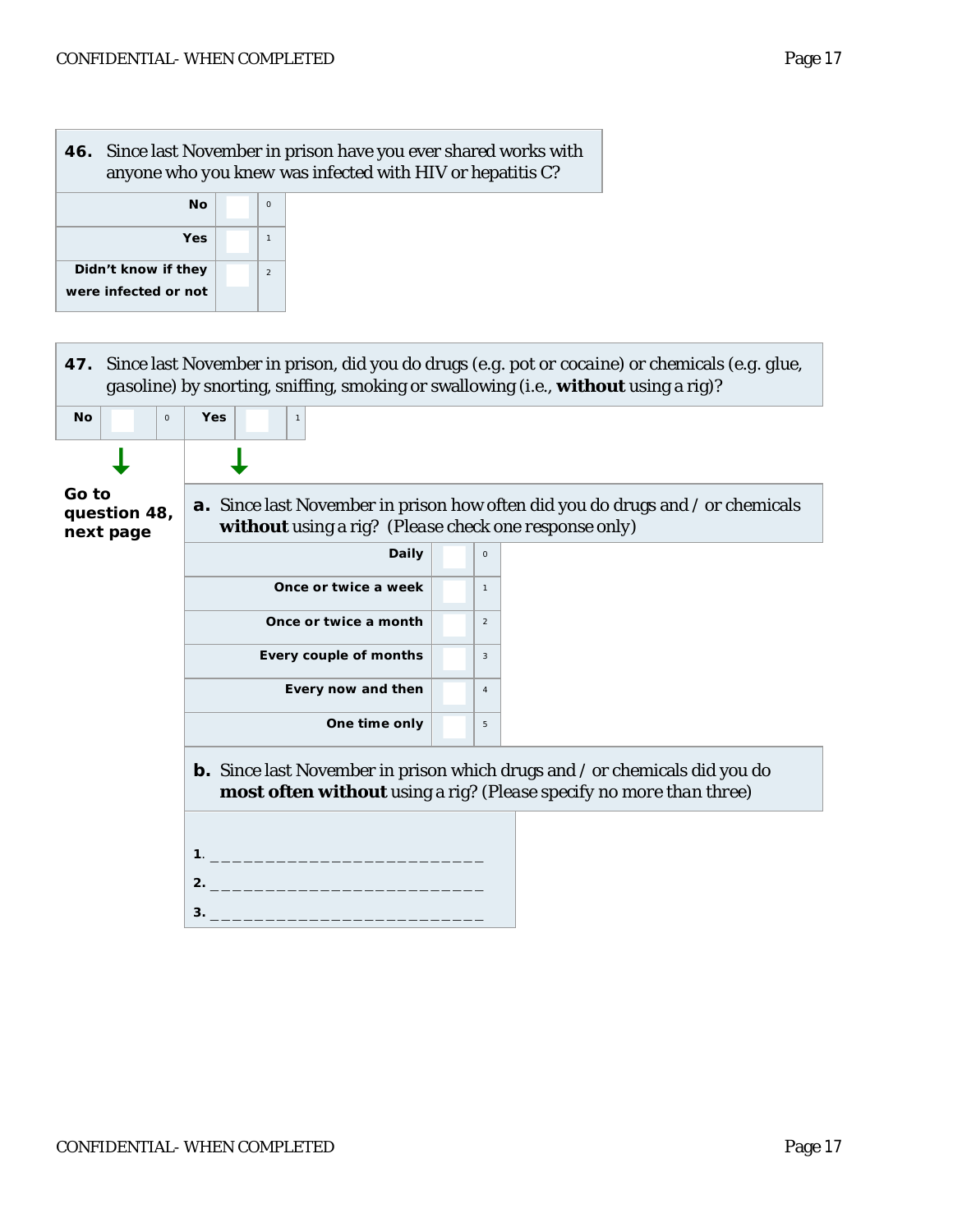#### CONFIDENTIAL-WHEN COMPLETED Page 18

| <b>48.</b> Since last November in prison                                       | <b>Never</b>  | Rarely         | <b>Often</b>   | <b>Always</b> |
|--------------------------------------------------------------------------------|---------------|----------------|----------------|---------------|
| a. Did you think your use of drugs was out of<br>control?                      | $\circ$       | $\overline{1}$ | $\overline{2}$ | 3             |
| b. Did the prospect of missing a fix (or dose)<br>make you anxious or worried? | $\circ$       | $\overline{1}$ | $\overline{2}$ | 3             |
| c. Did you worry about your use of drugs?                                      | $\circ$       | $\overline{1}$ | $\overline{2}$ | 3             |
| d. Did you wish you could stop?                                                | $\circ$       | $\overline{1}$ | $\overline{2}$ | 3             |
|                                                                                | Not difficult | Somewhat       | Quite          | Impossible    |
|                                                                                |               | difficult      | difficult      |               |
| e. How difficult would you find it to stop or go<br>without drugs?             | $\circ$       | $\overline{1}$ | $\overline{2}$ | 3             |

| 49. Do the following statements apply to you?                                   | No |         | Yes |  | Don't<br>know |                | Doesn't<br>apply |  |
|---------------------------------------------------------------------------------|----|---------|-----|--|---------------|----------------|------------------|--|
| I won't do drugs in prison for fear of being caught<br>a <sub>z</sub>           |    | $\circ$ |     |  |               |                |                  |  |
| I switched to drugs that are harder to catch in the urinalysis<br>$\mathbf b$ . |    | $\circ$ |     |  |               | $\overline{2}$ |                  |  |

## **Sexual health**

#### *Sex with a woman*

**50.** Have you ever had oral, anal or vaginal sex with a woman?

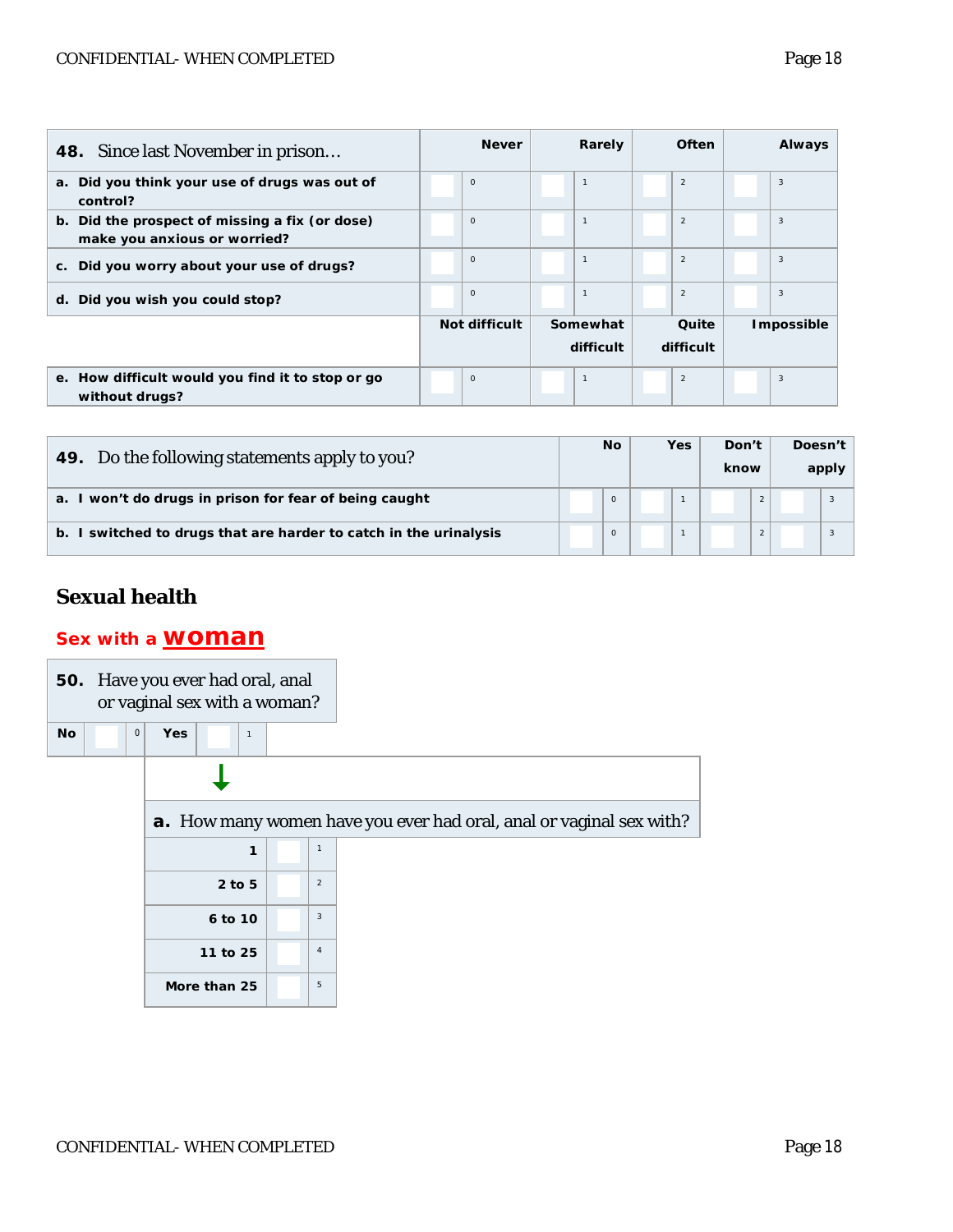#### *Sex with a man*

|                          | 51. Have you ever had oral, anal<br>or vaginal sex with a man? |                |                                                                   |
|--------------------------|----------------------------------------------------------------|----------------|-------------------------------------------------------------------|
| $\mathbf 0$<br><b>No</b> | <b>Yes</b><br>$\mathbf{1}$                                     |                |                                                                   |
|                          |                                                                |                |                                                                   |
|                          |                                                                |                | a. How many men have you ever had oral, anal or vaginal sex with? |
|                          | 1                                                              | $\mathbf{1}$   |                                                                   |
|                          | $2$ to 5                                                       | $\overline{2}$ |                                                                   |
|                          | 6 to 10                                                        | 3              |                                                                   |
|                          | 11 to 25                                                       | $\overline{4}$ |                                                                   |
|                          | More than 25                                                   | 5              |                                                                   |

| escort)?             | 52. Have you ever been a sex trade worker (e.g. male or female prostitute / |          |                                                                 |  |  |  |  |  |  |  |  |
|----------------------|-----------------------------------------------------------------------------|----------|-----------------------------------------------------------------|--|--|--|--|--|--|--|--|
| <b>No</b><br>$\circ$ | Yes<br>$\mathbf{1}$                                                         |          |                                                                 |  |  |  |  |  |  |  |  |
|                      |                                                                             |          |                                                                 |  |  |  |  |  |  |  |  |
|                      |                                                                             |          | <b>a</b> . Who were your clients? (please check all that apply) |  |  |  |  |  |  |  |  |
|                      | Male clients                                                                | $\Omega$ |                                                                 |  |  |  |  |  |  |  |  |
|                      | <b>Female clients</b>                                                       | 1        |                                                                 |  |  |  |  |  |  |  |  |
|                      |                                                                             |          |                                                                 |  |  |  |  |  |  |  |  |

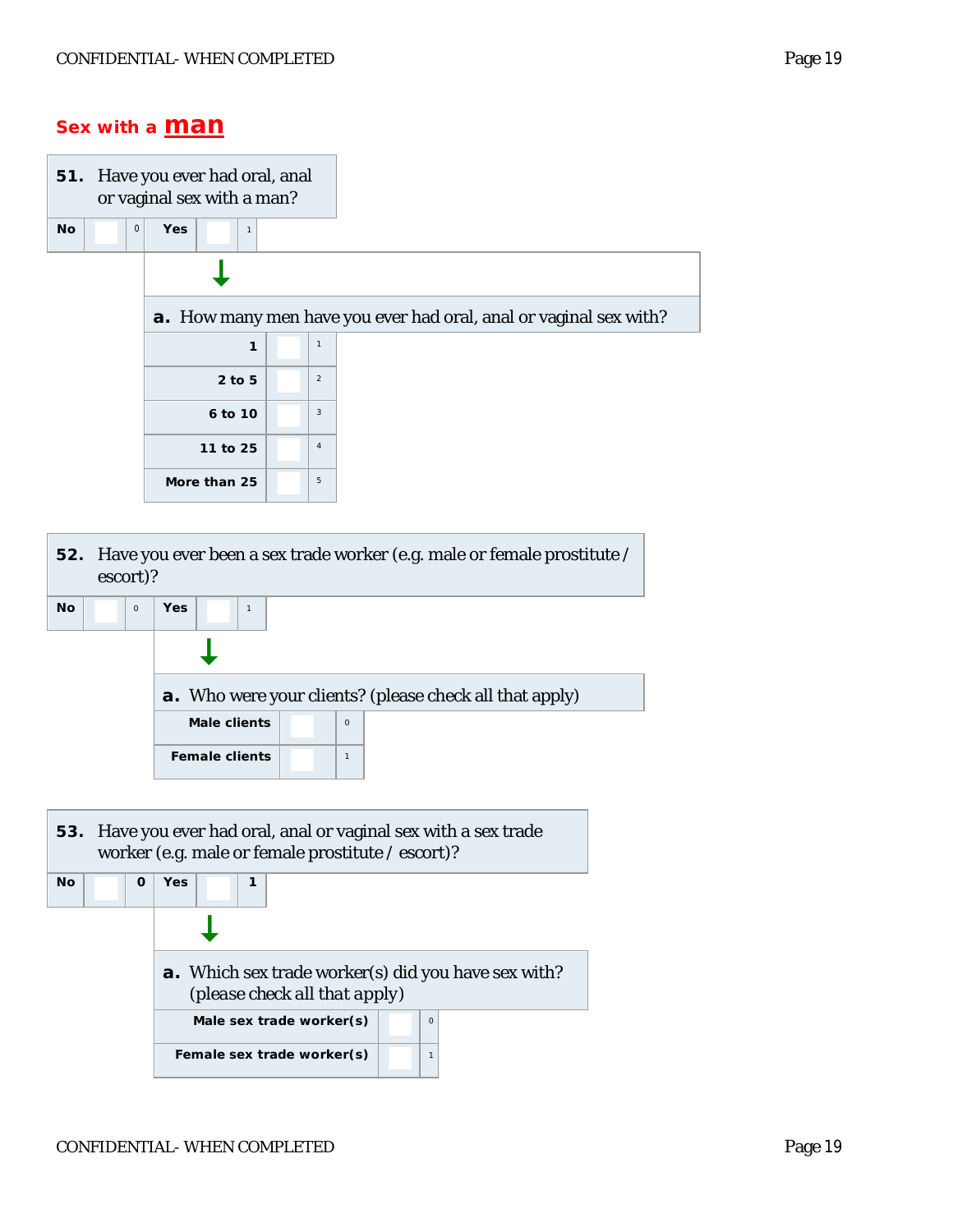|    |  |     |  | 54. Have you ever had oral, anal or vaginal sex<br>with someone who injected drugs? |  |
|----|--|-----|--|-------------------------------------------------------------------------------------|--|
| Nο |  | Yes |  | Don't know                                                                          |  |

#### **Sex in prison since November 2006**

*Note: If you were admitted to CSC after November 2006, please answer the questions below thinking about your prison experience in CSC since then.*



#### *Sex with one or more* **women**

| Since last November in prison how often did you<br>56.<br>use | Doesn't<br>apply |          | <b>Never</b> |  | Rarely |                | Often |   | Always |  |
|---------------------------------------------------------------|------------------|----------|--------------|--|--------|----------------|-------|---|--------|--|
| a. A condom while having vaginal sex?                         |                  | $\Omega$ |              |  |        | $\overline{2}$ |       | 3 |        |  |
| b. A condom or dental dam while having oral sex?              |                  | $\circ$  |              |  |        | $\overline{2}$ |       | 3 |        |  |
| c. A condom while having anal sex?                            |                  | $\circ$  |              |  |        | $\overline{2}$ |       | 3 |        |  |

#### **Sex with one or more <b>Men**

| Since last November in prison how often did you<br>57.<br>use | Doesn't | apply    | <b>Never</b> | Rarely |                | <b>Often</b> |   | Always |  |
|---------------------------------------------------------------|---------|----------|--------------|--------|----------------|--------------|---|--------|--|
| a. A condom while having vaginal sex?                         |         | $\circ$  |              |        | $\overline{2}$ |              | 3 |        |  |
| b. A condom or dental dam while having oral sex?              |         | $\circ$  |              |        | $\overline{2}$ |              | 3 |        |  |
| c. A condom while having anal sex?                            |         | $\Omega$ |              |        | $\overline{2}$ |              | 3 |        |  |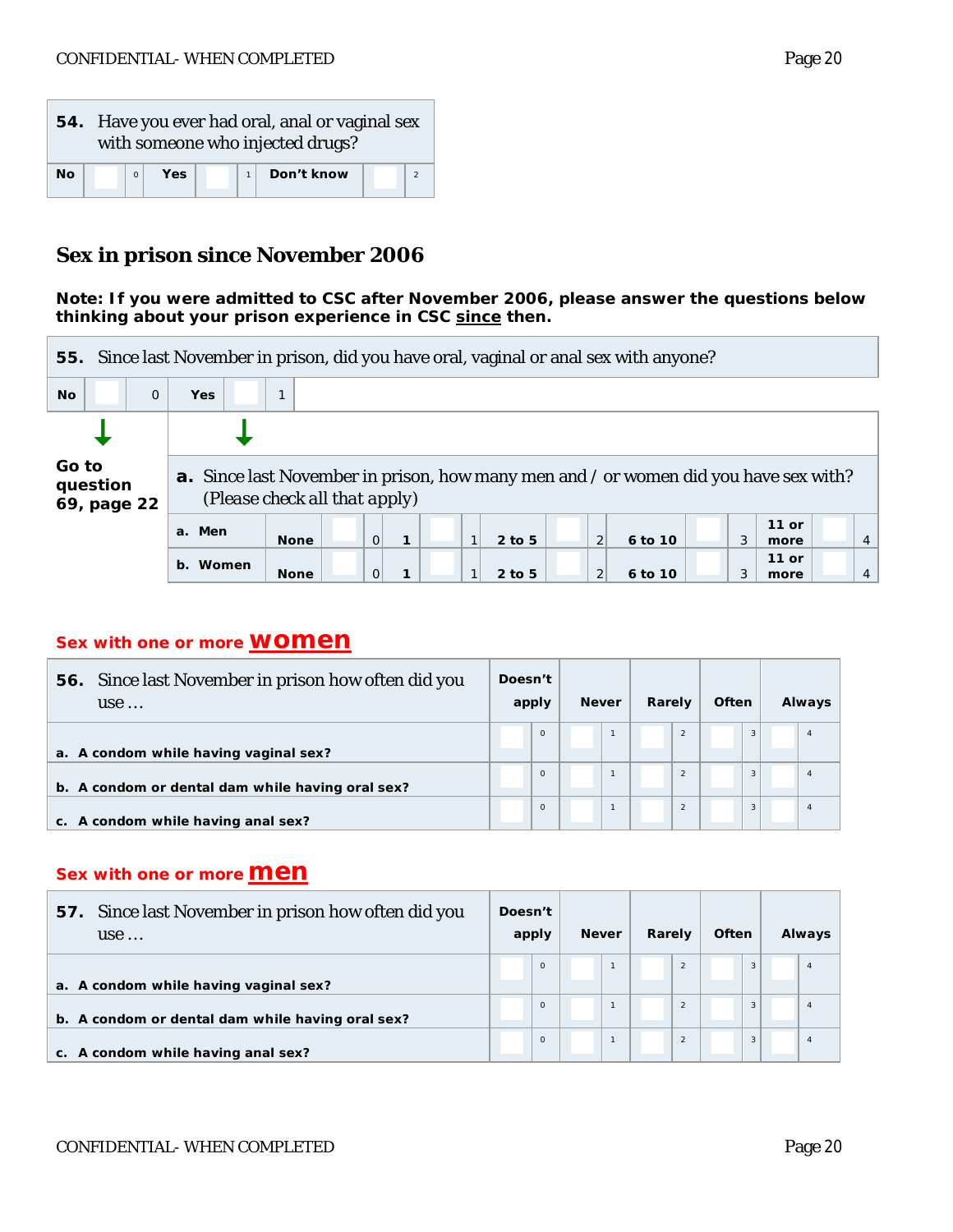| 58. Since last November in prison, did you ever use any object for sex or a sex toy that had been<br>used by someone else? |  |  |  |  |  |  |  |  |  |
|----------------------------------------------------------------------------------------------------------------------------|--|--|--|--|--|--|--|--|--|
| No.<br><b>Yes</b>                                                                                                          |  |  |  |  |  |  |  |  |  |
| 59. Since last November in prison, did you have                                                                            |  |  |  |  |  |  |  |  |  |

| unprotected sex with a regular sex partner? |  |                |     |  |  |  |  |  |  |  |
|---------------------------------------------|--|----------------|-----|--|--|--|--|--|--|--|
| <b>No</b>                                   |  | 0 <sup>1</sup> | Yes |  |  |  |  |  |  |  |

|    |                |     | 60. Since last November in prison, did you have <b>unprotected</b> sex with<br>a casual sex partner (i.e. someone you didn't know well)? |
|----|----------------|-----|------------------------------------------------------------------------------------------------------------------------------------------|
| No | 0 <sup>1</sup> | Yes |                                                                                                                                          |

| 61. Since last November in prison, have you had sex with anyone who had |
|-------------------------------------------------------------------------|
| HIV, hepatitis C or sexually transmitted infections?                    |

| No         | O             |  |
|------------|---------------|--|
| Yes        |               |  |
| Don't know | $\mathcal{P}$ |  |

Г

#### **Private family visits in prison since November 2006**

*If you were admitted after November 2006, please answer thinking about your prison experience in CSC since you were admitted.*

|     | family visits? | 62. Since last November in prison, did you participate in any private |
|-----|----------------|-----------------------------------------------------------------------|
| No  |                | $\rightarrow$ Go to question 65 next page                             |
| Yes |                |                                                                       |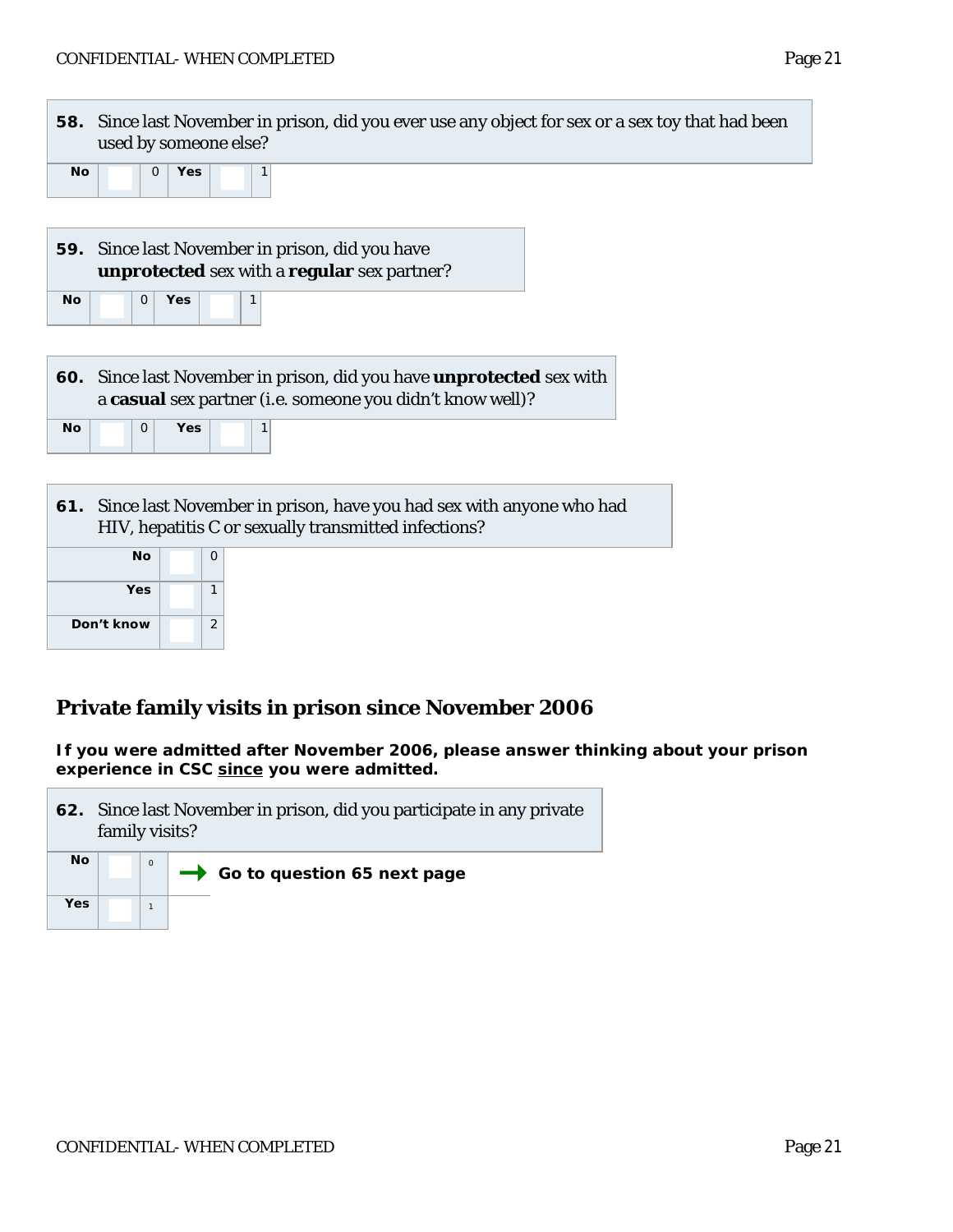**63.** If you had sex during private family visits, how often did you use a condom or a barrier (dental dam, plastic wrap, cut condom)? **Didn't have sex** 0 **Always**  $\rightarrow$ *Go to question 65 below* <sup>1</sup>  $\rightarrow$ **Often** 2 **Rarely** 3 **Never**  $\begin{array}{|c|c|c|}\n\hline\n4\n\end{array}$ 

| 64. What were the reasons why you didn't always use a condom and / or a<br>dental dam during private family visits? (please check all that apply) |          |
|---------------------------------------------------------------------------------------------------------------------------------------------------|----------|
| There weren't any when you needed them                                                                                                            | $\Omega$ |
| One or both were past their "best before" date when you needed them                                                                               |          |
| It was for some other reason                                                                                                                      |          |

|                                                                                                                                                  | No |          | Yes |  |
|--------------------------------------------------------------------------------------------------------------------------------------------------|----|----------|-----|--|
| 65. Since last November in prison, did you ever pay for sex with<br>money, works, rigs, drugs or goods (e.g., tobacco or cigarettes)?            |    | $\Omega$ |     |  |
| 66. Since last November in prison, did someone ever pay you<br>for sex with money, works, rigs, drugs or goods (e.g., tobacco<br>or cigarettes)? |    | $\Omega$ |     |  |

|                                                                                    | <b>No</b> | <b>Yes</b> |
|------------------------------------------------------------------------------------|-----------|------------|
| 67. Since last November in prison, did you ever pay for drugs with<br>sex?         | $\Omega$  |            |
| 68. Since last November in prison, did someone ever pay you for<br>drugs with sex? | $\Omega$  |            |

| 69. Since last November in prison, did you have sex (oral, vaginal | Νo | <b>Yes</b> |
|--------------------------------------------------------------------|----|------------|
| or anal) forced on you when you didn't want it?                    |    |            |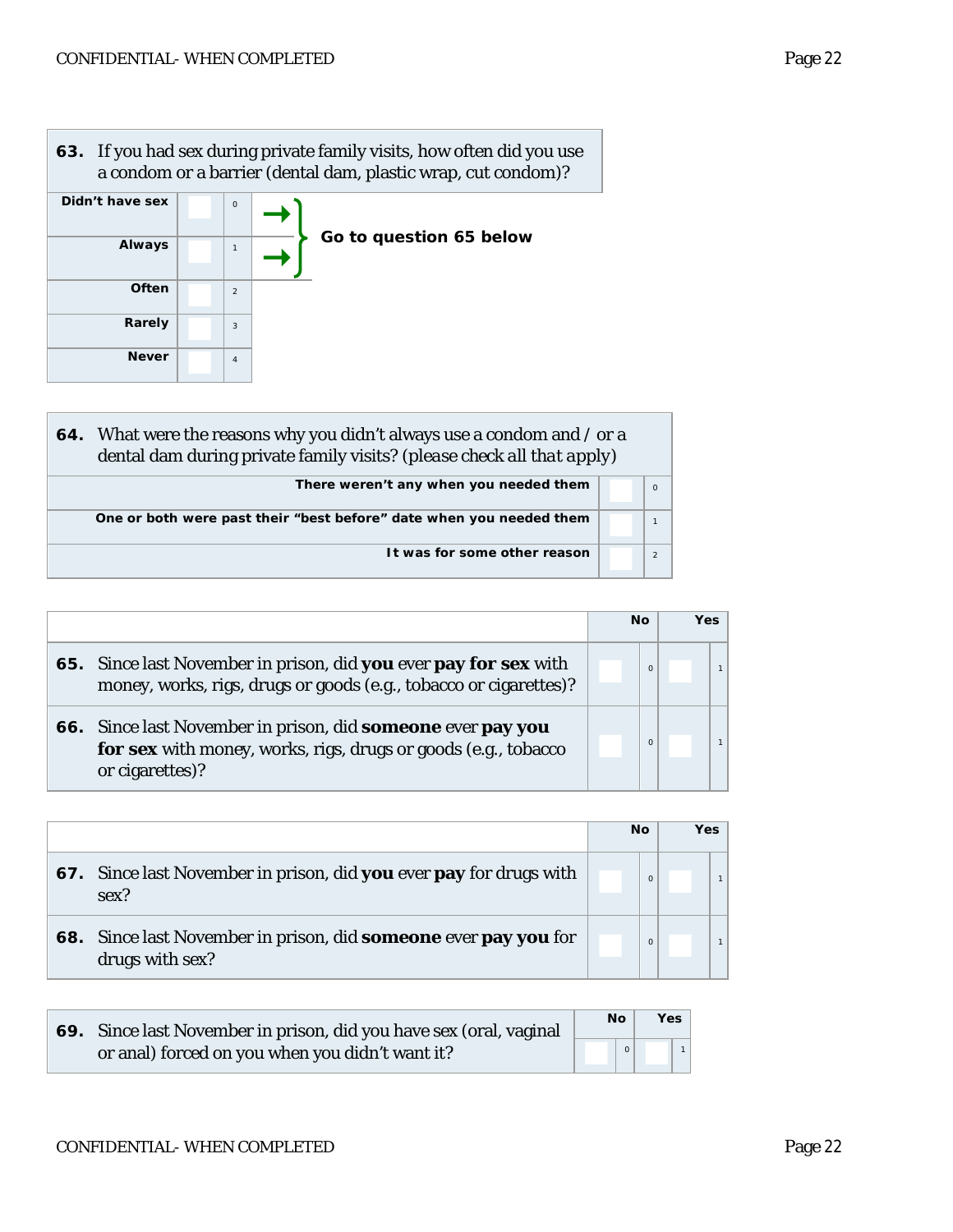



#### **Doing drugs and / or chemicals during the last 6 months you were free in the community**

*Doing drugs means you did illegal, illicit drugs or drugs that were not prescribed to you (including steroids) or chemicals (like glue or gasoline).* 



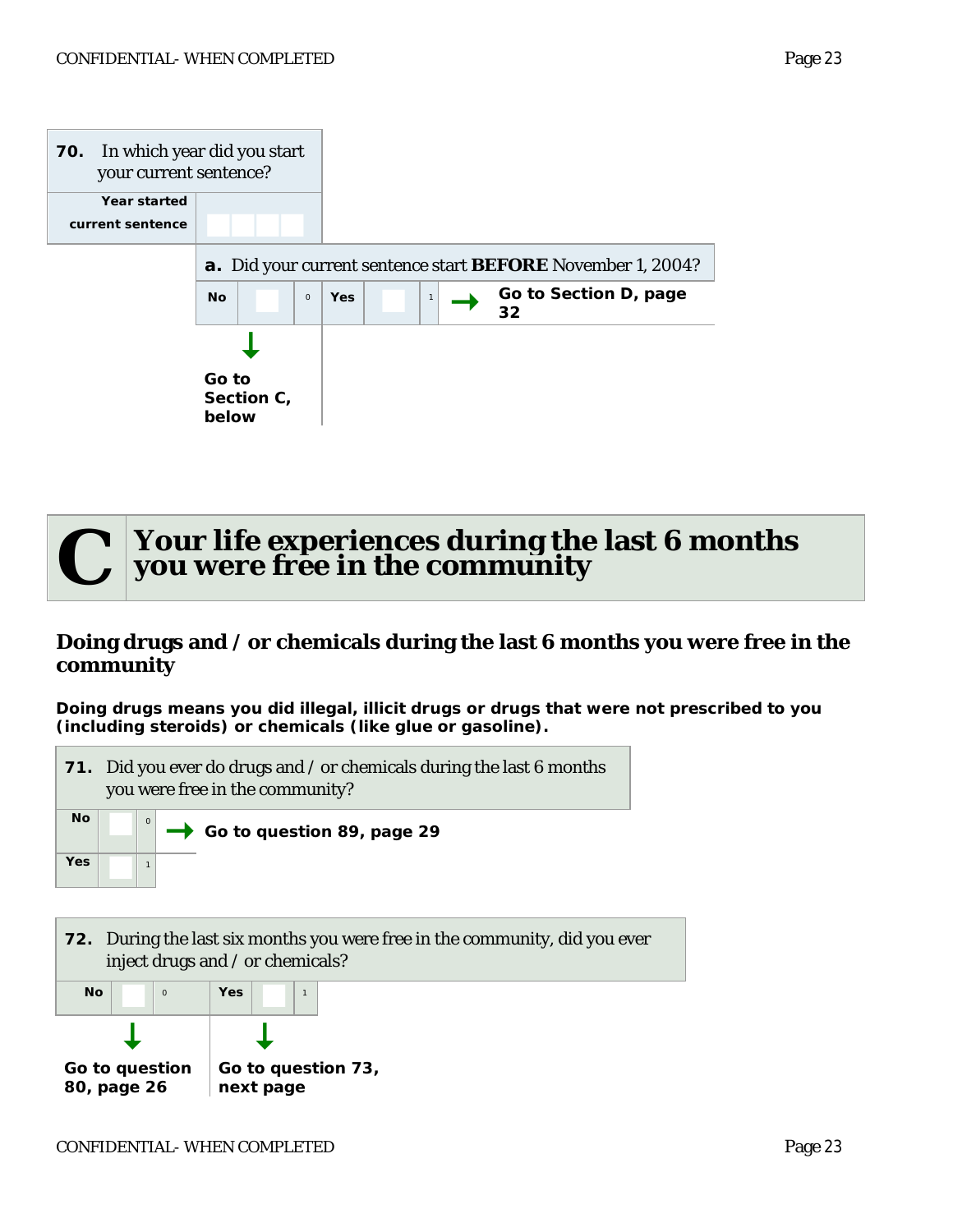**73.** During the last six months you were free in the community, how often did you **inject** drugs (or anything else such as alcohol or chemicals)?  $\overline{\mathsf{Daily}}$  0 **Once or twice a week**  $\begin{array}{|c|c|c|c|} \hline \quad & 1 \\ \hline \end{array}$ **Once or twice a month** 2 **Every couple of months**  $\begin{array}{|c|c|c|} \hline \end{array}$  3 **Every now and then**  $\begin{array}{|c|c|c|} \hline \end{array}$  4 **One time only**  $\begin{array}{|c|c|} \hline \end{array}$  5 **74.** During the last six months you were free in the community, how often did you inject drugs "on a binge" (i.e., many times over a short period)? **Never 0 Rarely 1 Often** 2 **Always** 3 **75.** During the last six months you were free in the community, did you **pass a rig on** *to someone else* **after you** had used it? **No 1** 0 **Yes** 1 ı **a.** Who did you **pass the rig on to**? *(Check all that apply)* **Other people I knew well** | | 0 **Other people I didn't know well at all 1 Family**  $\begin{array}{|c|c|c|}\n\hline\n2\n\end{array}$ **Regular sex partner(s)** | 3 **Other(s)**  $\begin{array}{|c|c|c|}\n\hline\n4\n\end{array}$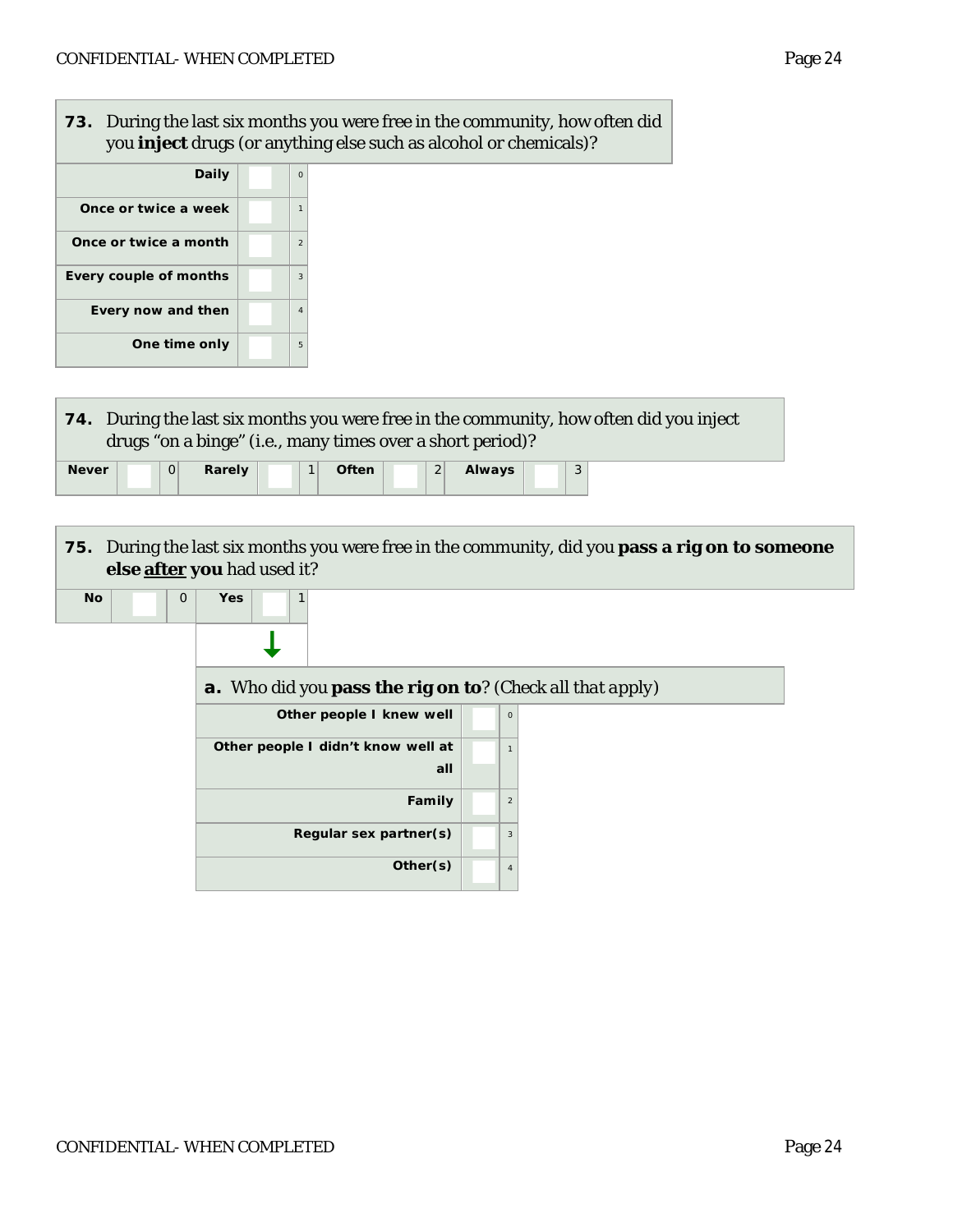

| <b>78.</b> During the last six months you were free in the community, which drugs and /<br>or chemicals did you inject <b>most often</b> ? (Please specify no more than three.) |  |  |
|---------------------------------------------------------------------------------------------------------------------------------------------------------------------------------|--|--|
|                                                                                                                                                                                 |  |  |

**Some other way**  $\begin{array}{|c|c|c|} \hline \end{array}$  1

**Don't know**  $\begin{array}{|c|c|c|c|} \hline \textbf{2} & \textbf{3} & \textbf{2} \end{array}$ 

| $\mathbf{1}_{\mathbf{1}}$ |  |
|---------------------------|--|
|                           |  |
| $\vert$ 2.                |  |
| 3.                        |  |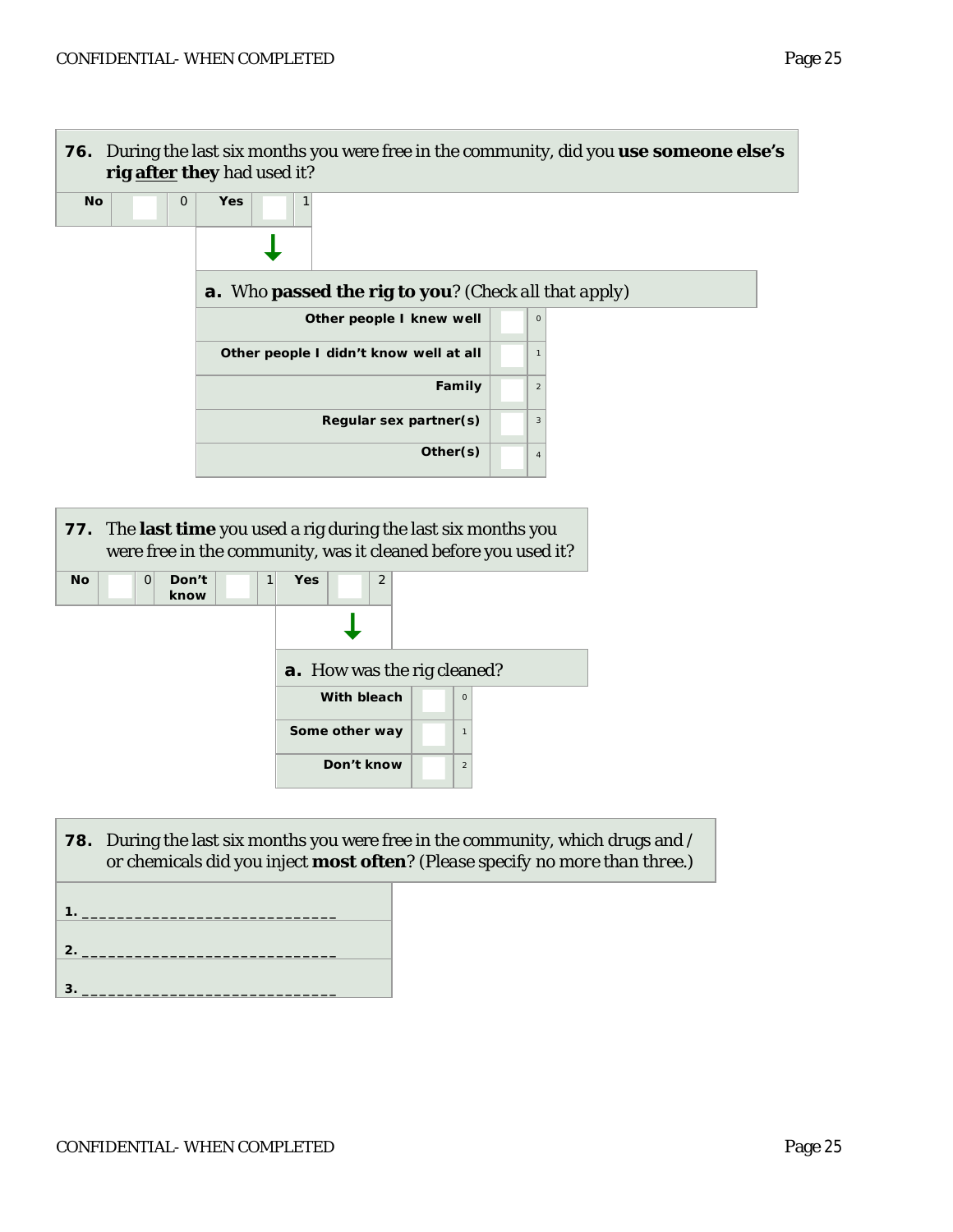





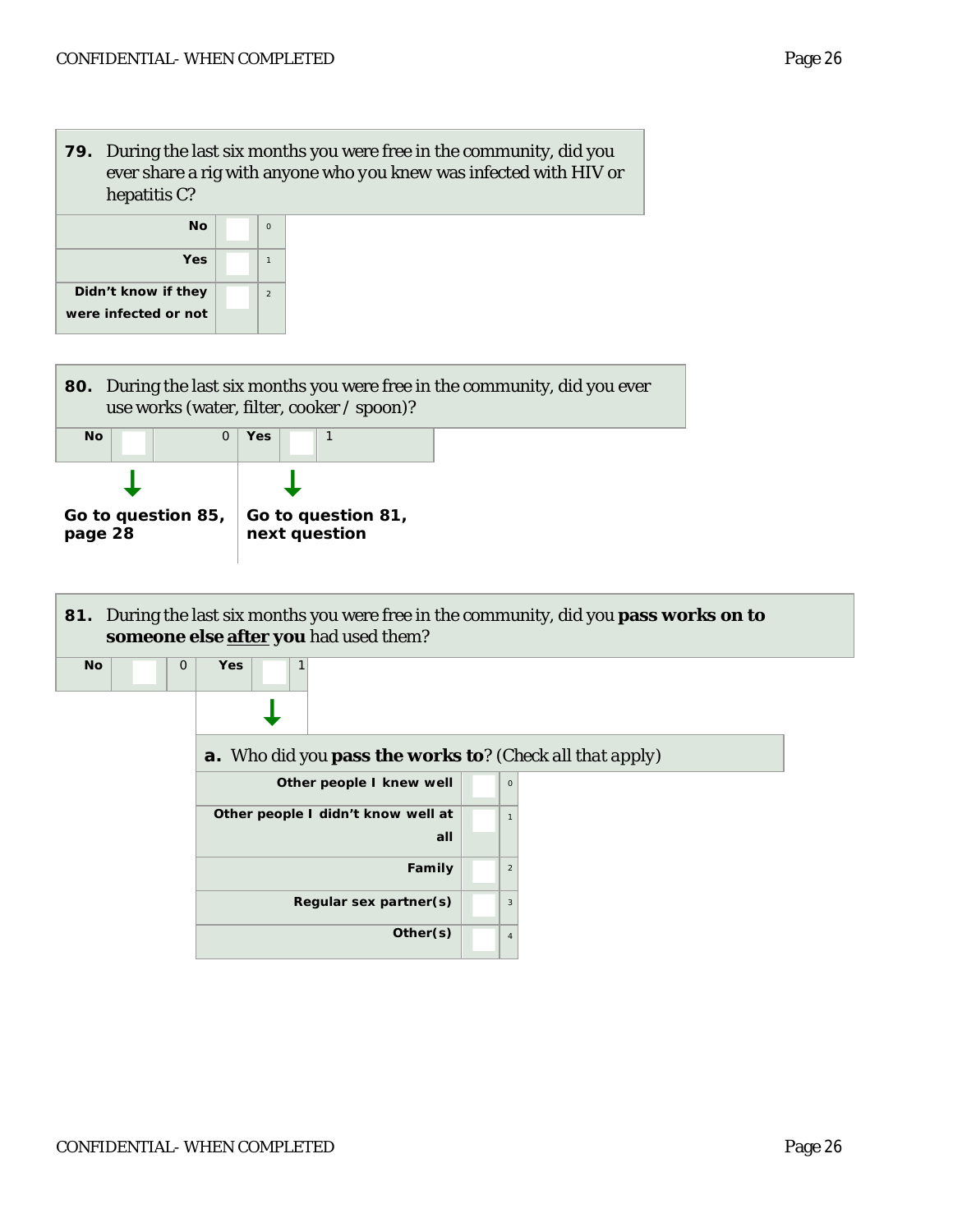

**83.** During the last six months you were free in the community, which drugs and / or chemicals did you use works with **most often**? *(Please specify no more than three.)*



**84.** During the last six months you were free in the community did you ever share works with anyone who *you knew* was infected with HIV or hepatitis C?

| <b>No</b>                                |   |
|------------------------------------------|---|
| Yes                                      |   |
| Didn't know if they were infected or not | r |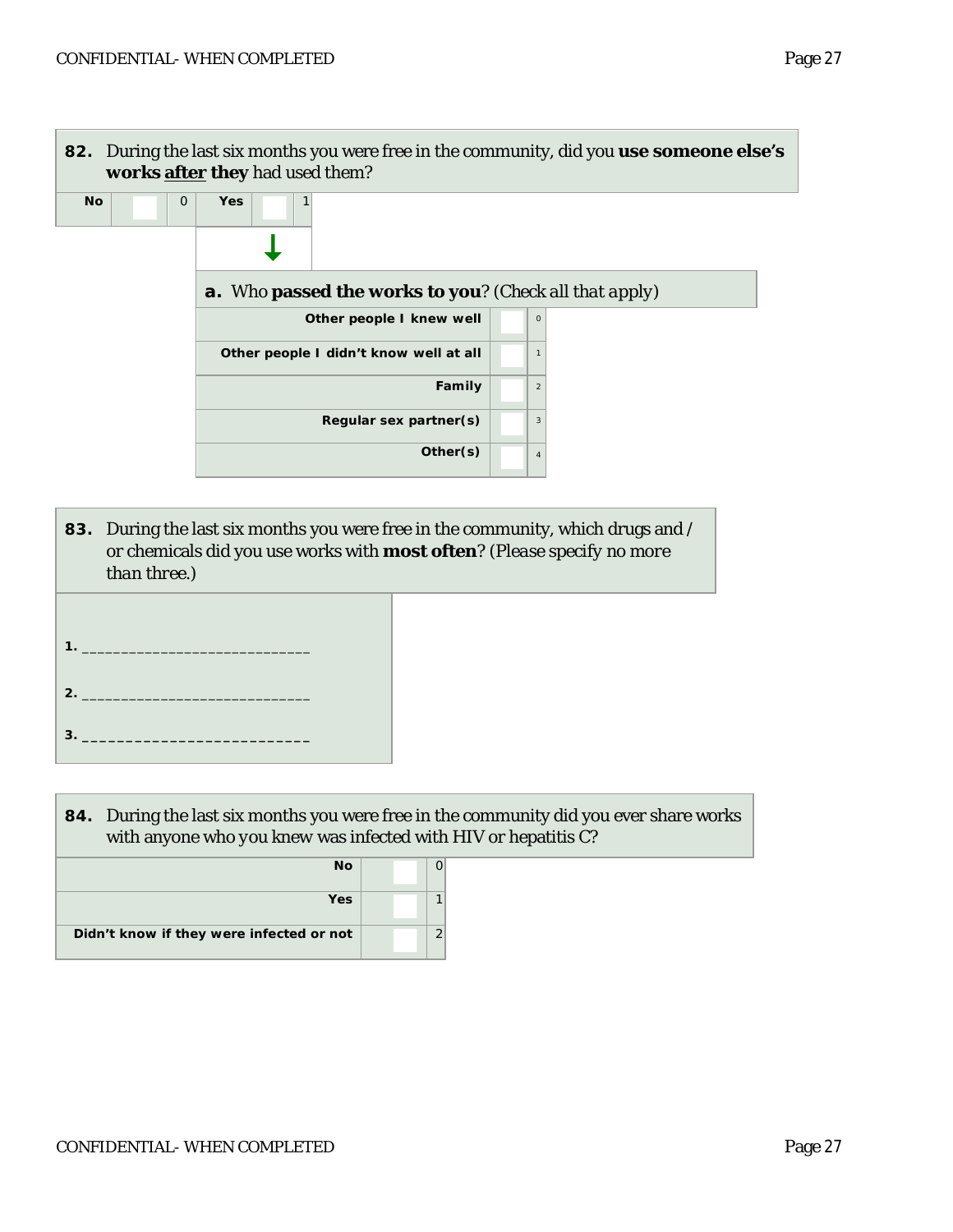

**1** 

 $\begin{array}{|c|c|c|c|}\n\hline\n\hline\n\end{array}$  2

**e. How difficult would you have found it to stop or go without drugs?** <sup>0</sup>

**1** 3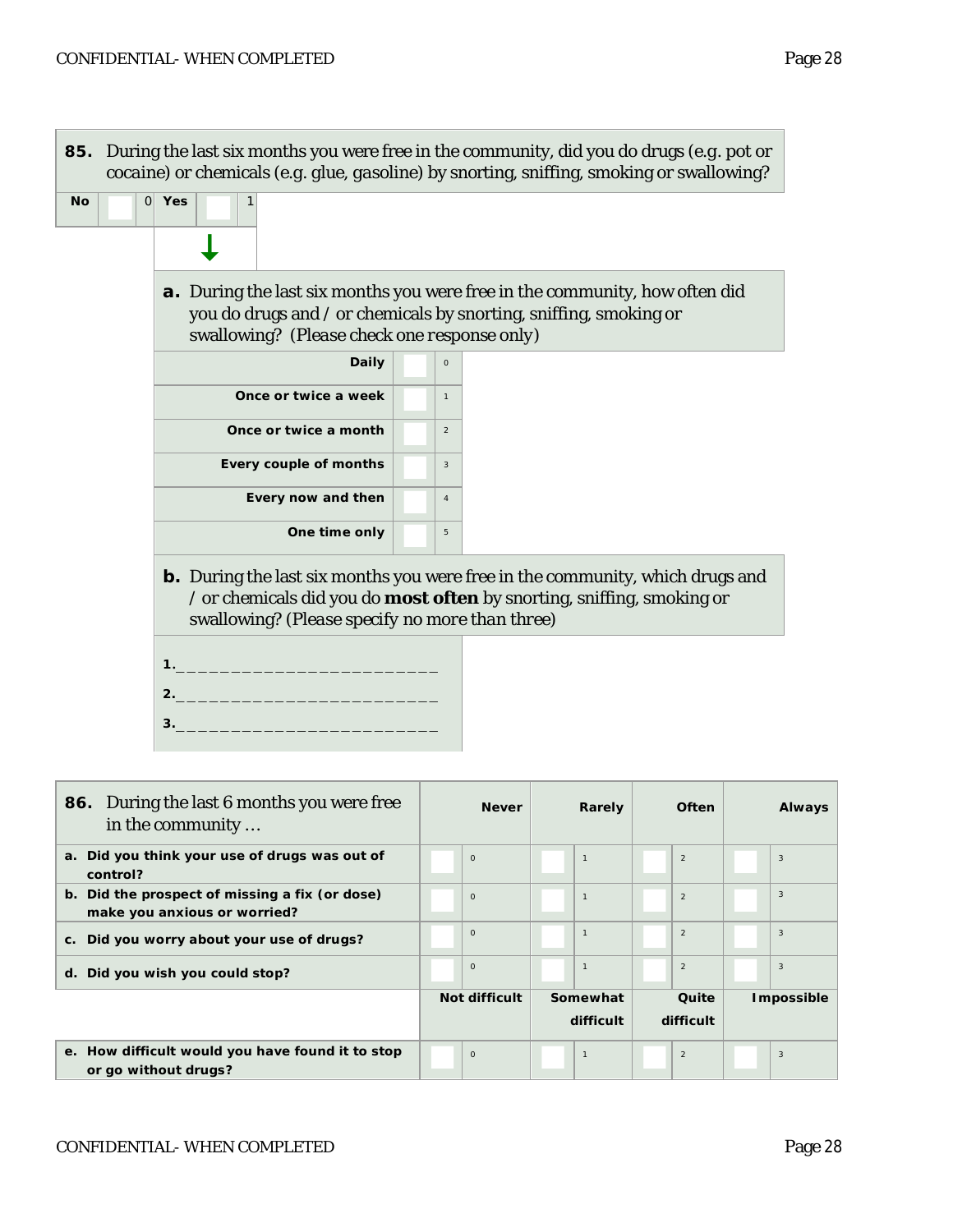|                                                  | <b>No</b> | Yes |  |
|--------------------------------------------------|-----------|-----|--|
| <b>87.</b> Did you ever pay for drugs with sex?  |           |     |  |
| 88. Did someone ever pay you for drugs with sex? |           |     |  |

# **Sex during the last 6 months you were free in the community**

|            |  | anal or vaginal sex with anyone? |           |  | 89. During the last 6 months you were free in the community, did you have oral, |
|------------|--|----------------------------------|-----------|--|---------------------------------------------------------------------------------|
| <b>Yes</b> |  |                                  | <b>No</b> |  | Go to question 98, page 31                                                      |

#### Sex with one or more **WOMEN** during the last 6 months you were free in the community

|                |                            |                | 90. Did you have oral, anal or vaginal sex with a woman?              |
|----------------|----------------------------|----------------|-----------------------------------------------------------------------|
| No<br>$\Omega$ | <b>Yes</b><br>$\mathbf{1}$ |                |                                                                       |
|                |                            |                |                                                                       |
|                |                            |                | <b>a.</b> How many women did you have oral, anal or vaginal sex with? |
|                | 1                          | $\mathbf{1}$   |                                                                       |
|                | $2$ to $5$                 | $\overline{2}$ |                                                                       |
|                | 6 to 10                    | 3              |                                                                       |
|                | 11 to 25                   | $\overline{4}$ |                                                                       |
|                | More than 25               | 5              |                                                                       |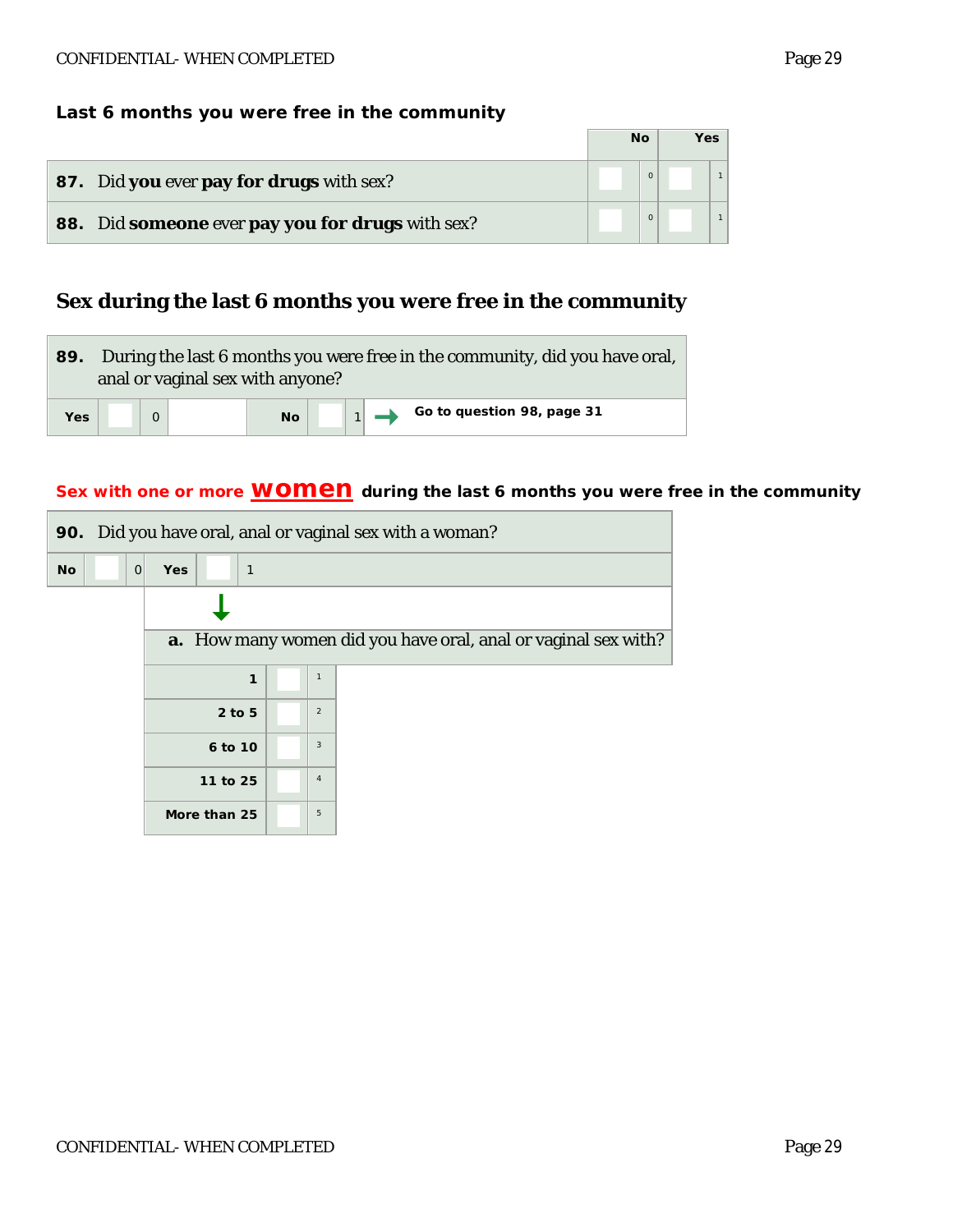Г

|    |              |            |              |              |                | 91. Did you have oral, anal or vaginal sex with a man?              |
|----|--------------|------------|--------------|--------------|----------------|---------------------------------------------------------------------|
| No | $\mathbf{O}$ | <b>Yes</b> |              | $\mathbf{1}$ |                |                                                                     |
|    |              |            |              |              |                |                                                                     |
|    |              |            |              |              |                | <b>a.</b> How many men did you have oral, anal or vaginal sex with? |
|    |              |            |              | 1            | $\mathbf{1}$   |                                                                     |
|    |              |            | 2 to 5       |              | $\overline{2}$ |                                                                     |
|    |              |            | 6 to 10      |              | 3              |                                                                     |
|    |              |            | 11 to 25     |              | $\overline{4}$ |                                                                     |
|    |              |            | More than 25 |              | 5              |                                                                     |

## **Last 6 months you were free in the community**

|              | condom) with them?             | 92. Considering all the people you had sex with, how often did you<br>use a condom and / or barrier (dental dam, plastic wrap, cut |                       |                |        |   |
|--------------|--------------------------------|------------------------------------------------------------------------------------------------------------------------------------|-----------------------|----------------|--------|---|
| <b>Never</b> | $\Omega$                       | Rarely                                                                                                                             | $\mathbf{1}$<br>Often | $\overline{2}$ | Always | 3 |
| No           | partner(s)?<br>Yes<br>$\Omega$ | 93. Did you have <b>unprotected</b> sex with your <b>regular</b> sex<br>1                                                          |                       |                |        |   |
| well)?<br>Νo | $\Omega$                       | 94. Did you have <b>unprotected</b> sex with <b>casual</b> sex<br>partner(s) (i.e. someone or people you didn't know<br>Yes<br>1   |                       |                |        |   |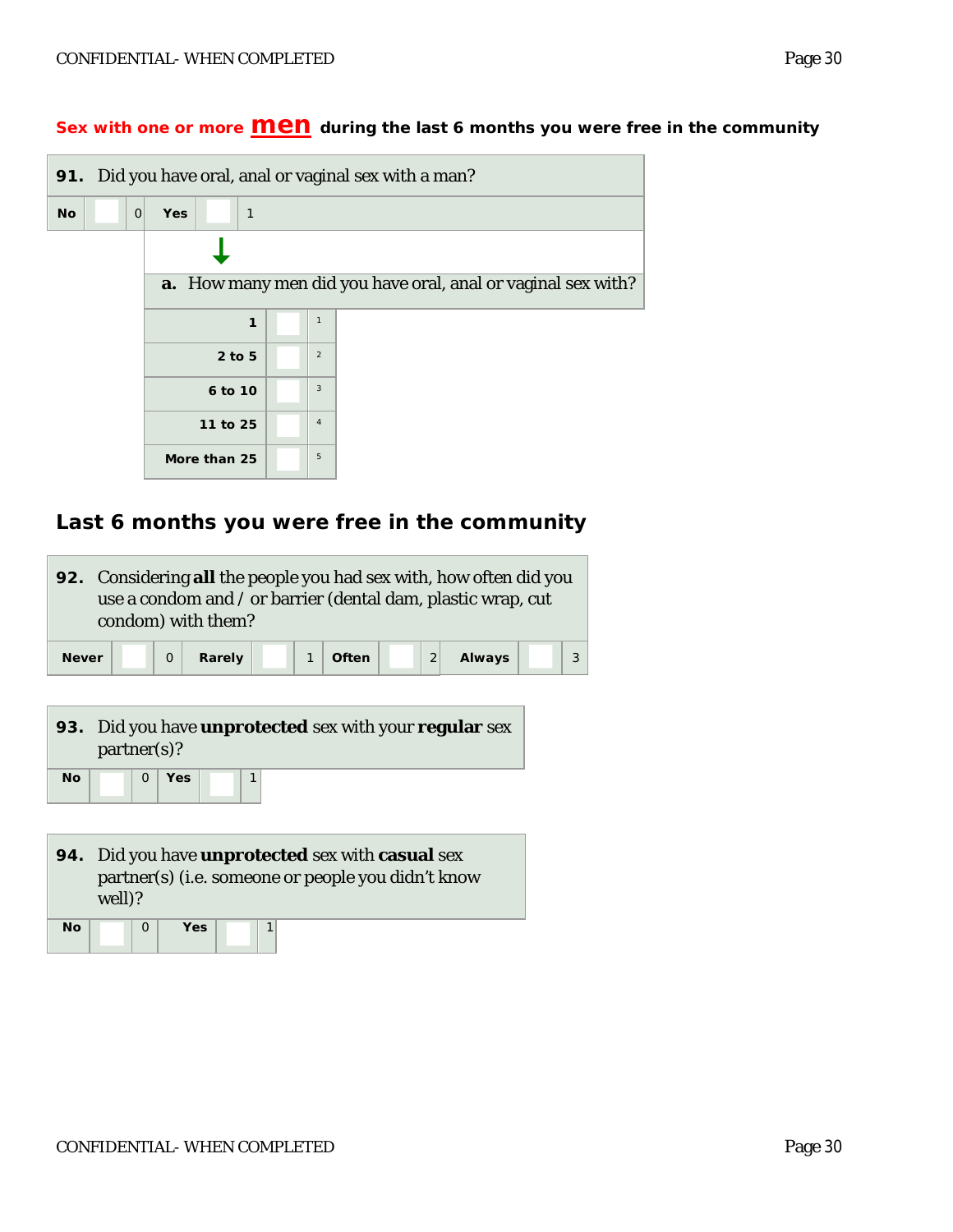## **95.** Did you ever have sex with anyone who you knew was infected with HIV or hepatitis C? **No**  $\begin{bmatrix} 0 \end{bmatrix}$  $\begin{array}{|c|c|c|}\n \hline\n \text{Yes} & 1 \\
\hline\n \text{they} & 2\n \end{array}$ **Don't know if they**  were infected or not

## **Last 6 months you were free in the community**

|                                                                                                                | No       | <b>Yes</b> |
|----------------------------------------------------------------------------------------------------------------|----------|------------|
| 96. Did you ever pay for sex with money, works, rigs, drugs or<br>goods (e.g., tobacco or cigarettes)?         | $\Omega$ |            |
| 97. Did someone ever pay you for sex with money, works, rigs,<br>drugs or goods (e.g., tobacco or cigarettes)? | $\Omega$ |            |

| 98. During the last 6 months you were free in the community, did you ever | <b>No</b> | <b>Yes</b> |  |
|---------------------------------------------------------------------------|-----------|------------|--|
| have sex (oral, vaginal or anal) forced on you when you didn't want it?   |           |            |  |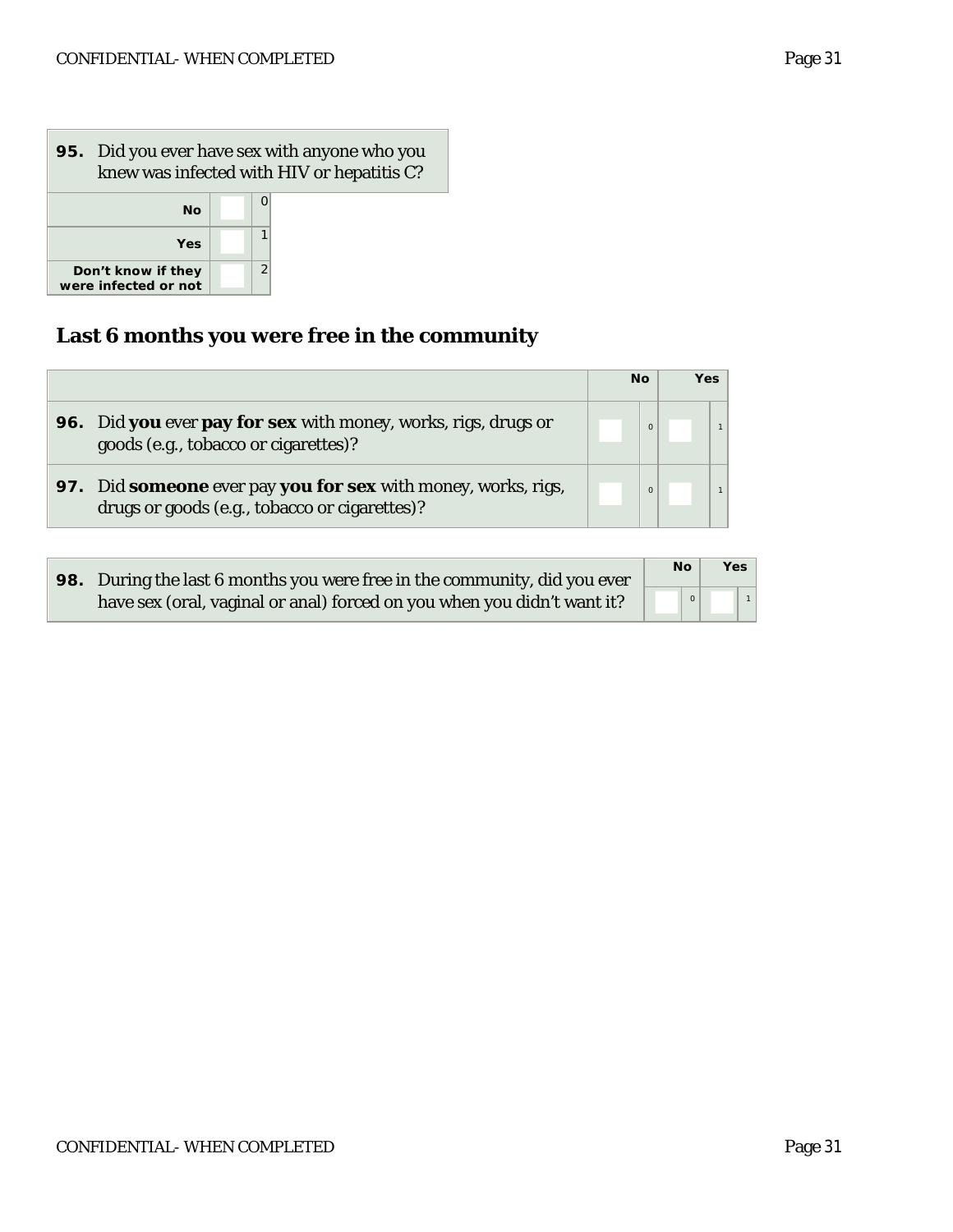

# **D** Infectious Disease Information and Support for<br> **D** Prevention **Prevention**

The Reception Awareness Program (RAP) is a program. It would have been offered to you when you were first admitted. It is mainly about infectious diseases and health services offered in prison.

**99.** Did you ever take the Reception Awareness Program (RAP)?

| 2<br>Don't know<br><b>No</b><br>$\mathbf 0$<br><b>Yes</b><br>1 |                |
|----------------------------------------------------------------|----------------|
|                                                                |                |
| <b>a.</b> Why didn't you take the RAP program?                 |                |
| (Please check one response only)                               |                |
| I wasn't interested                                            | $\circ$        |
| I wasn't aware CSC had such a                                  | $\mathbf{1}$   |
| program                                                        |                |
| I plan to take it sometime soon                                | 2              |
| The program did not exist when I was                           | 3              |
| first admitted                                                 |                |
| Other                                                          | $\overline{4}$ |

| The Choosing Health in Prisons (CHIPs) is about healthy living, nutrition and stress. The   |
|---------------------------------------------------------------------------------------------|
| course is also about how diseases such as can be spread. Diseases that can be spread        |
| include HIV, hepatitis and tuberculosis. It is usually offered early in someone's sentence. |

|                                    | 100. Did you ever take the Choosing Health in Prisons (CHIPs) program?               |          |
|------------------------------------|--------------------------------------------------------------------------------------|----------|
| 2<br>Don't know<br>1<br><b>Yes</b> | $\Omega$<br><b>No</b>                                                                |          |
|                                    |                                                                                      |          |
|                                    | <b>a.</b> Why didn't you take the CHIPs program?<br>(Please check one response only) |          |
|                                    | I wasn't interested                                                                  | $\Omega$ |
|                                    | I wasn't aware CSC had such a<br>program                                             | 1        |
|                                    | I plan to take it sometime soon                                                      | 2        |
|                                    | Other                                                                                | 3        |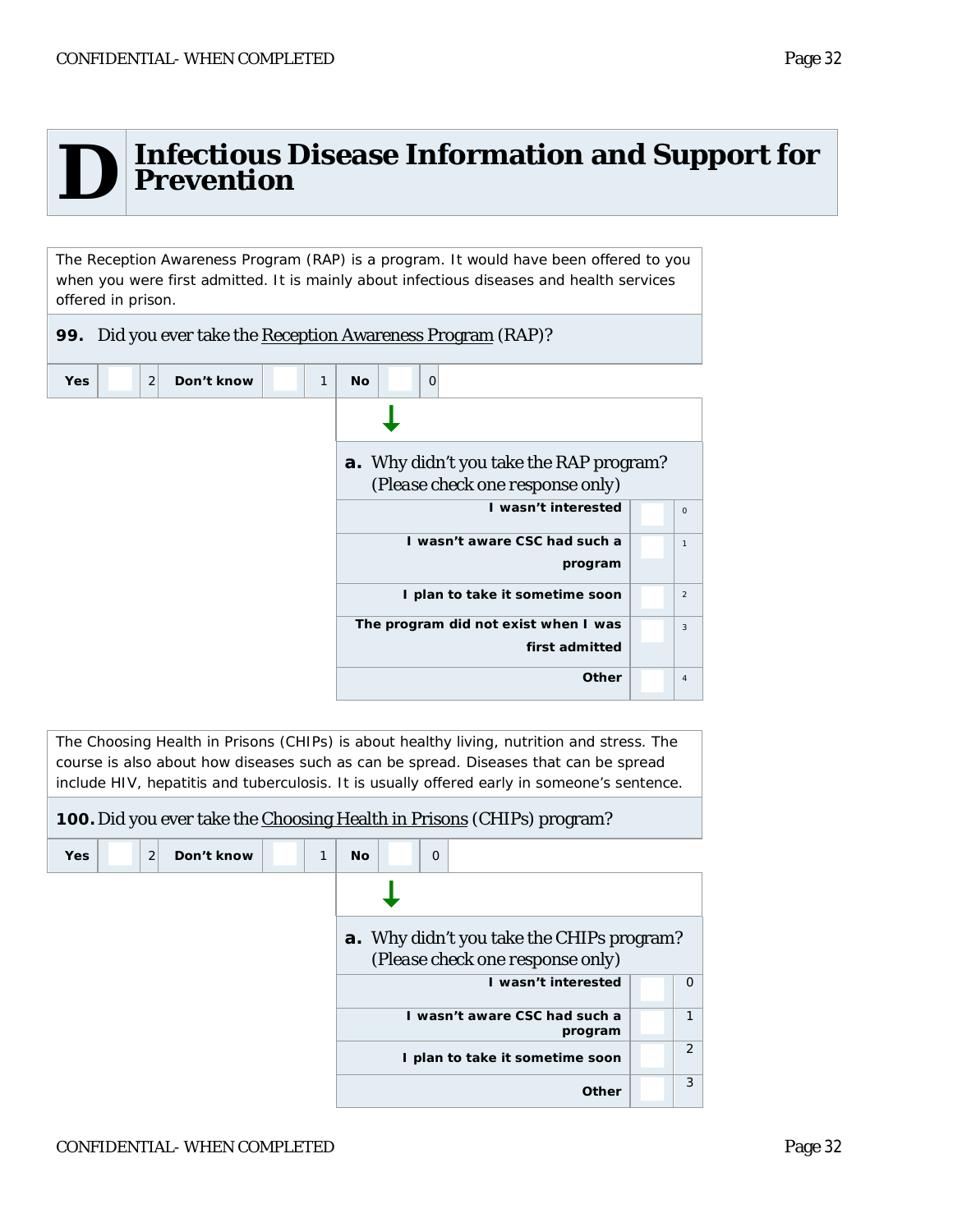CSC offers a program called The National HIV/AIDS Peer Education and Counselling Program; PEC for short. The PEC provides information on HIV/AIDS. It also offers information on other infectious diseases. It is a program for inmates to become "peer educators". Peer educators provide peer support to other inmates. There is a "Women's Component" of this program. For Aboriginal inmates the program is called Circles of Knowledge Keepers or Chee Mamuk.

#### **101.** Did you ever take the **Peer Education and Counselling Program** (the PEC program)?

| <b>Yes</b> | $\overline{2}$ | Don't know | 1 | <b>No</b> |                                  | 0 |                                         |                |  |
|------------|----------------|------------|---|-----------|----------------------------------|---|-----------------------------------------|----------------|--|
|            |                |            |   |           |                                  |   |                                         |                |  |
|            |                |            |   |           |                                  |   | a. Why didn't you take the PEC program? |                |  |
|            |                |            |   |           | (Please check one response only) |   |                                         |                |  |
|            |                |            |   |           |                                  |   | I wasn't interested                     | $\circ$        |  |
|            |                |            |   |           |                                  |   | I wasn't chosen                         | $\mathbf{1}$   |  |
|            |                |            |   |           |                                  |   | I wasn't aware CSC had such a           | 2              |  |
|            |                |            |   |           |                                  |   | program                                 |                |  |
|            |                |            |   |           |                                  |   | I plan to take it sometime soon         | 3              |  |
|            |                |            |   |           |                                  |   | <b>Other</b>                            | $\overline{4}$ |  |

|          | <b>102.</b> Have you talked to a PEC counsellor about<br>infectious diseases in prison? |              |            |                |  |  |  |  |  |  |
|----------|-----------------------------------------------------------------------------------------|--------------|------------|----------------|--|--|--|--|--|--|
| Yes      |                                                                                         | Nο           |            | $I'm$ a PEC    |  |  |  |  |  |  |
|          |                                                                                         |              | counsellor |                |  |  |  |  |  |  |
| $\Omega$ |                                                                                         | $\mathbf{1}$ |            | $\mathfrak{D}$ |  |  |  |  |  |  |

#### **103.**Are you aware that CSC has a policy to ensure inmates have easy access to the items listed below? (*Please check all that apply)*

|                                                                                 | <b>No</b> | Yes |
|---------------------------------------------------------------------------------|-----------|-----|
| a. Condoms                                                                      | $\Omega$  | 1   |
| b. Lubricant                                                                    | $\Omega$  | 1   |
| c. Dental dams                                                                  | $\Omega$  | 1   |
| d. Bleach (for cleaning injecting,<br>piercing and / or tattooing<br>equipment) | $\Omega$  | 1   |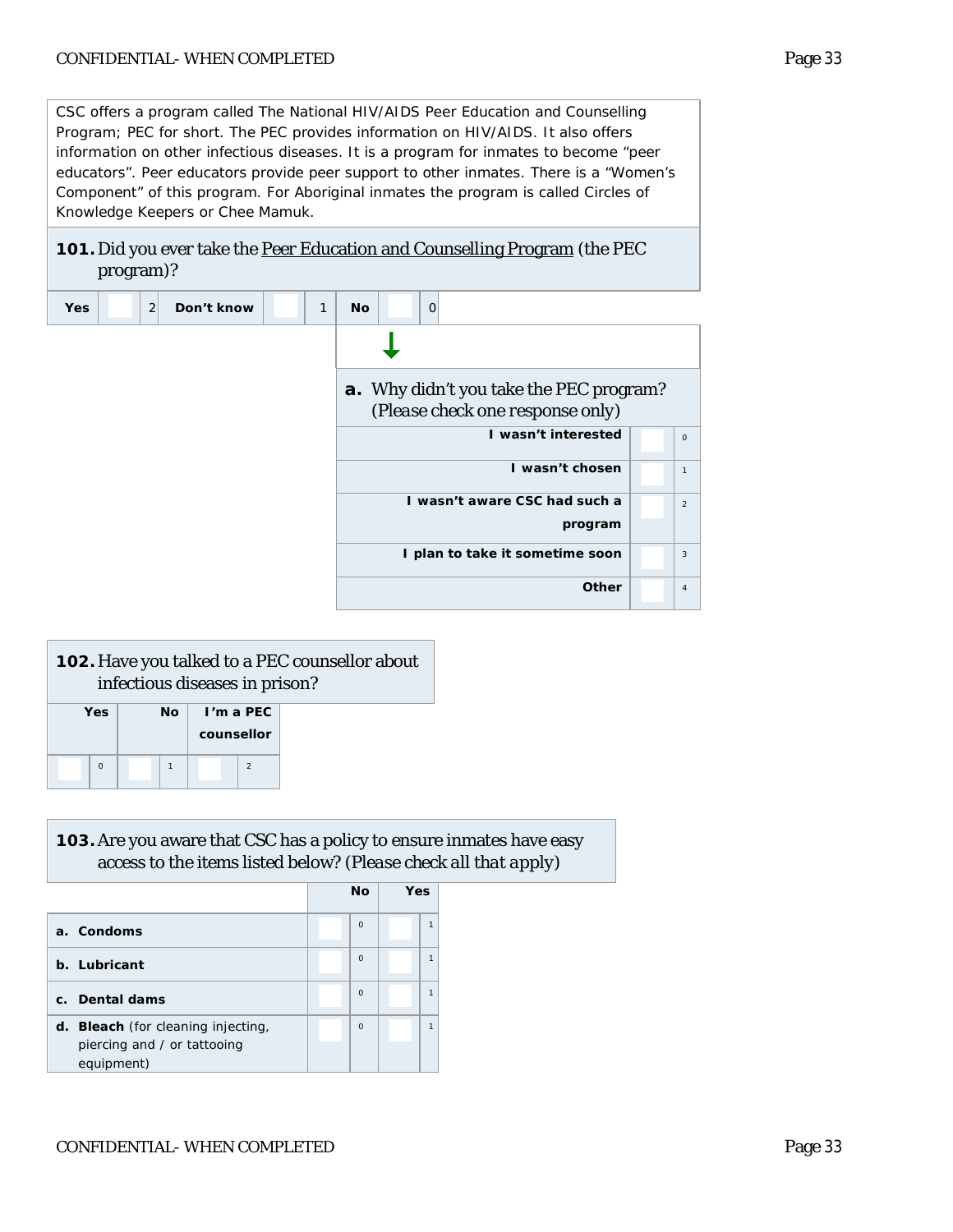

|                                                          |                | 105. Since November 2006 did you have any problems getting <b>dental dams</b> in CSC?       |                |
|----------------------------------------------------------|----------------|---------------------------------------------------------------------------------------------|----------------|
| I haven't tried to<br>get dental dams                    | $\Omega$       |                                                                                             |                |
| No, I didn't have<br>any problems<br>getting dental dams | $\mathbf{1}$   |                                                                                             |                |
| Yes, I had a problem<br>getting dental dams              | $\overline{2}$ | <b>a.</b> Why did you have a problem getting dental dams?<br>(Please check all that apply.) |                |
|                                                          |                | Dispensers were empty                                                                       | $\circ$        |
|                                                          |                | Dispensers were broken                                                                      | $\mathbf{1}$   |
|                                                          |                | People could see me take dental dams from the dispenser                                     | $\overline{c}$ |
|                                                          |                | Other inmates hoarded them                                                                  | 3              |
|                                                          |                | Other inmates limited my access to them                                                     | $\overline{4}$ |
|                                                          |                | The dental dams were damaged                                                                | 5              |
|                                                          |                | I had to ask staff to get them                                                              | 6              |
|                                                          |                | Other                                                                                       | $\overline{7}$ |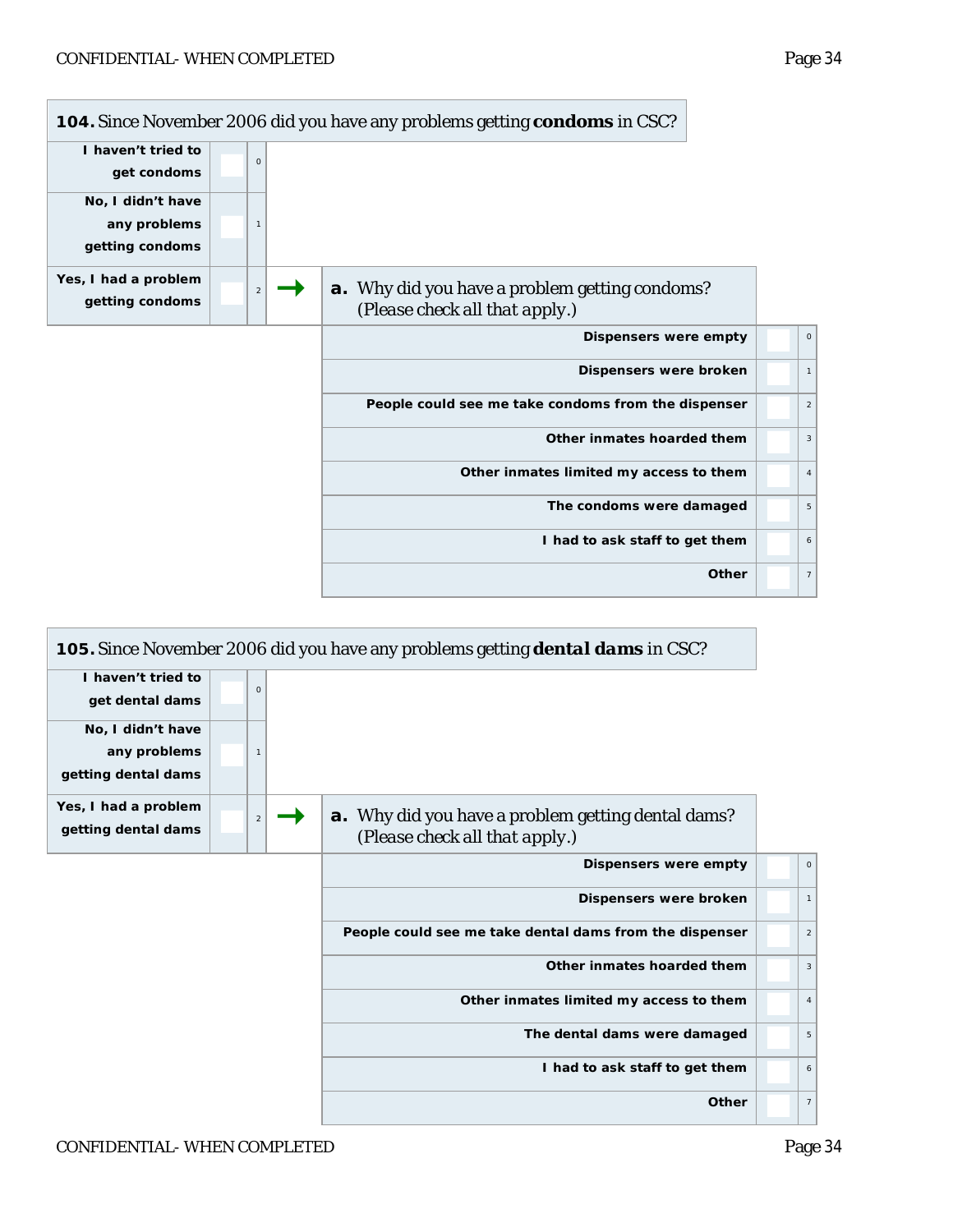

| 107. Since November 2006 did you have any problems getting <b>bleach</b> in CSC?      |                |                                                     |
|---------------------------------------------------------------------------------------|----------------|-----------------------------------------------------|
|                                                                                       | $\circ$        | I haven't tried to<br>get bleach                    |
|                                                                                       | $\mathbf{1}$   | No, I didn't have<br>any problems<br>getting bleach |
| <b>a.</b> Why did you have a problem getting bleach?<br>(Please check all that apply) | $\overline{2}$ | Yes, I had a problem<br>getting bleach              |
| Dispensers were empty                                                                 |                |                                                     |
| Dispensers were broken                                                                |                |                                                     |
| People could see me take bleach from the dispenser                                    |                |                                                     |
| Other inmates hoarded it                                                              |                |                                                     |
| Other inmates limited my access to it                                                 |                |                                                     |
| The bleach was diluted                                                                |                |                                                     |
| I had to ask staff to get it                                                          |                |                                                     |
| Other                                                                                 |                |                                                     |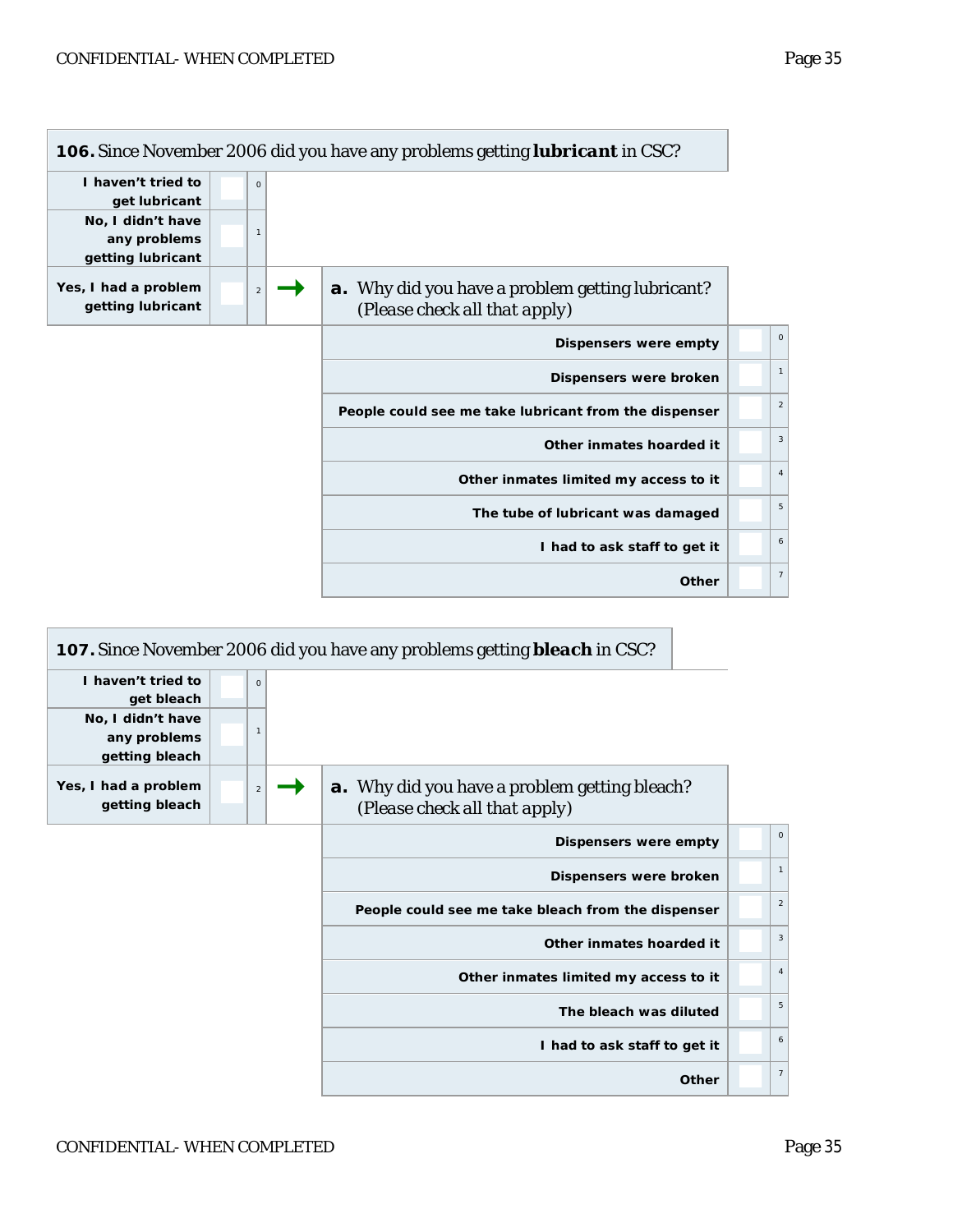$\blacksquare$ 

| 108. Please indicate the extent you agree or disagree with each of the following statements.                         |  |                                   |  |                |                 |                |                                    |                |                  |   |
|----------------------------------------------------------------------------------------------------------------------|--|-----------------------------------|--|----------------|-----------------|----------------|------------------------------------|----------------|------------------|---|
|                                                                                                                      |  | <b>Strongly</b><br>Agree<br>Agree |  |                | <b>Disagree</b> |                | <b>Strongly</b><br><b>Disagree</b> |                | Doesn't<br>apply |   |
| a. Getting sterile needles and syringes in<br>prison is difficult for me.                                            |  | $\mathbf{1}$                      |  | 2              |                 | 3              |                                    | $\overline{4}$ |                  | 5 |
| b. Getting sterile tattooing equipment in<br>prison is difficult for me.                                             |  | $\mathbf{1}$                      |  | 2              |                 | 3              |                                    | $\overline{4}$ |                  | 5 |
| c. Accessing substance abuse programs in<br>prison is difficult for me.                                              |  | $\mathbf{1}$                      |  | $\overline{2}$ |                 | 3              |                                    | $\overline{4}$ |                  | 5 |
| d. Getting "female" condoms in prison is<br>difficult for me.                                                        |  | $\mathbf{1}$                      |  | $\overline{2}$ |                 | 3              |                                    | $\overline{4}$ |                  | 5 |
| e. Having to ask prison health care staff for<br>condoms, dental dams, or lubricant is a<br>problem for me.          |  | $\mathbf{1}$                      |  | $\overline{2}$ |                 | $\overline{3}$ |                                    | $\overline{4}$ |                  | 5 |
| f. Having to ask prison health care staff for<br>bleach is a problem for me.                                         |  | $\mathbf{1}$                      |  | $\overline{2}$ |                 | 3              |                                    | $\overline{4}$ |                  | 5 |
| g. Having other inmates see me take<br>condoms, dental dams, or lubricant from<br>the dispenser is a problem for me. |  | $\mathbf{1}$                      |  | $\overline{2}$ |                 | 3              |                                    | $\overline{4}$ |                  | 5 |
| h. I need to know more about how to protect<br>myself from infectious diseases.                                      |  | $\mathbf{1}$                      |  | 2              |                 | 3              |                                    | $\overline{4}$ |                  | 5 |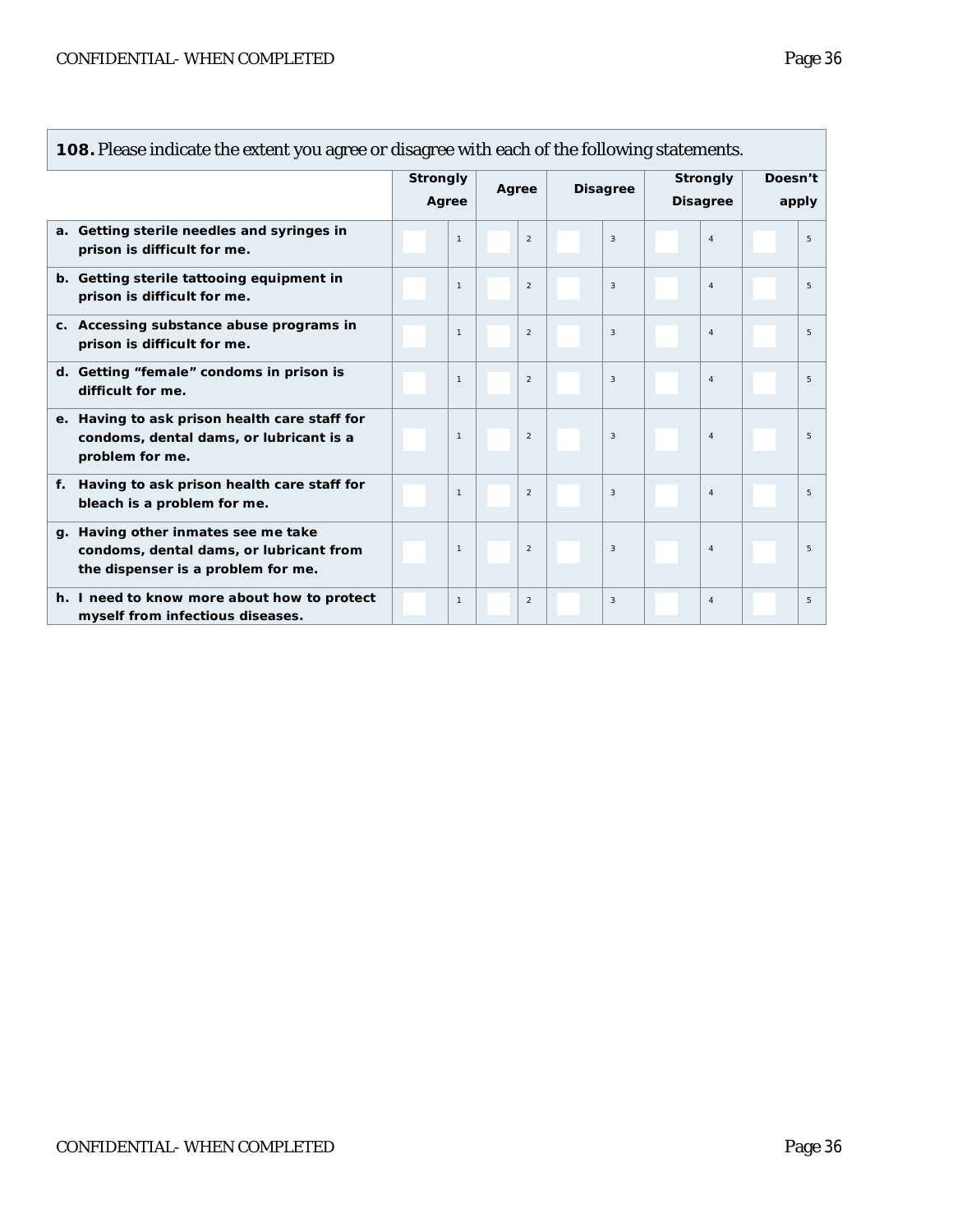

#### **Testing for HIV (Human Immunodeficiency Virus) when you were in the community, in provincial / territorial jail or in federal prison for a previous sentence**

| territorial jail or in federal prison for a previous sentence?        | 109. Before being sent to federal prison for your current sentence, were you<br>ever tested for HIV when you were in the community, in provincial / |                     |
|-----------------------------------------------------------------------|-----------------------------------------------------------------------------------------------------------------------------------------------------|---------------------|
| Don't<br>No, I was<br>$\circ$<br>$\mathbf{1}$<br>know<br>never tested | Yes, I<br>$\overline{2}$<br>was tested                                                                                                              |                     |
|                                                                       |                                                                                                                                                     |                     |
|                                                                       | <b>a.</b> Where were you tested? (Please check<br>all that apply)                                                                                   |                     |
|                                                                       | $\mathsf{O}\xspace$<br><b>Tested in the community</b>                                                                                               |                     |
|                                                                       | $\mathbf{1}$<br>Tested in provincial / territorial jail                                                                                             |                     |
|                                                                       | $\overline{2}$<br>Tested in federal prison                                                                                                          |                     |
|                                                                       | <b>b.</b> In which year was your last HIV test                                                                                                      | Don't know<br>Year  |
|                                                                       | before being sent to federal prison for<br>your current sentence?                                                                                   | $\mathsf{O}\xspace$ |
|                                                                       | c. Where was your last HIV test taken<br>before being sent to federal prison for<br>your current sentence?                                          |                     |
|                                                                       | $\mathsf{O}\xspace$<br>In the community                                                                                                             |                     |
|                                                                       | $\mathbf{1}$<br>In provincial / territorial jail                                                                                                    |                     |
|                                                                       | $\overline{a}$<br>In federal prison                                                                                                                 |                     |
|                                                                       | d. What was the result of your last HIV<br>test before being sent to federal prison<br>for your current sentence?                                   |                     |
|                                                                       | $\mathsf O$<br>I was told I didn't have HIV                                                                                                         |                     |
|                                                                       | $\mathbf{1}$<br>I was told I have HIV                                                                                                               |                     |
|                                                                       | $\overline{2}$<br>I don't know                                                                                                                      |                     |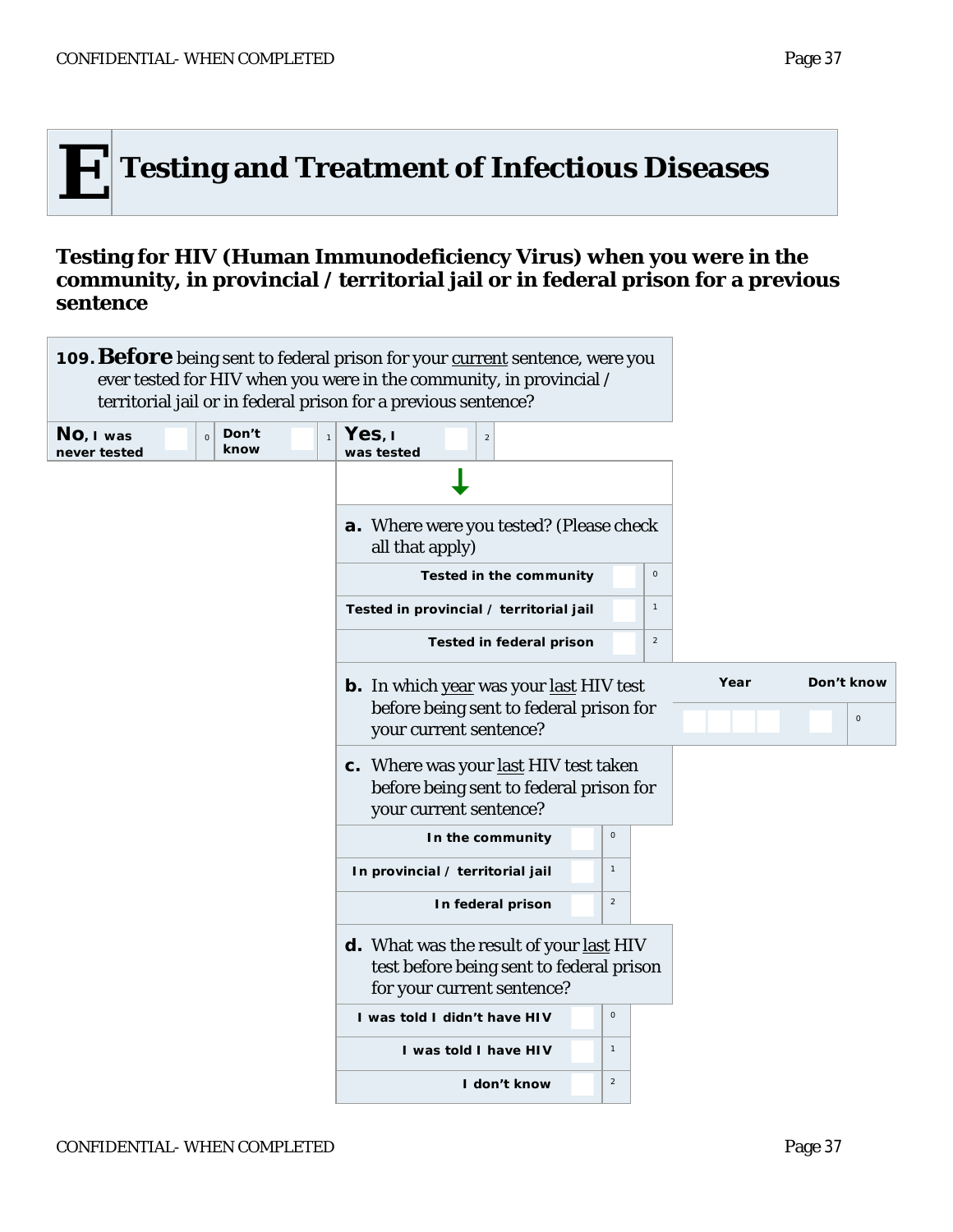# **Testing for HIV at admission to CSC**

#### **If you have been through intake assessment on more than one occasion, please think now about your most recent admission.**

| 110. At admission to CSC, were you tested for HIV?              |                |                                        |                                                                                                    |                |
|-----------------------------------------------------------------|----------------|----------------------------------------|----------------------------------------------------------------------------------------------------|----------------|
| Yes, I got tested at admission<br>to CSC                        | $\mathbf{1}$   | Don't<br>$\overline{2}$<br><b>Know</b> | NO, I didn't get tested<br>$\mathbf 0$<br>at admission to CSC                                      |                |
|                                                                 |                |                                        |                                                                                                    |                |
| <b>a.</b> What was the result of your HIV test<br>at admission? |                | Go to<br>question<br>111, next         | <b>a.</b> Why didn't you get tested for HIV at admission<br>to CSC? (Please check all that apply.) |                |
| I was told I didn't have HIV                                    | $\mathsf O$    | page                                   | It wasn't offered to me                                                                            | $\circ$        |
| I found out I have HIV                                          | $\mathbf{1}$   |                                        | I didn't think I was at risk                                                                       | $\mathbf{1}$   |
| The test confirmed I have HIV                                   | $\overline{2}$ |                                        | I was at risk, but I didn't want to know                                                           | $\overline{a}$ |
| I don't know                                                    | 3              |                                        | I was afraid of having my name reported at<br>CSC if I went for testing                            | 3              |
|                                                                 |                |                                        | I was afraid of being discriminated against at                                                     |                |
|                                                                 |                |                                        | CSC if I went for testing                                                                          | $\overline{4}$ |
|                                                                 |                |                                        | I have HIV                                                                                         | 5              |
|                                                                 |                |                                        | I was already tested and was negative                                                              | 6              |
|                                                                 |                |                                        | I was tested before being admitted to CSC                                                          | $\overline{7}$ |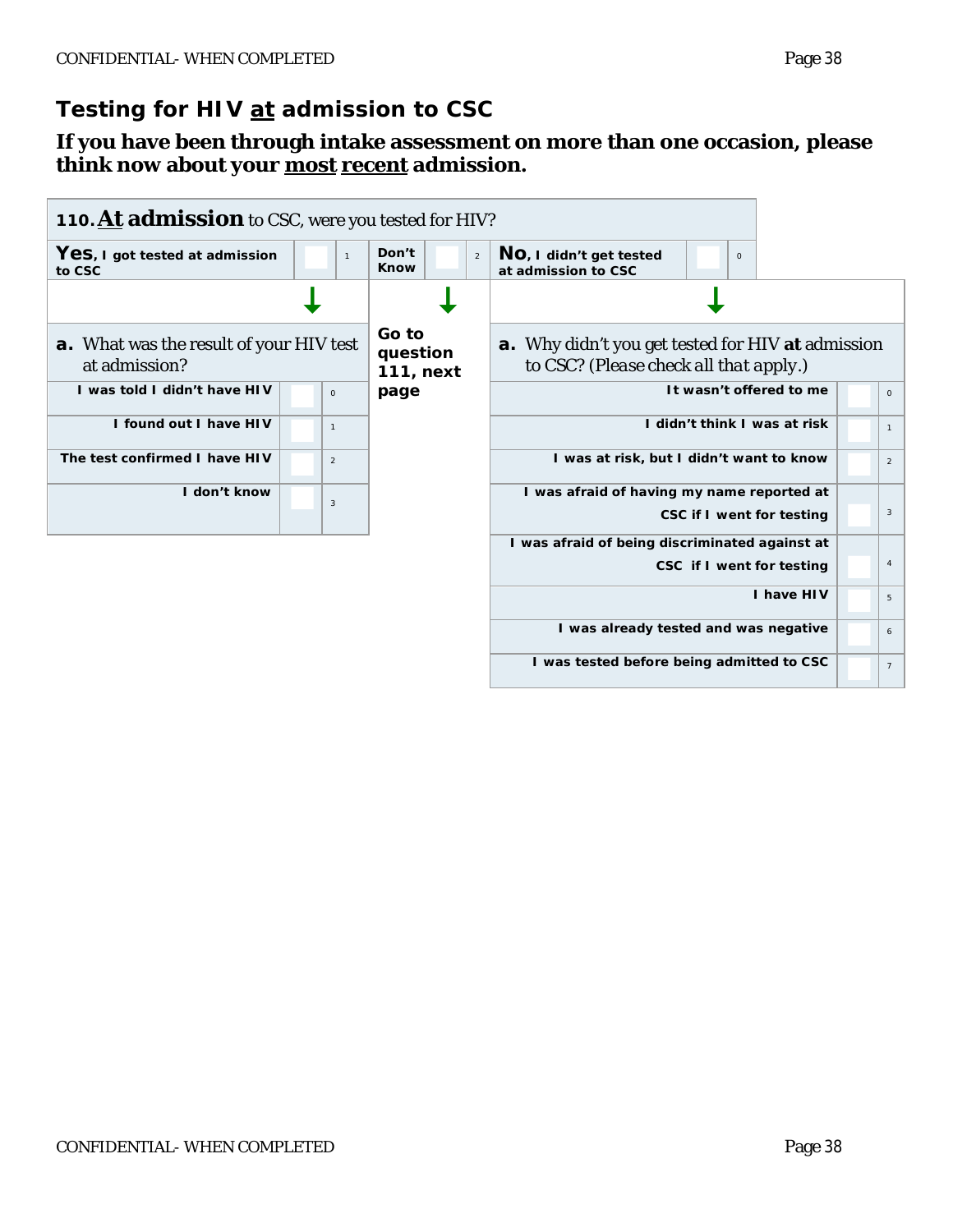## **Testing for HIV since admission to CSC**



#### **Treatment for HIV**

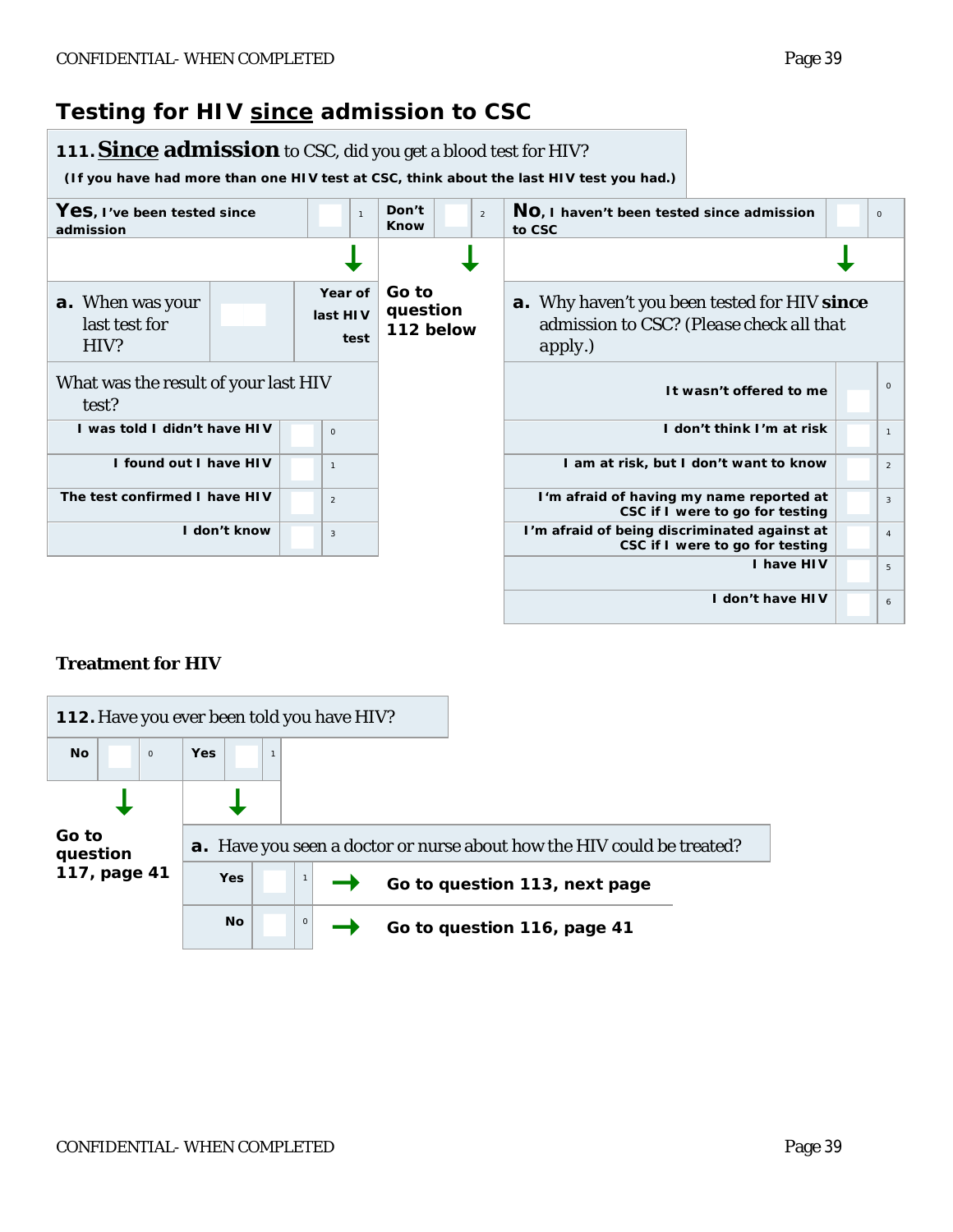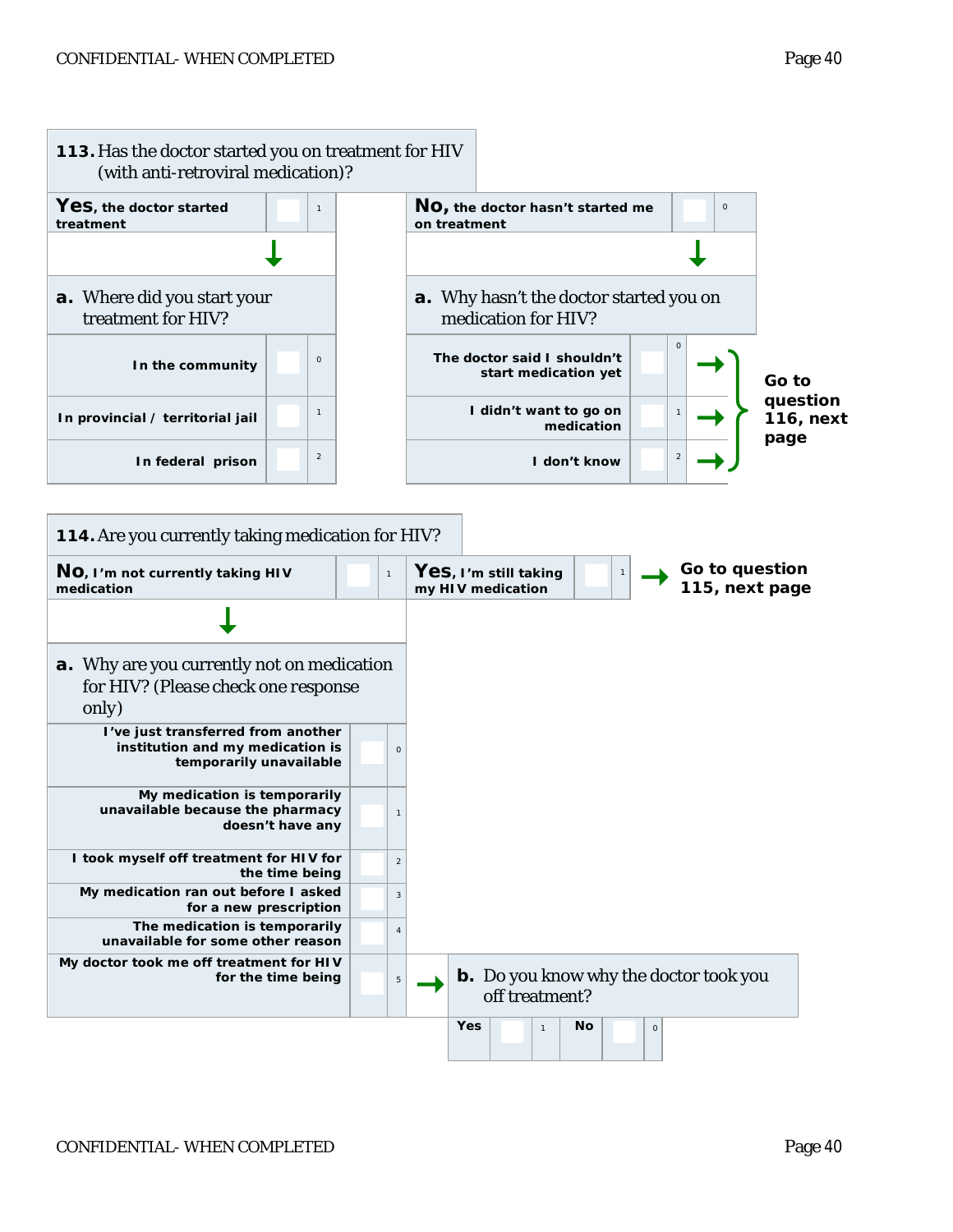

| 116. Do the statements below apply to you? (Please check all that apply)        |     |    |  |  |  |  |  |  |  |
|---------------------------------------------------------------------------------|-----|----|--|--|--|--|--|--|--|
|                                                                                 | Yes | Νo |  |  |  |  |  |  |  |
| a. I am worried about being discriminated against in CSC because I<br>have HIV. |     |    |  |  |  |  |  |  |  |
| b. I am afraid of having my name reported in CSC because I have HIV.            |     |    |  |  |  |  |  |  |  |

*Go to question 118, page 42*

| <b>117.</b> Do the statements below apply to you? ( <i>Please check all that apply</i> )                |            |              |          |
|---------------------------------------------------------------------------------------------------------|------------|--------------|----------|
|                                                                                                         | <b>Yes</b> |              | No.      |
| a. I am worried about being discriminated against in CSC if I test positive for HIV.                    |            |              | $\circ$  |
| b. I am afraid of having my name reported in CSC if I test positive for HIV.                            |            |              | $\Omega$ |
| c. I am not willing to be tested in CSC because I'm afraid of the result of the HIV test.               |            | $\mathbf{1}$ | $\circ$  |
| d. I'm now more willing to get tested for HIV than when I went through the admission<br>process to CSC. |            | $\mathbf{1}$ | $\circ$  |
| e. I'm now more willing in CSC to have an HIV test than when I was in the community.                    |            |              | $\circ$  |

#### CONFIDENTIAL-WHEN COMPLETED Page 41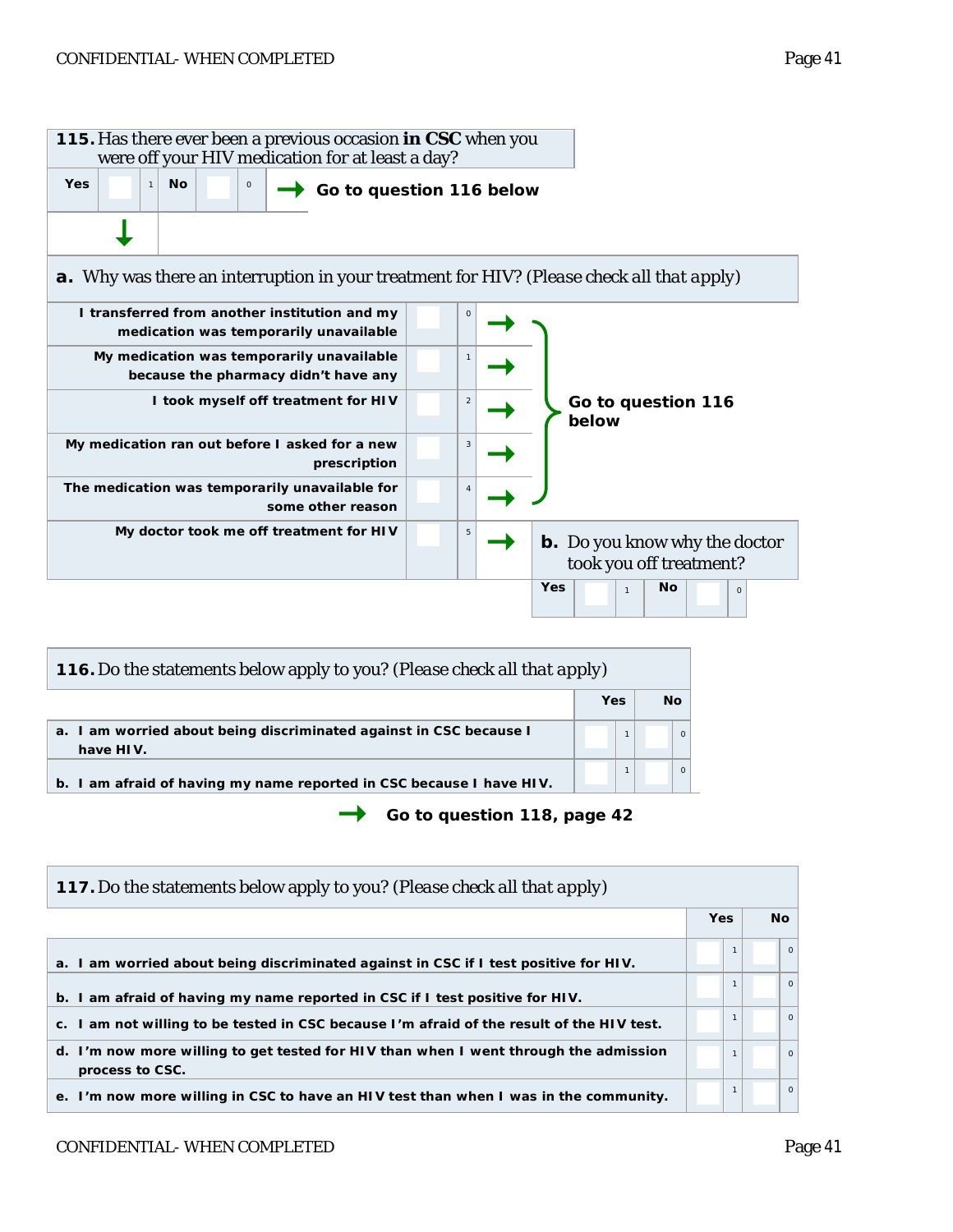## **Testing for hepatitis C when you were in the community, in provincial / territorial jail or in federal prison for a previous sentence**

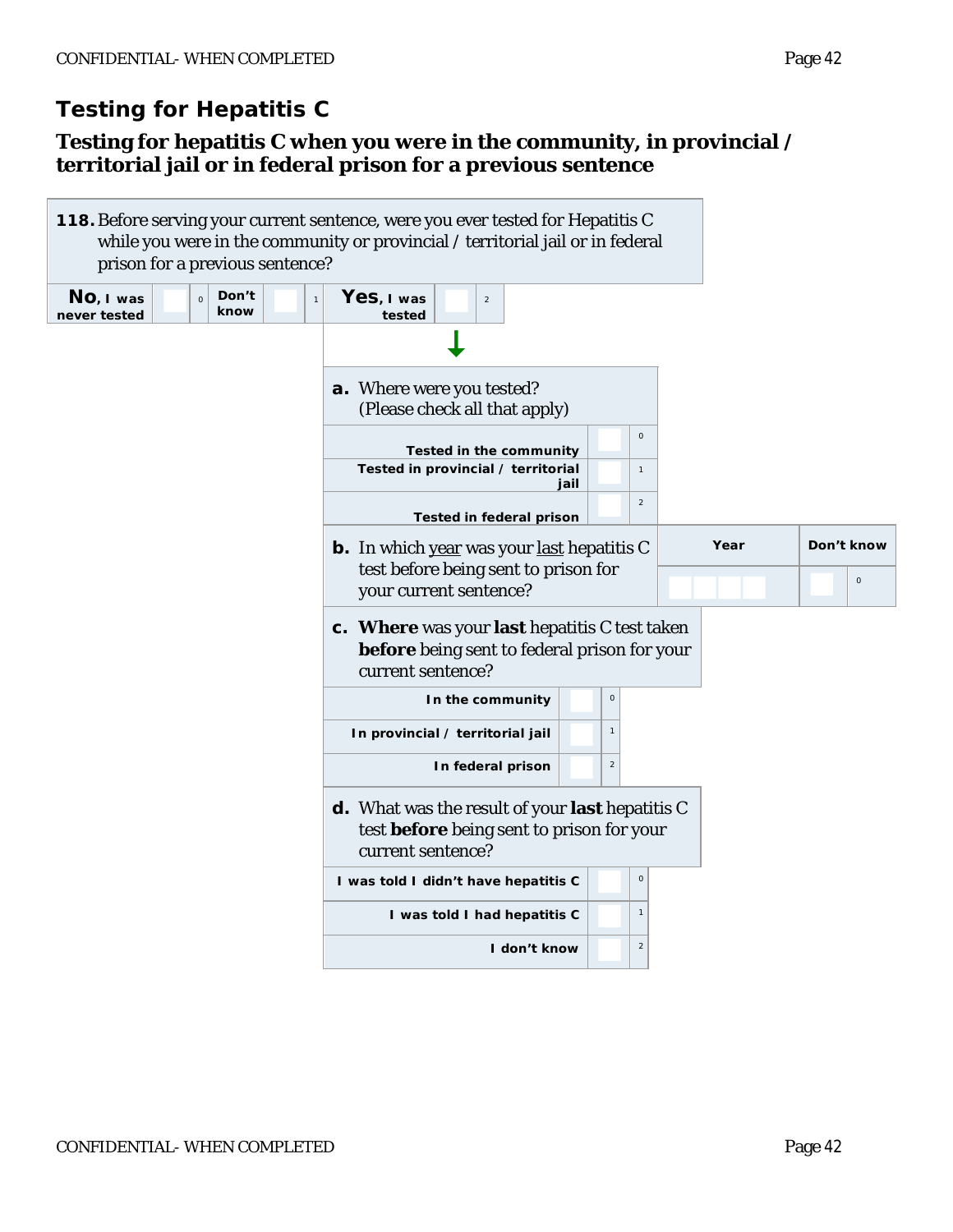# **Testing for hepatitis C at admission to CSC**

#### **If you went through intake assessment more than once, please think about your most recent admission.**

| 119. At admission to CSC, did you get tested for hepatitis C?                 |              |                |                                        |   |                                                                                                               |  |                |  |  |  |
|-------------------------------------------------------------------------------|--------------|----------------|----------------------------------------|---|---------------------------------------------------------------------------------------------------------------|--|----------------|--|--|--|
| Yes, I got tested at admission<br>to CSC                                      | $\mathbf{1}$ |                | Don't<br>know                          | 2 | NO, I didn't get tested at admission<br>to CSC                                                                |  |                |  |  |  |
|                                                                               |              |                |                                        |   |                                                                                                               |  |                |  |  |  |
| <b>a.</b> What was the result of the hepatitis C test<br>at admission to CSC? |              |                | Go to<br>question<br>120, next<br>page |   | <b>a.</b> Why didn't you get tested for hepatitis C at<br>admission to CSC? (Please check all that<br>apply.) |  |                |  |  |  |
| I was told I didn't have hepatitis C                                          |              | $\circ$        |                                        |   | It wasn't offered to me                                                                                       |  | $\Omega$       |  |  |  |
| I found out I have hepatitis C                                                |              | $\mathbf{1}$   |                                        |   | I didn't think I was at risk                                                                                  |  | $\mathbf{1}$   |  |  |  |
| The test confirmed I have hepatitis C                                         |              | $\overline{2}$ |                                        |   | I was at risk, but I didn't want to know                                                                      |  | $\overline{2}$ |  |  |  |
| I don't know                                                                  |              | 3              |                                        |   | I was afraid of having my name reported<br>at CSC if I went for testing                                       |  | 3              |  |  |  |
|                                                                               |              |                |                                        |   | I was afraid of being discriminated<br>against at CSC if I went for testing                                   |  | $\overline{4}$ |  |  |  |
|                                                                               |              |                |                                        |   | I knew I had hepatitis C                                                                                      |  | 5              |  |  |  |
|                                                                               |              |                |                                        |   | I knew I didn't have hepatitis C                                                                              |  | 6              |  |  |  |
|                                                                               |              |                |                                        |   | I was tested before I was admitted to<br><b>CSC</b>                                                           |  | $\overline{7}$ |  |  |  |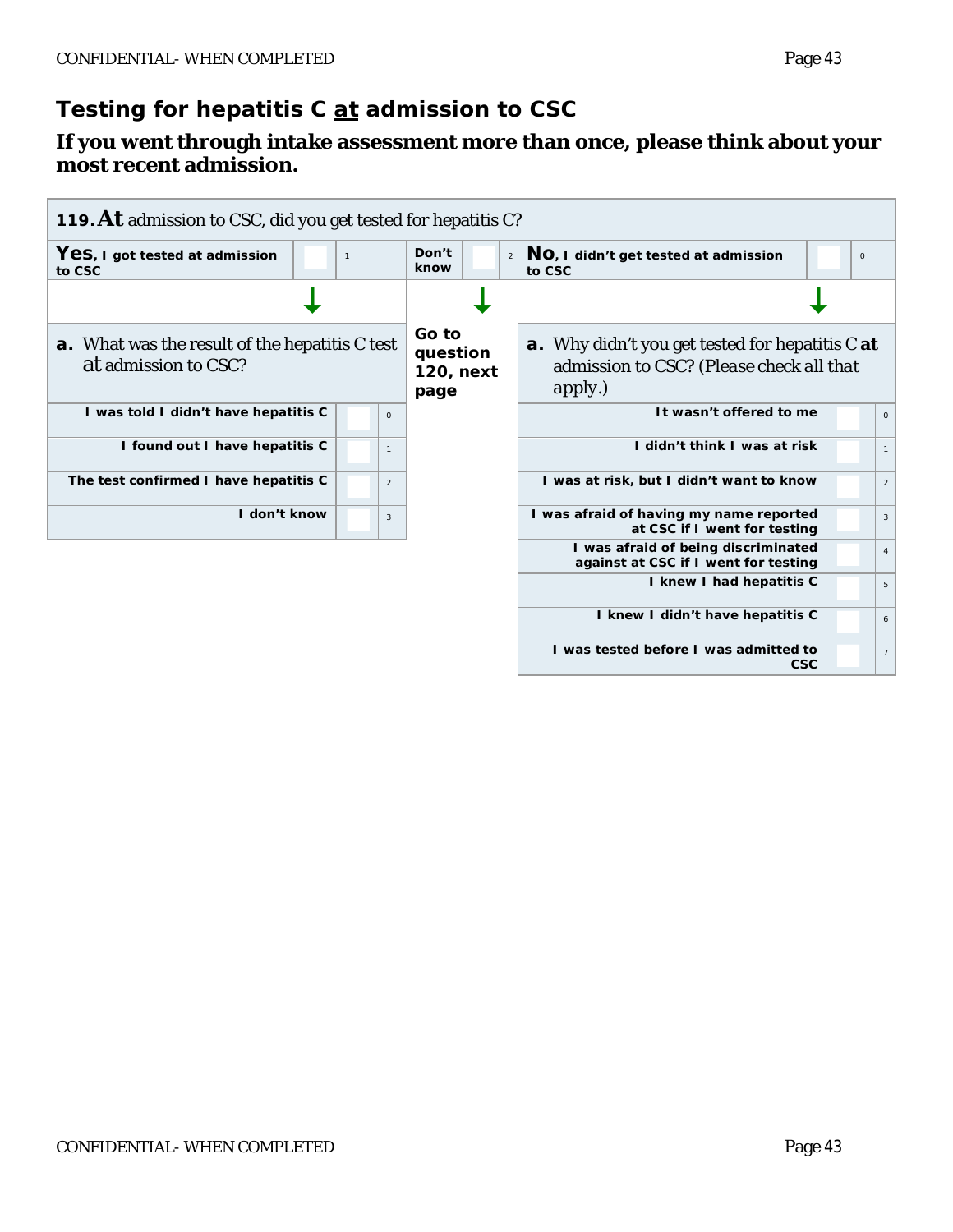# **Testing for hepatitis C since admission to CSC**



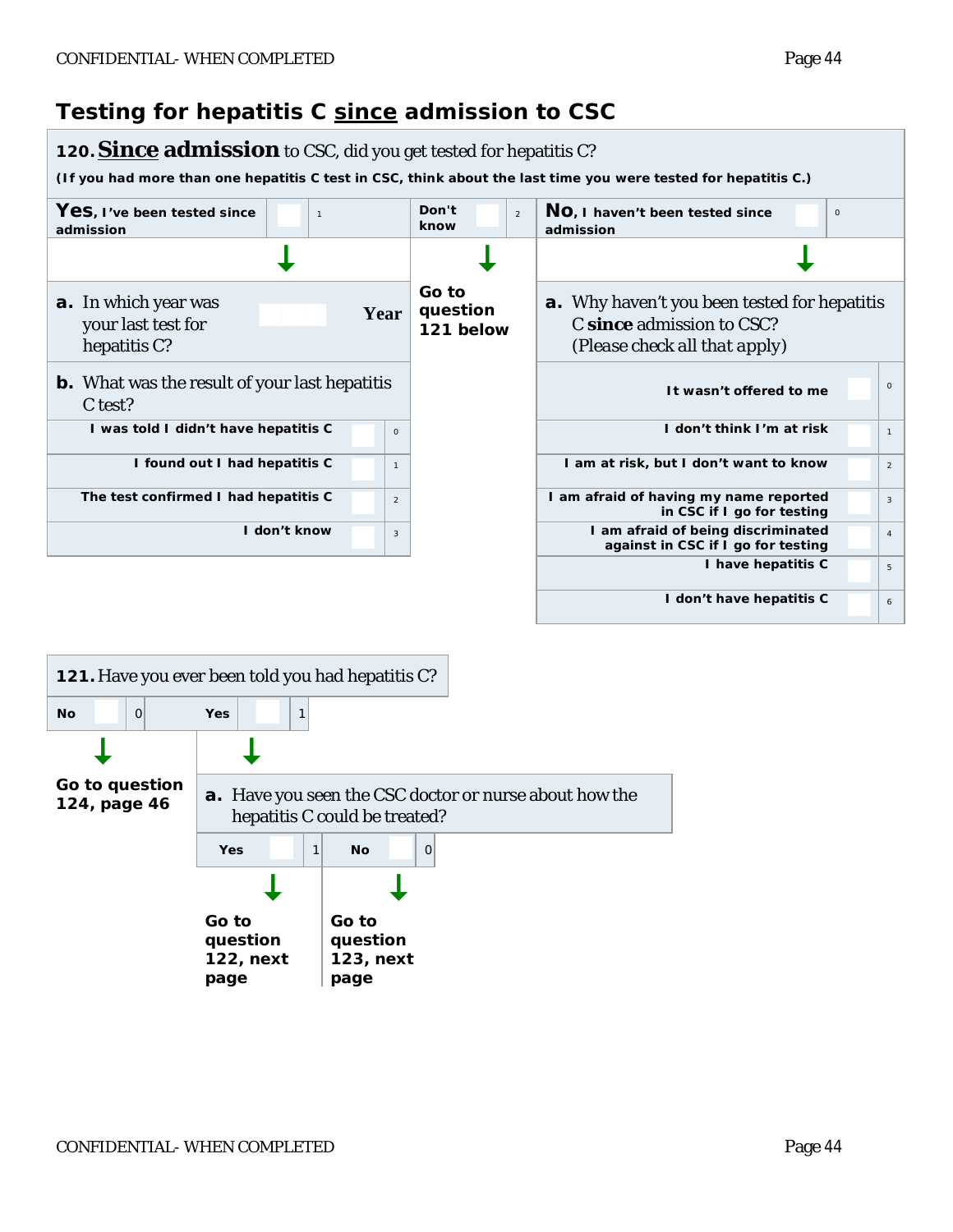# **Treatment for hepatitis C**

| 122. Did you take the medication for hepatitis C?                                                                                                                |                |                                                                                                    |
|------------------------------------------------------------------------------------------------------------------------------------------------------------------|----------------|----------------------------------------------------------------------------------------------------|
| Yes, I took the medication for<br>$\mathbf{1}$<br>hepatitis C                                                                                                    |                | NO, I did not take the hepatitis C<br>medication                                                   |
|                                                                                                                                                                  |                |                                                                                                    |
| <b>a</b> . If you did take hepatitis C medication during<br>your current incarceration, can you tell us<br>what happened? (Please check all that<br><i>apply</i> |                | <b>a.</b> If you didn't take your hepatitis C medication<br>why not? (Please check all that apply) |
| I'm still taking the hepatitis C medication                                                                                                                      | $\circ$        | I felt fine                                                                                        |
| The medication worked and I was told<br>that hepatitis C could no longer be<br>detected in my blood                                                              | $\overline{1}$ | I wasn't interested in taking any hepatitis C<br>medication                                        |
| I finished my medication, but it didn't<br>work                                                                                                                  | $\overline{2}$ | I heard that hepatitis C medication made<br>you sick                                               |
| The doctor took me off the medication<br>because of the side effects I was having                                                                                | $\overline{3}$ | I was told that I was not eligible                                                                 |
| I took myself off the medication because<br>of the side effects I was having                                                                                     | $\overline{4}$ | I was told that medication wouldn't work<br>for me                                                 |
| My blood test results showed that the<br>medication wasn't working so treatment<br>stopped                                                                       | 5              | I didn't want people in CSC to find<br>out/know about my hepatitis C                               |
| I was taken off treatment because I was<br>doing drugs                                                                                                           | 6              | I didn't feel safe about taking hepatitis C<br>medication here in prison                           |
| Treatment stopped for some other reason                                                                                                                          | $\overline{7}$ | I'm in the process of starting hepatitis C<br>medication                                           |
|                                                                                                                                                                  |                | I'm on the waiting list for hepatitis C<br>medication                                              |
|                                                                                                                                                                  |                | Some other reason                                                                                  |

| 123. Do the statements below apply to you? (Please check all that apply)                |  |     |  |          |  |  |  |  |
|-----------------------------------------------------------------------------------------|--|-----|--|----------|--|--|--|--|
|                                                                                         |  | Yes |  | Nο       |  |  |  |  |
| a. I am worried about being discriminated against at CSC<br>because I have hepatitis C. |  |     |  | $\Omega$ |  |  |  |  |
| b. I am afraid of having my name reported at CSC because I<br>have hepatitis C.         |  |     |  | $\Omega$ |  |  |  |  |

*Go to question 125, next page*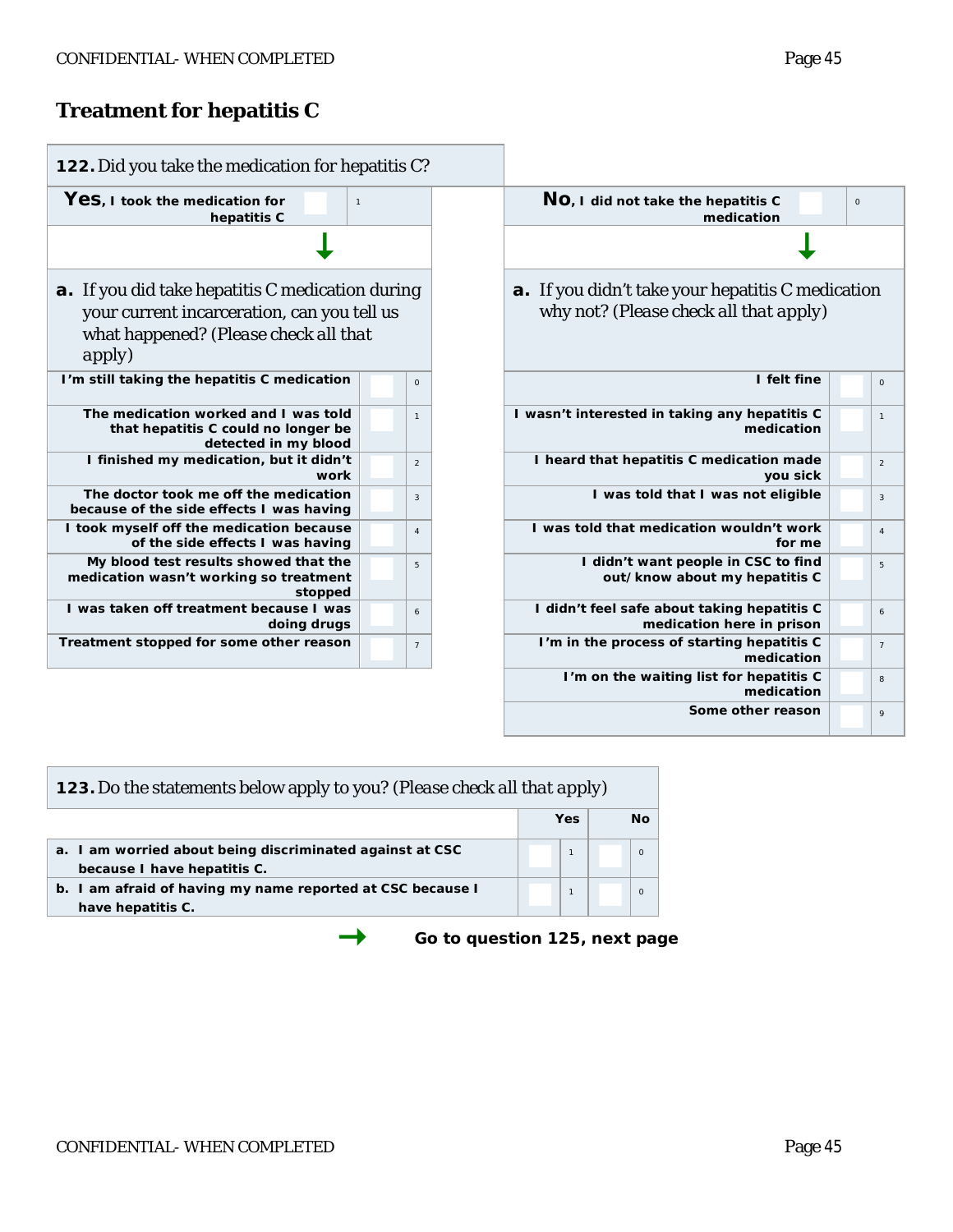| <b>124.</b> Do any of the statements below apply to you? Please check all that apply.                |              |          |  |  |  |  |  |  |  |  |
|------------------------------------------------------------------------------------------------------|--------------|----------|--|--|--|--|--|--|--|--|
|                                                                                                      | <b>Yes</b>   | Nο       |  |  |  |  |  |  |  |  |
| a. I am worried about being discriminated against at CSC if I tested<br>positive for hepatitis C.    | $\mathbf{1}$ | $\Omega$ |  |  |  |  |  |  |  |  |
| b. I am afraid of having my name reported at CSC if I tested positive for<br>hepatitis C.            | $\mathbf{1}$ | $\Omega$ |  |  |  |  |  |  |  |  |
| c. I am not willing to be tested at CSC because I'm afraid of the result of<br>the hepatitis C test. | $\mathbf{1}$ | $\Omega$ |  |  |  |  |  |  |  |  |
| d. I'm now more willing to have a hepatitis C test than when I was first<br>admitted to CSC.         | $\mathbf{1}$ | $\Omega$ |  |  |  |  |  |  |  |  |
| e. I'm now more likely to get tested for hepatitis C at CSC than when I<br>was in the community.     | $\mathbf{1}$ | $\Omega$ |  |  |  |  |  |  |  |  |

## **Sexually Transmitted Infections (STIs)**

| 125. Have you ever been told you had any of the infections in the list below?<br>Please check all that apply. |           |          |     |              |               |                |
|---------------------------------------------------------------------------------------------------------------|-----------|----------|-----|--------------|---------------|----------------|
|                                                                                                               | <b>No</b> |          | Yes |              | Don't<br>Know |                |
| a. Chlamydia                                                                                                  |           | $\circ$  |     | $\mathbf{1}$ |               | $\overline{2}$ |
| Gonorrhoea<br>$\mathbf{b}$ .                                                                                  |           | $\Omega$ |     | $\mathbf{1}$ |               | $\overline{2}$ |
| <b>Syphilis</b><br>C.                                                                                         |           | $\Omega$ |     | $\mathbf{1}$ |               | $\overline{2}$ |
| d. Genital Herpes<br>(HSV – herpes simplex virus)                                                             |           | $\Omega$ |     | $\mathbf{1}$ |               | $\mathfrak{D}$ |
| e. Genital warts<br>(HPV – human papillomavirus)                                                              |           | $\Omega$ |     | $\mathbf{1}$ |               | $\mathfrak{D}$ |
| Other sexually transmitted<br>f.<br><b>infections</b>                                                         |           | $\Omega$ |     | $\mathbf{1}$ |               | $\overline{2}$ |

#### **126.Since your admission to CSC** for your current sentence, have you ever been told you had any of the infections in the list below? *Please check all that apply.*

|                                                   | <b>No</b> | Yes |              | Don't<br>Know |                |
|---------------------------------------------------|-----------|-----|--------------|---------------|----------------|
| a. Chlamydia                                      | $\Omega$  |     | 1            |               | $\overline{2}$ |
| b. Gonorrhoea                                     | $\Omega$  |     | 1            |               | $\mathfrak{D}$ |
| c. Syphilis                                       | $\Omega$  |     | 1            |               | $\mathfrak{D}$ |
| d. Genital Herpes<br>(HSV – herpes simplex virus) | $\Omega$  |     | $\mathbf{1}$ |               | $\mathfrak{p}$ |
| e. Genital warts<br>(HPV - human papillomavirus)  | $\Omega$  |     | 1            |               | $\mathfrak{p}$ |
| f. Other sexually transmitted<br>infections       | $\Omega$  |     | 1            |               | $\mathfrak{p}$ |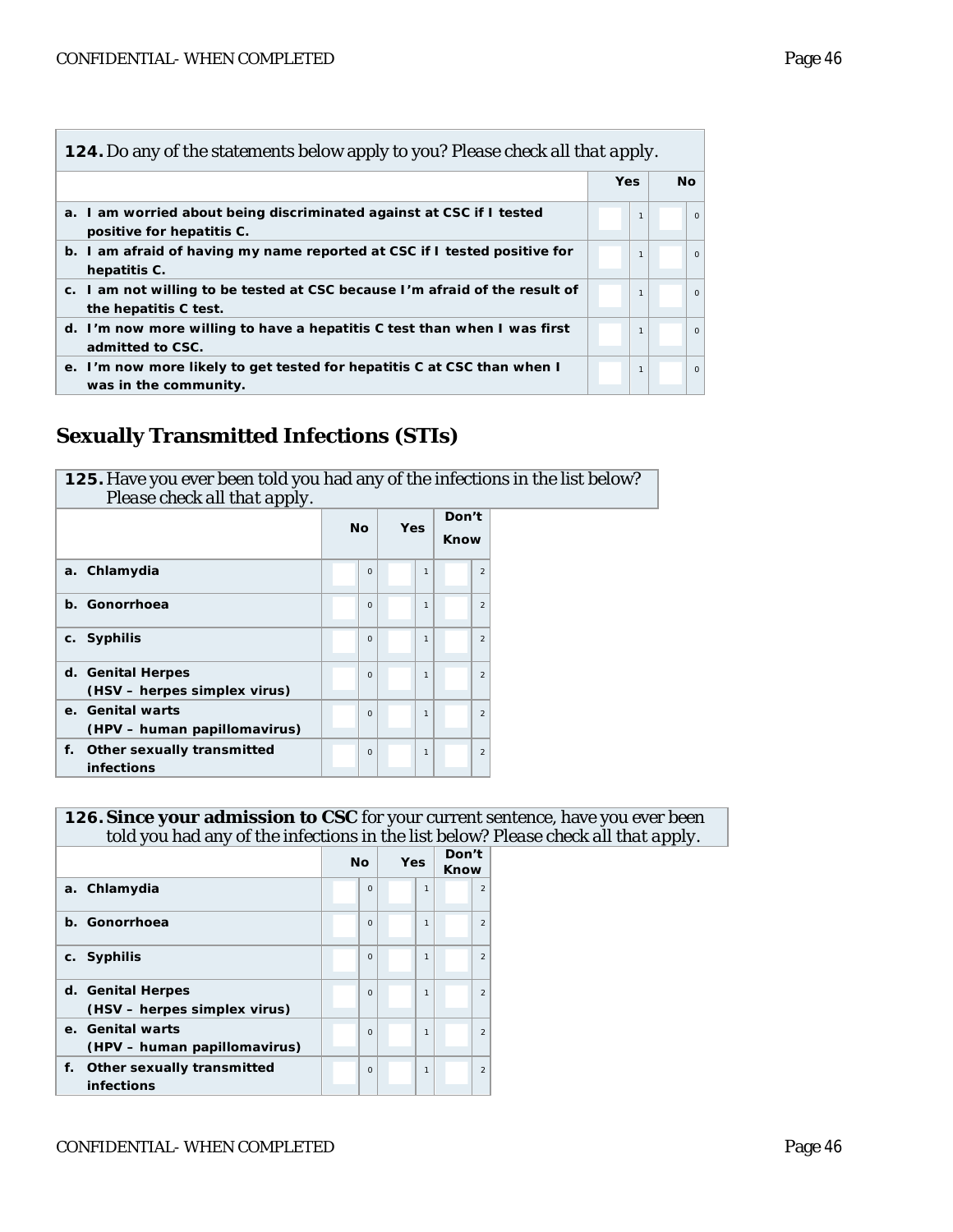## **Testing and vaccinations for Hepatitis A and B**



| <b>128.</b> Have you ever been vaccinated for hepatitis B? |                               |                                            |  |  |  |  |  |  |  |
|------------------------------------------------------------|-------------------------------|--------------------------------------------|--|--|--|--|--|--|--|
| NO, I have never<br>$\Omega$<br>been vaccinated            | Don't know                    | Yes, I have been<br>vaccinated             |  |  |  |  |  |  |  |
|                                                            |                               |                                            |  |  |  |  |  |  |  |
| a. Were you ever told you<br>had hepatitis B?              | Go to Section F,<br>next page | a. Did you get your<br>vaccination in CSC? |  |  |  |  |  |  |  |
| <b>No</b><br>Yes<br>1<br>$\Omega$                          |                               | <b>No</b><br>Yes<br>$\Omega$               |  |  |  |  |  |  |  |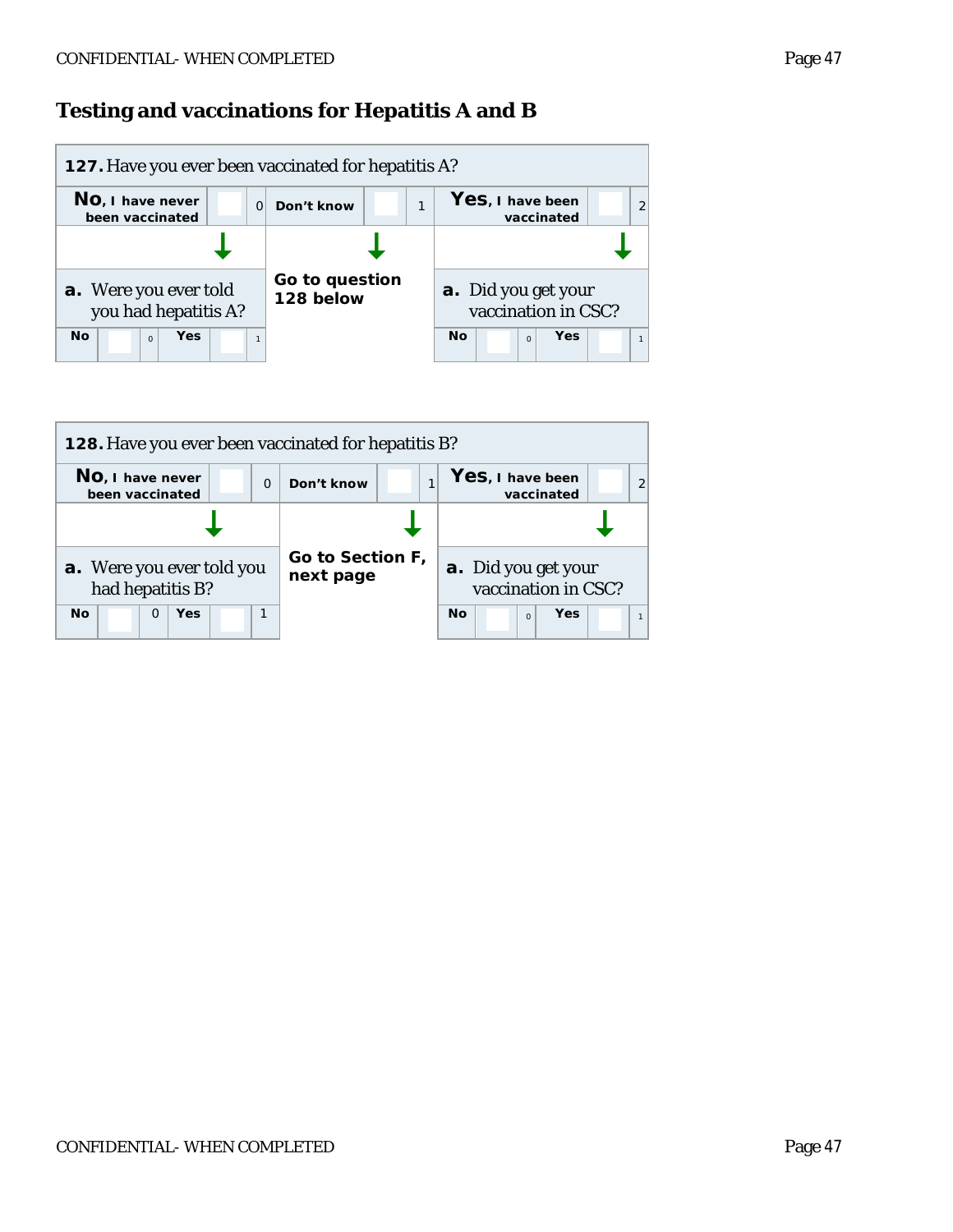# **F Your knowledge of infectious diseases and risk behaviours**

#### **Questions about HIV (Human immunodeficiency virus)**

<span id="page-69-0"></span>**129.**Please answer *Yes* or *No* to each question below. If you aren't sure or don't know the answer, check *Don't Know*.

|                                                                                                                                            | Yes |                | <b>No</b> | Don't    |                |
|--------------------------------------------------------------------------------------------------------------------------------------------|-----|----------------|-----------|----------|----------------|
|                                                                                                                                            |     |                |           |          | Know           |
| a. Is HIV spread by coughing or sneezing?                                                                                                  |     | $\overline{1}$ |           | $\Omega$ | 2              |
| b. Can a woman protect herself from getting HIV during sexual intercourse if the man<br>pulls out his penis before he climaxes / cums?     |     | $\mathbf{1}$   |           | $\Omega$ | $\overline{c}$ |
| c. Is there a risk of getting HIV if a person has unprotected anal sex?                                                                    |     | $\mathbf{1}$   |           | $\Omega$ | $\overline{2}$ |
| d. If a person washes their genitals/private parts after sex, can they protect<br>themselves from getting HIV?                             |     | $\mathbf{1}$   |           | $\Omega$ | $\overline{2}$ |
| e. Is there such a thing as a female condom that can be used by women to protect<br>themselves from getting HIV during sexual intercourse? |     | $\mathbf{1}$   |           | $\Omega$ | $\overline{2}$ |
| f. Is HIV spread from one person to another if they share a drink?                                                                         |     | $\mathbf{1}$   |           | $\Omega$ | $\overline{2}$ |
| g. If a person is taking antibiotics, are they protected from getting HIV?                                                                 |     | $\mathbf{1}$   |           | $\Omega$ | $\overline{2}$ |
| h. Is HIV spread in swimming pools and hot tubs?                                                                                           |     | $\overline{1}$ |           | $\circ$  | $\overline{2}$ |
| i. Is it possible to get HIV from oral sex?                                                                                                |     | $\mathbf{1}$   |           | $\Omega$ | $\overline{c}$ |
| j. If a person uses Vaseline or baby oil with a condom, does this lower their chance of<br>getting HIV?                                    |     | $\mathbf{1}$   |           | $\Omega$ | $\overline{2}$ |
| k. Is there a risk of getting HIV if a person shoots up with a needle used by someone<br>else?                                             |     | $\mathbf{1}$   | $\Omega$  |          | $\overline{2}$ |
| I. Is HIV spread through food?                                                                                                             |     | $\mathbf{1}$   |           | $\Omega$ | $\overline{2}$ |
| m. Is there medication a person can take that will cure HIV?                                                                               |     | $\mathbf{1}$   |           | $\Omega$ | $\overline{2}$ |
| n. Is plastic wrap (Saran wrap) as effective as a condom in protecting a person from<br>getting HIV during sexual intercourse?             |     | $\mathbf{1}$   |           | $\Omega$ | $\overline{2}$ |

*The answers to question 129 will be given to you when you've finished the survey.*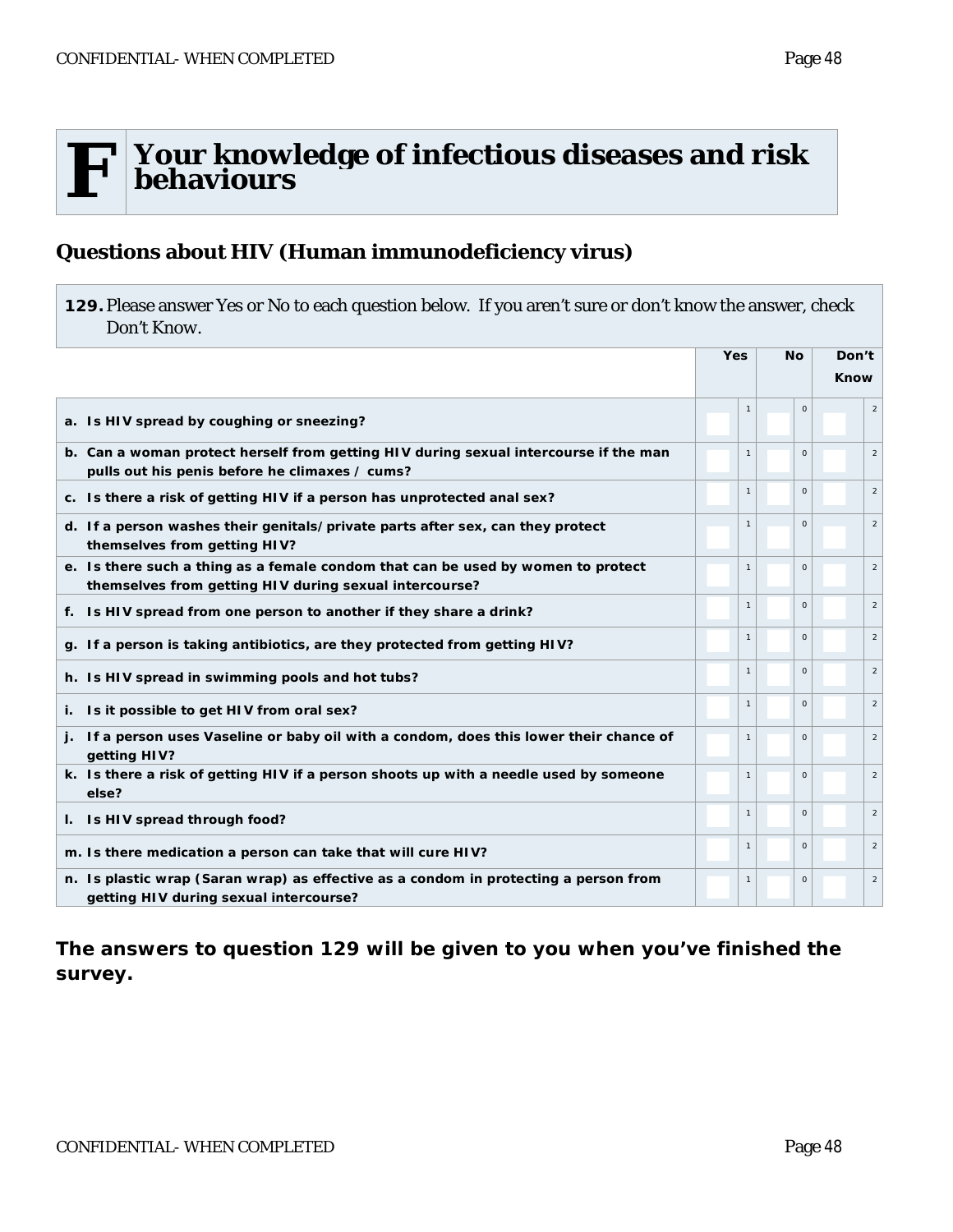## **Questions about hepatitis C**

<span id="page-70-0"></span>

|             | 130. Please answer Yes or No to each question below. If you aren't sure or don't know the answer, check |
|-------------|---------------------------------------------------------------------------------------------------------|
| Don't Know. |                                                                                                         |

|                                                                                                                                                                 | <b>Yes</b> |              | <b>No</b>    | Don't          |  |
|-----------------------------------------------------------------------------------------------------------------------------------------------------------------|------------|--------------|--------------|----------------|--|
|                                                                                                                                                                 |            |              |              | <b>Know</b>    |  |
| a. Is it possible for someone to get hepatitis C if they borrow straws and / or crack pipes<br>to snort or smoke cocaine?                                       |            |              | $\Omega$     | $\sqrt{2}$     |  |
| b. Is it possible for a person to get hepatitis C if they have unprotected sexual<br>intercourse?                                                               |            | $\mathbf{1}$ | $\Omega$     | 2              |  |
| c. Is there a risk of getting infected with hepatitis C while getting a tattoo or piercing?                                                                     |            | $\mathbf{1}$ | $\Omega$     | $\overline{2}$ |  |
| d. Is hepatitis C spread through food?                                                                                                                          |            | $\mathbf{1}$ | $\Omega$     | $\overline{2}$ |  |
| e. Is there a vaccine that can prevent people from getting hepatitis C?                                                                                         |            | $\mathbf{1}$ | $\Omega$     | $\overline{2}$ |  |
| f. Is there a risk of getting hepatitis C if a person injects with a needle used by someone<br>else?                                                            |            | $\mathbf{1}$ | $\Omega$     | $\overline{2}$ |  |
| g. Is hepatitis C spread in hot tubs and swimming pools?                                                                                                        |            | $\mathbf{1}$ | $\mathbf{O}$ | 2              |  |
| h. Is it true that some people live for many years with hepatitis C without feeling sick?                                                                       |            | $\mathbf{1}$ | $\Omega$     | $\overline{2}$ |  |
| Is it possible, with the use of medication, to no longer be able to detect hepatitis C in<br>i.<br>a person's blood?                                            |            | $\mathbf{1}$ | $\Omega$     | $\overline{2}$ |  |
| Is hepatitis C spread by coughing or sneezing?                                                                                                                  |            | $\mathbf{1}$ | $\Omega$     | $\overline{2}$ |  |
| k. Once a person's hepatitis C has been treated and the virus can't be detected in their<br>blood, is it possible for them to get re-infected with hepatitis C? |            | $\mathbf{1}$ | $\Omega$     | $\overline{2}$ |  |
| If a person is taking antibiotics, are they safe from getting hepatitis C?<br>L.                                                                                |            | $\mathbf{1}$ | $\Omega$     | 2              |  |
| m. Is hepatitis C spread from one person to another if they share a drink?                                                                                      |            | $\mathbf{1}$ | $\Omega$     | $\overline{2}$ |  |
| n. Is it possible for a person to get hepatitis C if they borrow a razor or toothbrush from<br>someone?                                                         |            | $\mathbf{1}$ | $\circ$      | $\overline{2}$ |  |

## *The answers to question 130 will be given to you when you've finished the survey.*

|                                                                                                        | No<br>risk |          |      |              | Low |                | Medium |   | High     |                | I'm already |  |
|--------------------------------------------------------------------------------------------------------|------------|----------|------|--------------|-----|----------------|--------|---|----------|----------------|-------------|--|
|                                                                                                        |            |          | risk |              |     | risk           | risk   |   | infected |                |             |  |
| 131. How at risk are you of getting infected with HIV<br>while in prison?                              |            | $\Omega$ |      | $\mathbf{1}$ |     | $\overline{2}$ |        | 3 |          |                |             |  |
| <b>132.</b> How at risk are you of getting infected with<br><b>hepatitis C</b> while in prison?        |            | $\Omega$ |      | $\mathbf{1}$ |     | $\overline{2}$ |        | 3 |          | $\overline{4}$ |             |  |
| <b>133.</b> How at risk are you of getting a <b>sexually</b><br>transmitted infection while in prison? |            | $\Omega$ |      | $\mathbf{1}$ |     | $\overline{2}$ |        | 3 |          | $\overline{4}$ |             |  |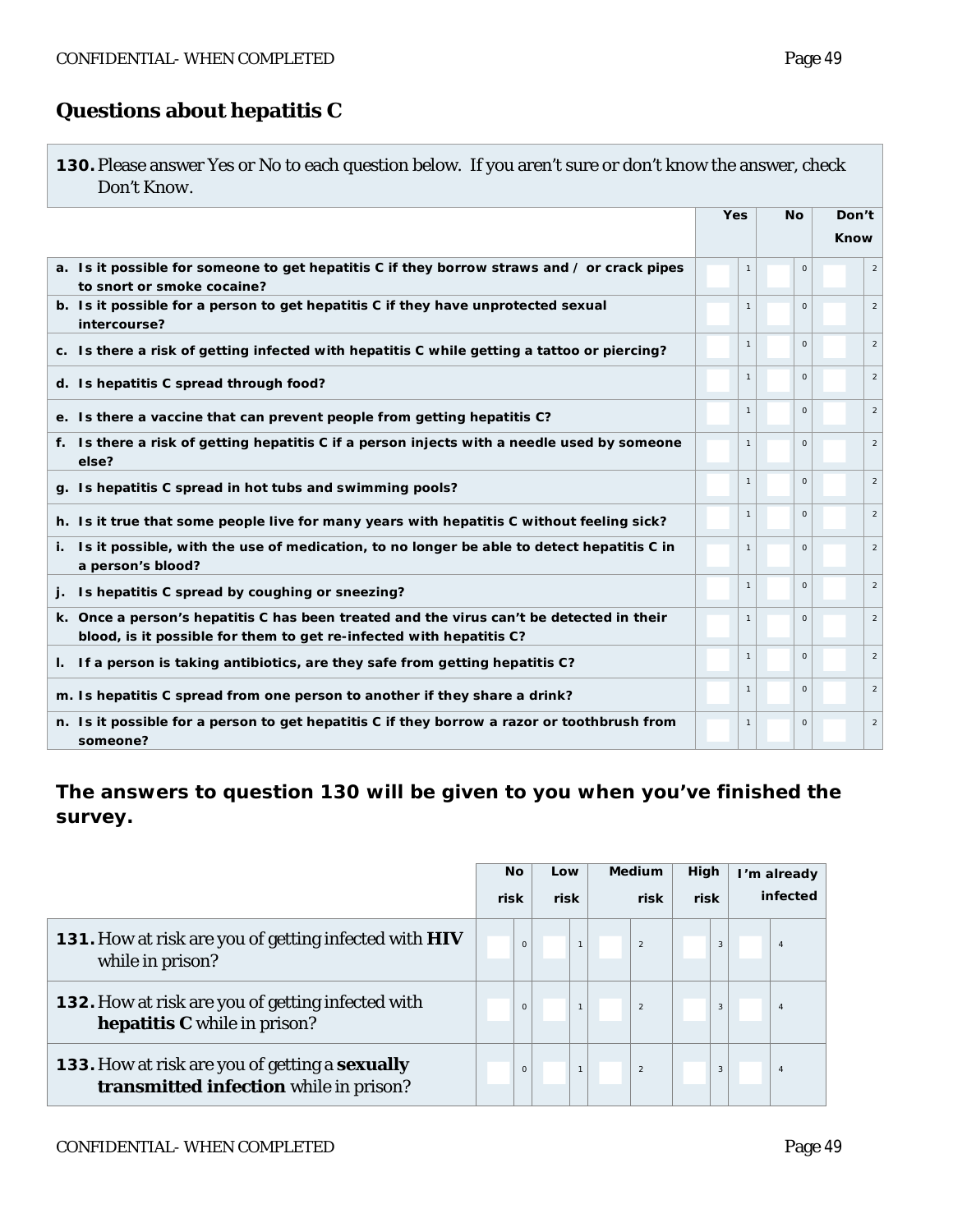**Place your completed questionnaire in the envelope, seal it well and hand it to the survey administrator.** 

**DO NOT PUT YOUR NAME (OR ANYONE ELSE'S NAME) ON THE QUESTIONNAIRE OR THE ENVELOPE.**

## **Your health is very important!**

*For more information***, the survey administrator will give you the answers to questions [129](#page-69-0) and [130](#page-70-0) on HIV and hepatitis C.**

**If you think you may be at risk or think you've been exposed to HIV, hepatitis C, or other infectious diseases,** *see the health care staff as soon as possible***.**

# **Thank you very much for your time and participation!**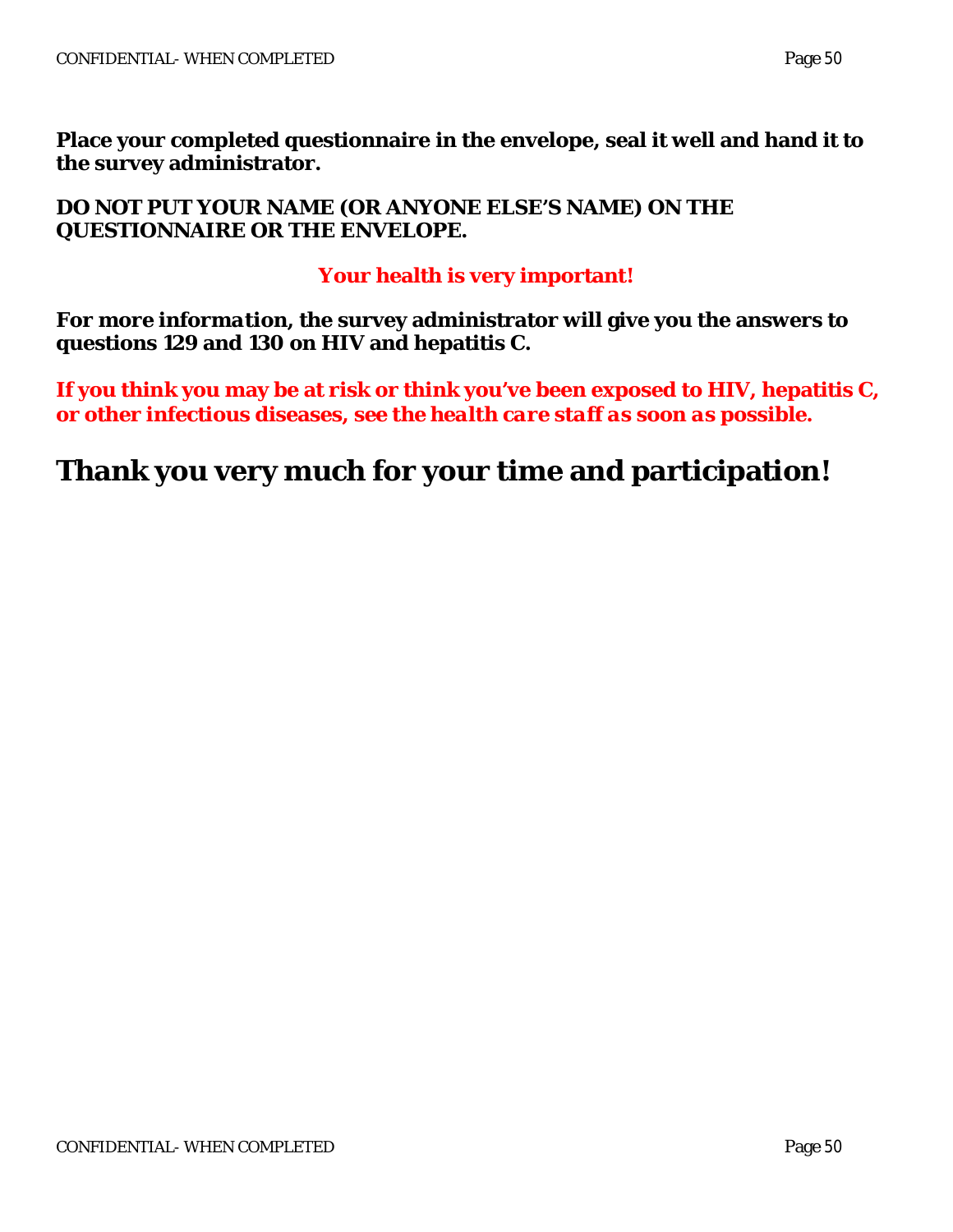### **Questionnaire Errata**

Table C1:

| Questionnaire Errata<br>Section/       | <b>Issue</b>                                                                                                                                | <b>Rectification</b>                                    |
|----------------------------------------|---------------------------------------------------------------------------------------------------------------------------------------------|---------------------------------------------------------|
| <b>Question</b>                        |                                                                                                                                             |                                                         |
|                                        |                                                                                                                                             |                                                         |
| Transition<br>statement,<br>section B, | Inconsistent wording between English<br>and French.                                                                                         | Make French version consistent with<br>English version. |
| p.12                                   | English:                                                                                                                                    |                                                         |
|                                        | If you were admitted after November<br>2006, please answer thinking about<br>your prison experience in CSC since<br>you were admitted.      |                                                         |
|                                        | French:                                                                                                                                     |                                                         |
|                                        | If you were admitted after November<br>1, 2006, please answer for the period<br>since your admission until today.                           |                                                         |
| Q39                                    | Inconsistent wording of response<br>options in English and French.                                                                          | Make French version consistent with<br>English version. |
|                                        | English:<br>$0 = No$<br>$1 = Yes$<br>$2 =$ Didn't know if they were infected<br>or not                                                      |                                                         |
|                                        | French:<br>$0 = No$<br>$1 = Yes$ , I knew this person was<br>infected<br>$2 = Yes$ , I thought or I suspected this<br>person to be infected |                                                         |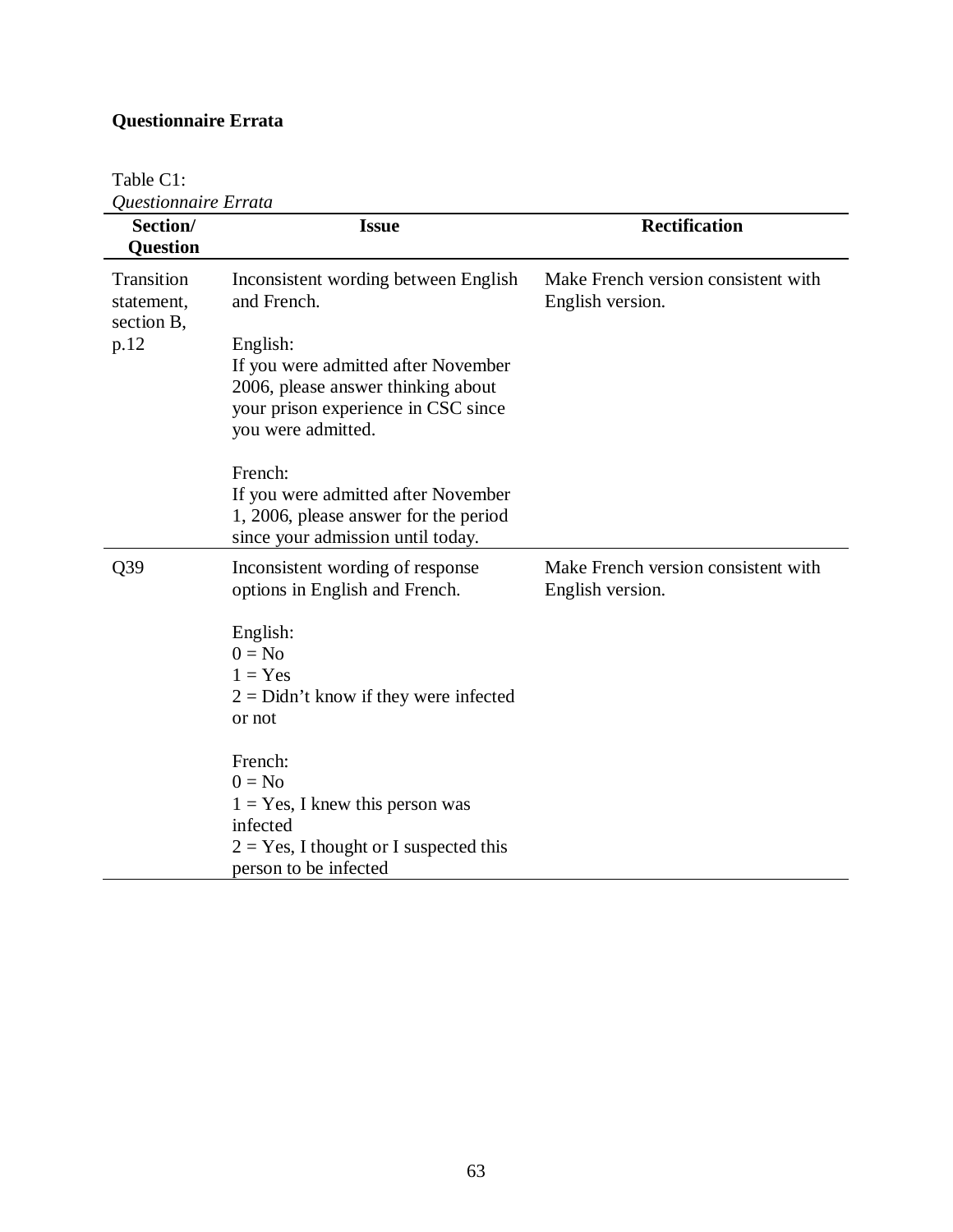Table C1:

| Section/<br><b>Question</b> | <b>Issue</b>                                                                        | <b>Rectification</b>                                    |
|-----------------------------|-------------------------------------------------------------------------------------|---------------------------------------------------------|
| Q48a to<br>Q48d             | Inconsistent wording of response<br>options in English and French.                  | Make French version consistent with<br>English version. |
|                             | English:<br>$0 =$ Never<br>$1 =$ Rarely<br>$2 =$ Often<br>$3 =$ Always              |                                                         |
|                             | French:<br>$0 =$ Never<br>$1 =$ Sometimes<br>$2 =$ Often<br>$3 =$ Always            |                                                         |
| Q49a<br>Q49b                | Inconsistent coding of response<br>options in English and French.                   | Make French version consistent with<br>English version. |
|                             | English:<br>$0 = No$<br>$1 = Yes$<br>$2 = Don't know$<br>$3 = \text{Does}$ t apply  |                                                         |
|                             | French:<br>$0 = Yes$<br>$1 = No$<br>$2 = I$ don't know<br>$3 = \text{Does}$ t apply |                                                         |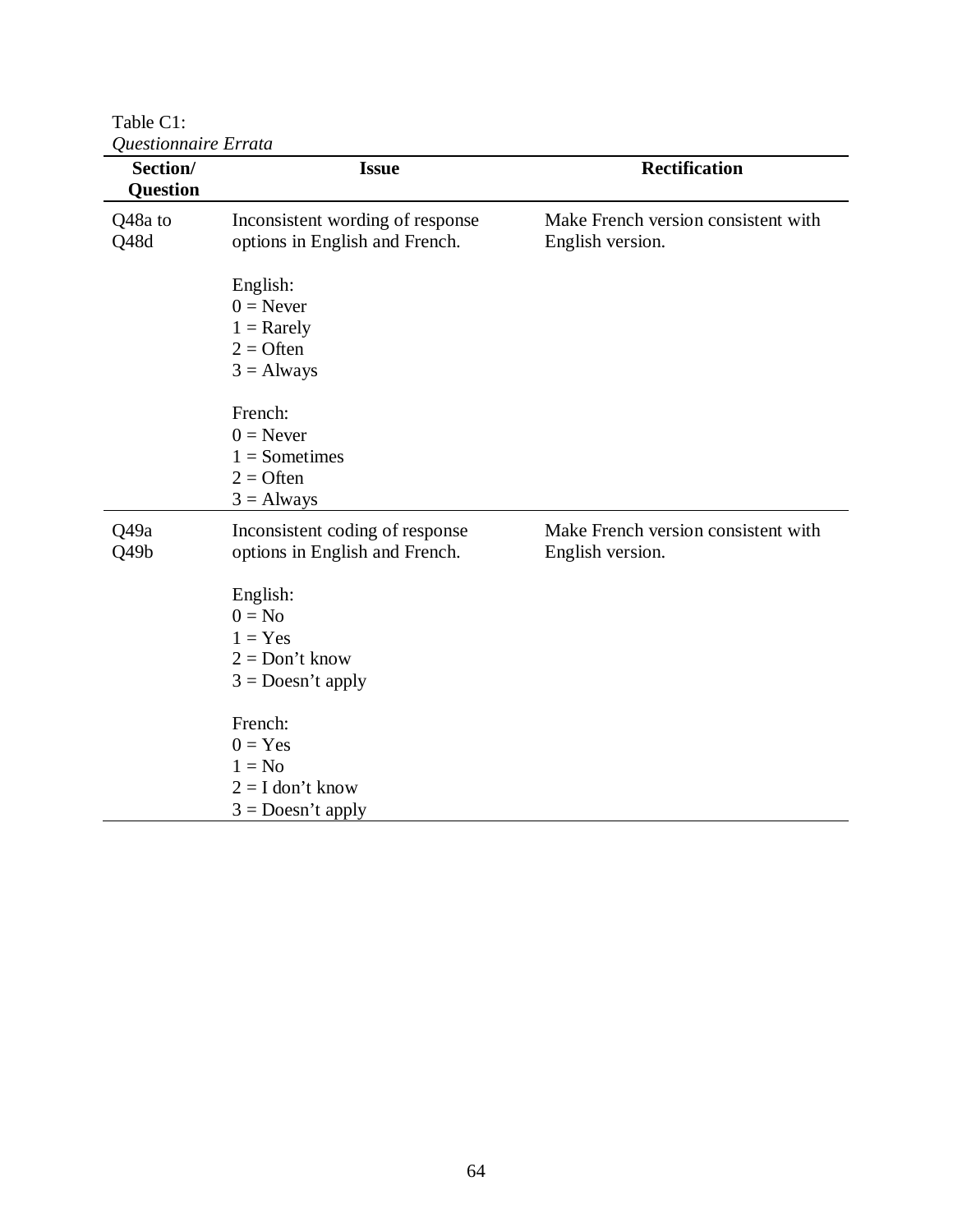Table C1:

| Questionnaire Errata                   |                                                                         |                                                         |  |  |
|----------------------------------------|-------------------------------------------------------------------------|---------------------------------------------------------|--|--|
| Section/                               | <b>Issue</b>                                                            | <b>Rectification</b>                                    |  |  |
| <b>Question</b>                        |                                                                         |                                                         |  |  |
| Transition<br>statement,<br>section B, | Inconsistent wording between English<br>and French.                     | Make French version consistent with<br>English version. |  |  |
| p.20                                   | English:                                                                |                                                         |  |  |
|                                        | Note: If you were admitted to CSC                                       |                                                         |  |  |
|                                        | after November 2006, please answer                                      |                                                         |  |  |
|                                        | the questions below thinking about                                      |                                                         |  |  |
|                                        | your prison experience in CSC since                                     |                                                         |  |  |
|                                        | then.                                                                   |                                                         |  |  |
|                                        | French:                                                                 |                                                         |  |  |
|                                        | If you were admitted after November                                     |                                                         |  |  |
|                                        | 1, 2006, please answer for the period                                   |                                                         |  |  |
|                                        | since your admission until today.                                       |                                                         |  |  |
| Q61                                    | Inconsistent wording of question<br>across English and French versions. | Make French version consistent with<br>English version. |  |  |
|                                        | English:                                                                |                                                         |  |  |
|                                        | Since last November in prison, have                                     |                                                         |  |  |
|                                        | you had sex with anyone who had                                         |                                                         |  |  |
|                                        | HIV, hepatitis C or sexually                                            |                                                         |  |  |
|                                        | transmitted infections?                                                 |                                                         |  |  |
|                                        | French:                                                                 |                                                         |  |  |
|                                        | Since last November in the institution,                                 |                                                         |  |  |
|                                        | have you had unprotected sexual                                         |                                                         |  |  |
|                                        | relations with a person with HIV,                                       |                                                         |  |  |
|                                        | hepatitis C or with a sexually                                          |                                                         |  |  |
|                                        | transmitted infection?                                                  |                                                         |  |  |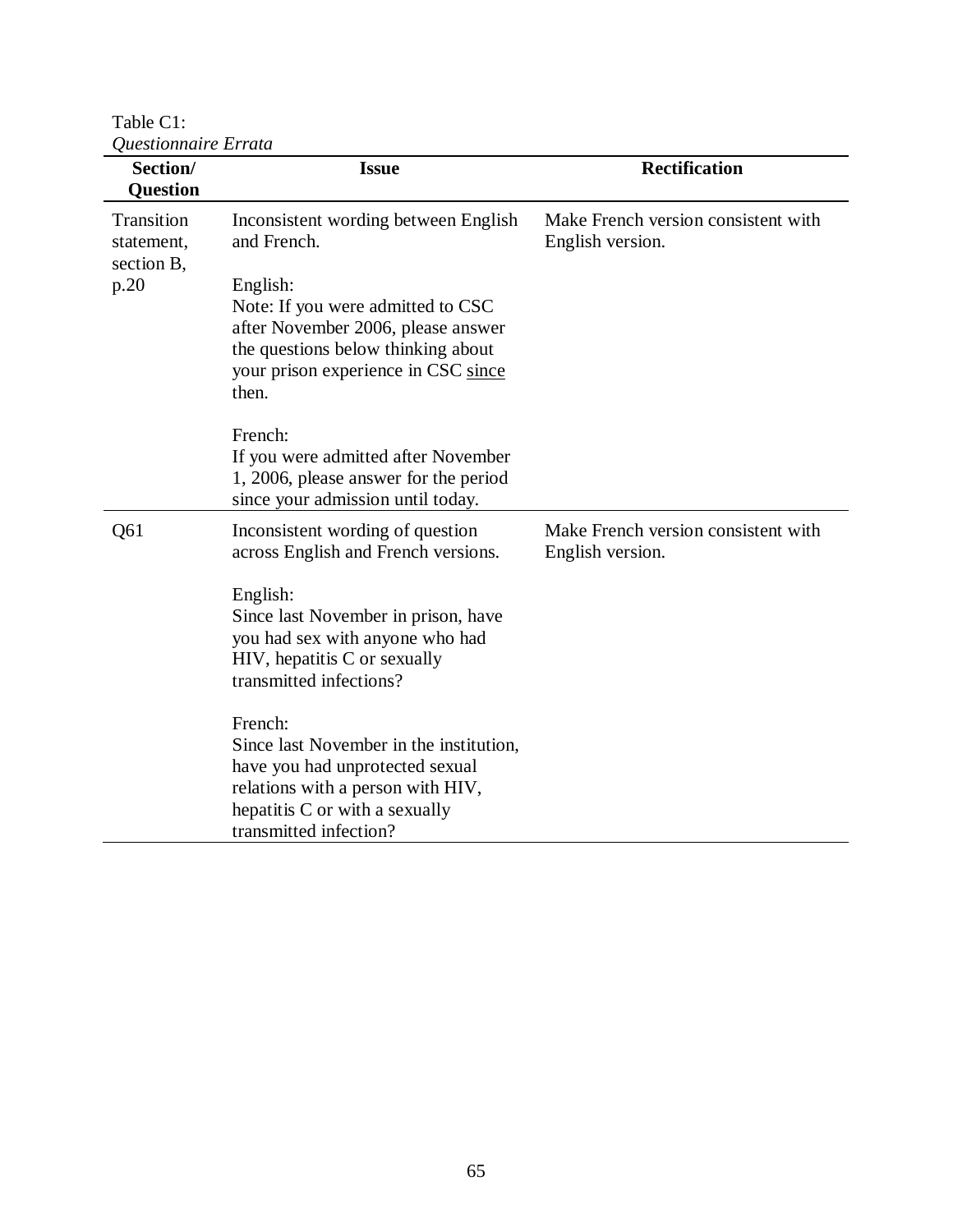Table C1: *Questionnaire Errata*

| Section/<br><b>Question</b>            | <b>Issue</b>                                                                                                                                       | <b>Rectification</b>                                    |
|----------------------------------------|----------------------------------------------------------------------------------------------------------------------------------------------------|---------------------------------------------------------|
| Transition<br>statement,<br>section B, | Inconsistent wording between English<br>and French.                                                                                                | Make French version consistent with<br>English version. |
| p.21                                   | English:<br>If you were admitted after November<br>2006, please answer thinking about<br>your prison experience in CSC since<br>you were admitted. |                                                         |
|                                        | French:<br>If you were admitted after November<br>1, 2006, please answer for the period<br>since your admission until today.                       |                                                         |
| Q74                                    | Inconsistent coding of response<br>options in English and French.                                                                                  | Make French version consistent with<br>English version. |
|                                        | English:<br>$0 =$ Never<br>$1 =$ Rarely<br>$2 =$ Often<br>$3 =$ Always                                                                             |                                                         |
|                                        | French:<br>$0 =$ Never<br>$1 =$ Rarely<br>$1 =$ Often<br>$1 =$ Always                                                                              |                                                         |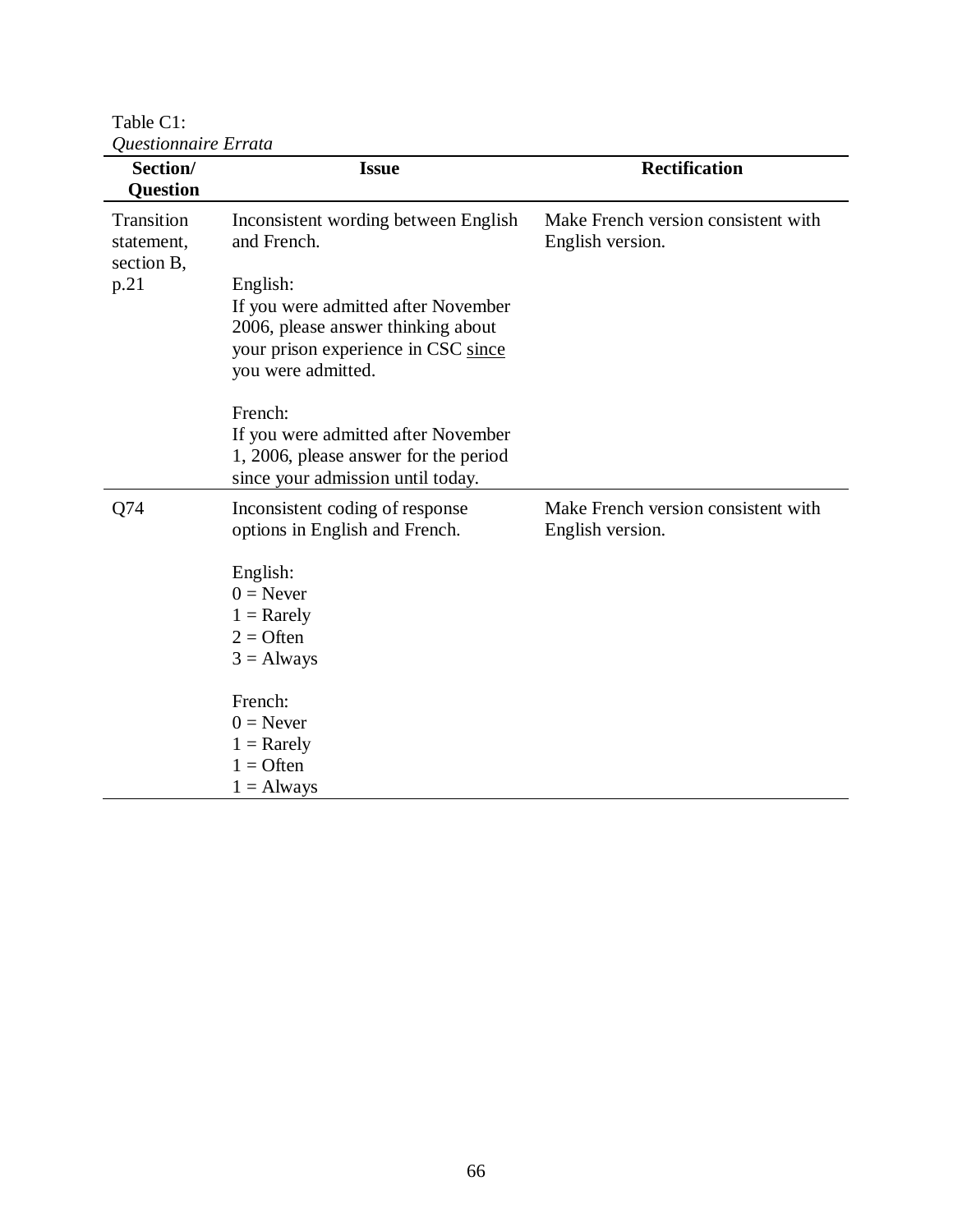Table C1:

| Questionnaire Errata |                                         |                                     |
|----------------------|-----------------------------------------|-------------------------------------|
| Section/             | <b>Issue</b>                            | <b>Rectification</b>                |
| Question             |                                         |                                     |
| Q79                  | Inconsistent wording of response        | Make French version consistent with |
|                      | options in English and French.          | English version.                    |
|                      | English:                                |                                     |
|                      | $0 = No$                                |                                     |
|                      | $1 = Yes$                               |                                     |
|                      | $2 =$ Didn't know if they were infected |                                     |
|                      | or not                                  |                                     |
|                      | French:                                 |                                     |
|                      | $0 = No$                                |                                     |
|                      | $1 = Yes$ , I knew this person was      |                                     |
|                      | infected                                |                                     |
|                      | $2 = I$ didn't know if the person was   |                                     |
|                      | infected                                |                                     |
| Q84                  | Inconsistent wording of response        | Make French version consistent with |
|                      | options in English and French.          | English version.                    |
|                      | English:                                |                                     |
|                      | $0 = No$                                |                                     |
|                      | $1 = Yes$                               |                                     |
|                      | $2 =$ Didn't know if they were infected |                                     |
|                      | or not                                  |                                     |
|                      | French:                                 |                                     |
|                      | $0 = No$                                |                                     |
|                      | $1 = Yes$ , I knew this person was      |                                     |
|                      | infected                                |                                     |
|                      | $2 = I$ didn't know if the person was   |                                     |
|                      | infected                                |                                     |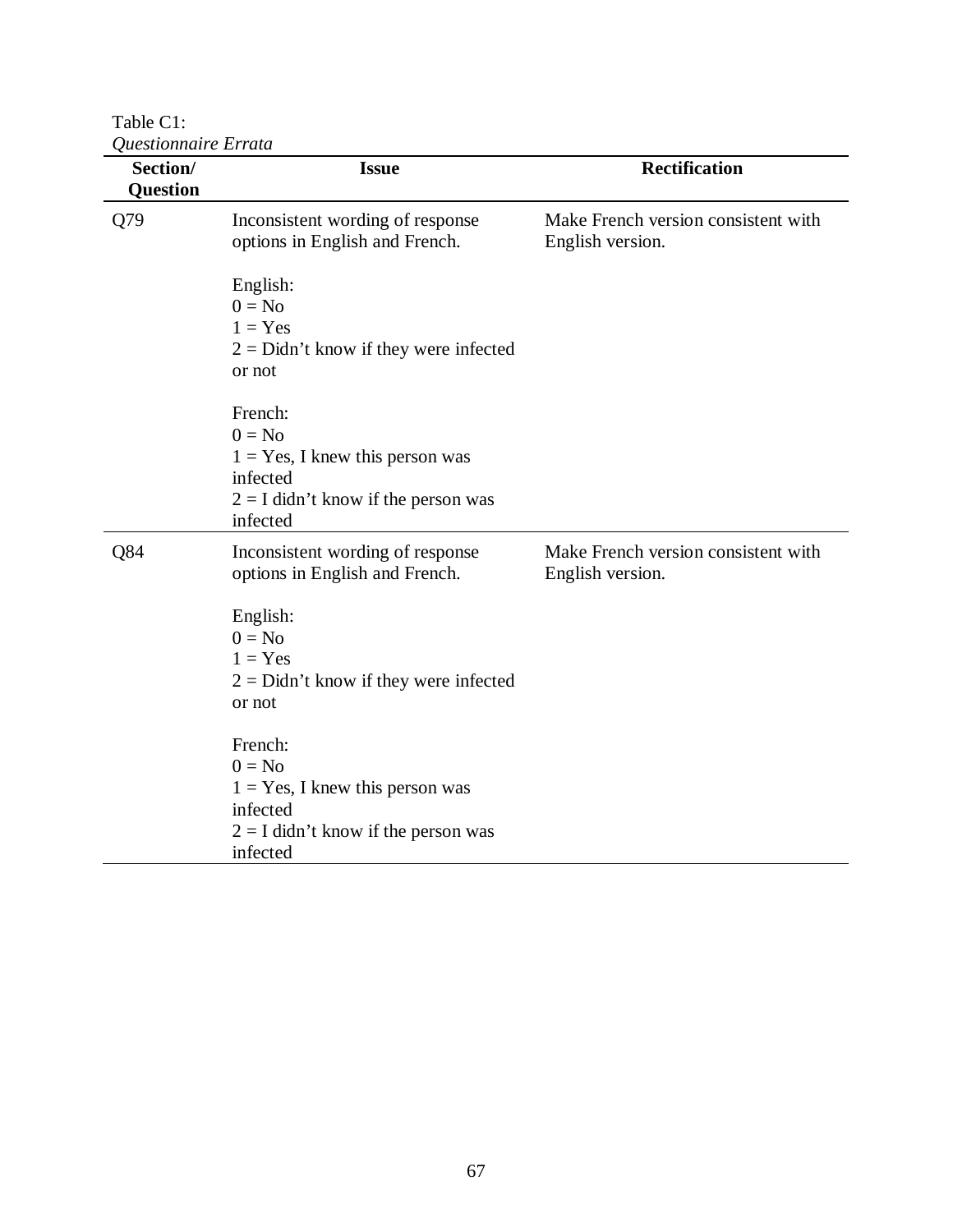Table C1:<br>*Questionno Questionnaire Errata*

| Section/<br><b>Question</b> | <b>Issue</b>                                                                                                                                                                    | <b>Rectification</b>                                                                               |
|-----------------------------|---------------------------------------------------------------------------------------------------------------------------------------------------------------------------------|----------------------------------------------------------------------------------------------------|
| Q86a to<br>Q86d             | Inconsistent wording of response<br>options in English and French.                                                                                                              | Make French version consistent with<br>English version.                                            |
|                             | English:<br>$0 =$ Never<br>$1 =$ Rarely<br>$2 =$ Often<br>$3 =$ Always                                                                                                          |                                                                                                    |
|                             | French:<br>$0 =$ Never<br>$1 =$ Sometimes<br>$2 =$ Often<br>$3 =$ Always                                                                                                        |                                                                                                    |
| Q100                        | In the English version, the program<br>description has a typographical error in<br>the following sentence: "The course is<br>also about how diseases such as can be<br>spread." | The sentence should read as follows:<br>"The course is also about how diseases"<br>can be spread." |
| Q102                        | Inconsistent coding of response<br>options in English and French.                                                                                                               | Make French version consistent with<br>English version.                                            |
|                             | English:<br>$0 = Yes$<br>$1 = No$<br>$2 = I'm$ a PEC counsellor                                                                                                                 |                                                                                                    |
|                             | French:<br>$0 = No$<br>$1 = Yes$<br>$2 = I'm$ a PEC counsellor                                                                                                                  |                                                                                                    |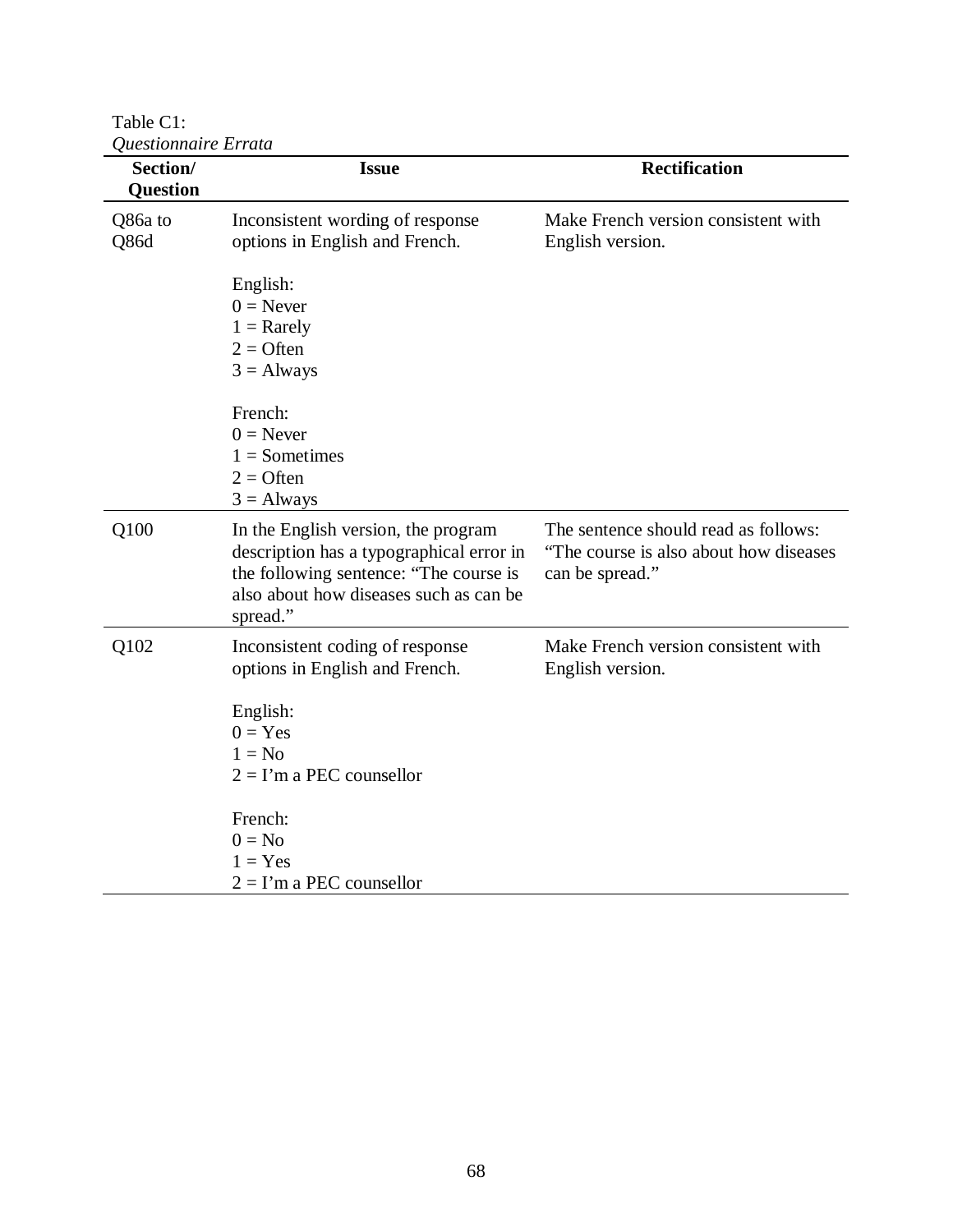Table C1:

| Questionnaire Errata |                                                                                                            |                                                                                                            |  |  |
|----------------------|------------------------------------------------------------------------------------------------------------|------------------------------------------------------------------------------------------------------------|--|--|
| Section/<br>Question | <b>Issue</b>                                                                                               | <b>Rectification</b>                                                                                       |  |  |
|                      |                                                                                                            |                                                                                                            |  |  |
| Q109                 | Inconsistent coding of response<br>options in English and French.                                          | Make French version consistent with<br>English version.                                                    |  |  |
|                      | English:<br>$0 = No$ , I was never tested<br>$1 = Don't know$<br>$2 = Yes$ , I was tested                  |                                                                                                            |  |  |
|                      | French:<br>$0 = No$ , I was never tested<br>$1 = Yes$ , I was tested<br>$2 = I$ don't know                 |                                                                                                            |  |  |
| Q110, No, a          | Inconsistent wording of response<br>options in English and French.                                         | Make French version consistent with<br>English version.                                                    |  |  |
|                      | English:<br>$5 = I$ have HIV<br>$6 = I$ was already tested and was<br>negative                             |                                                                                                            |  |  |
|                      | French:<br>$5 = I$ already knew I had HIV<br>$6 = I$ already knew I didn't have HIV                        |                                                                                                            |  |  |
| Q114                 | Error in coding of English question.                                                                       | Code as follows:                                                                                           |  |  |
|                      | $1 = No$ , I'm not currently taking HIV<br>medication<br>$1 = Yes$ , I'm still taking my HIV<br>medication | $0 = No$ , I'm not currently taking HIV<br>medication<br>$1 = Yes$ , I'm still taking my HIV<br>medication |  |  |
| $Q120$ , Yes, b      | Inconsistent wording of question<br>across English and French versions.                                    | Make French version consistent with<br>English version.                                                    |  |  |
|                      | English:<br>What was the result of your last<br>hepatitis C test?                                          |                                                                                                            |  |  |
|                      | French:<br>What was the result of the hepatitis C<br>test at admission?                                    |                                                                                                            |  |  |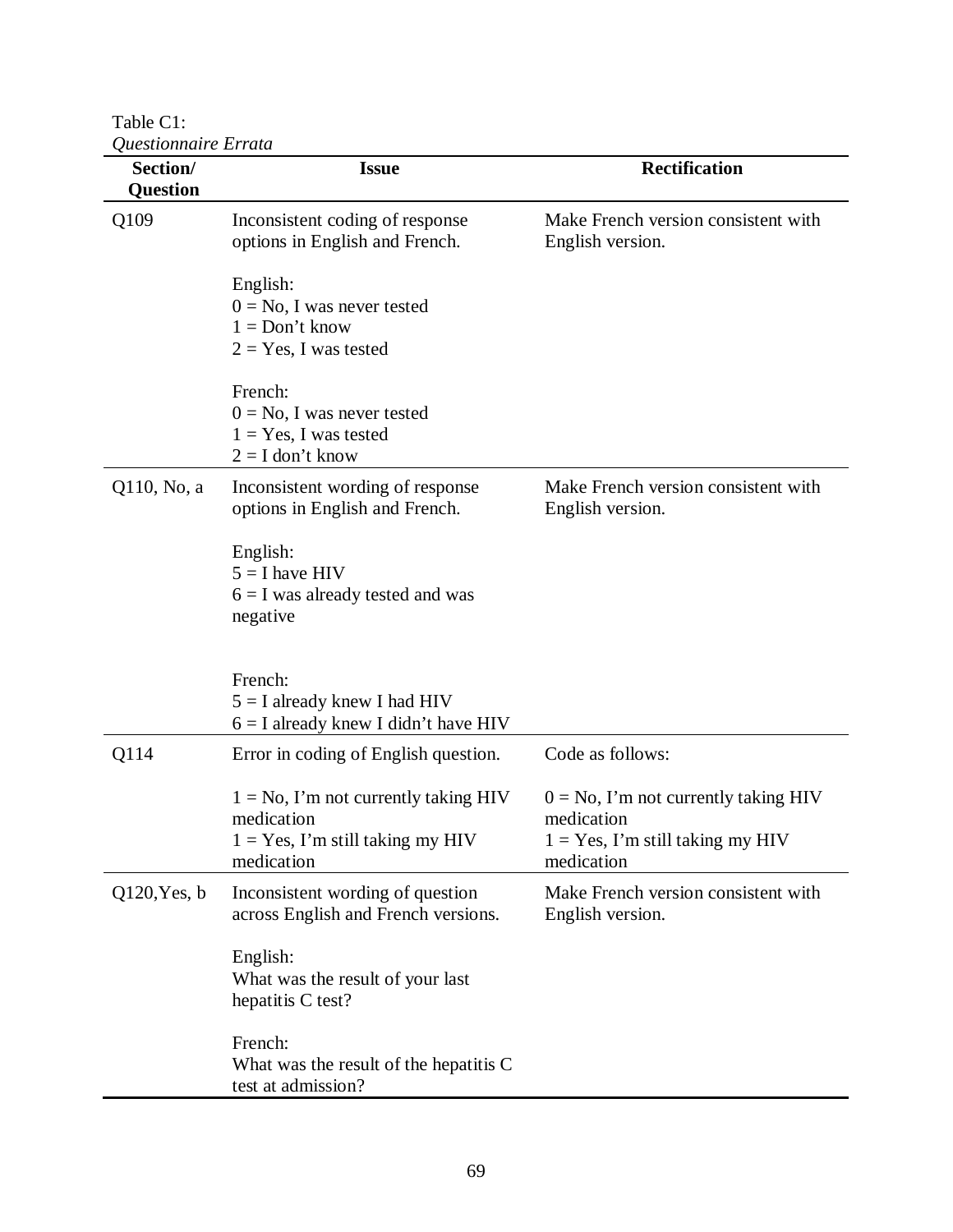## **Appendix D: Answers to Survey Questions on Human Immunodeficiency Virus and Hepatitis C**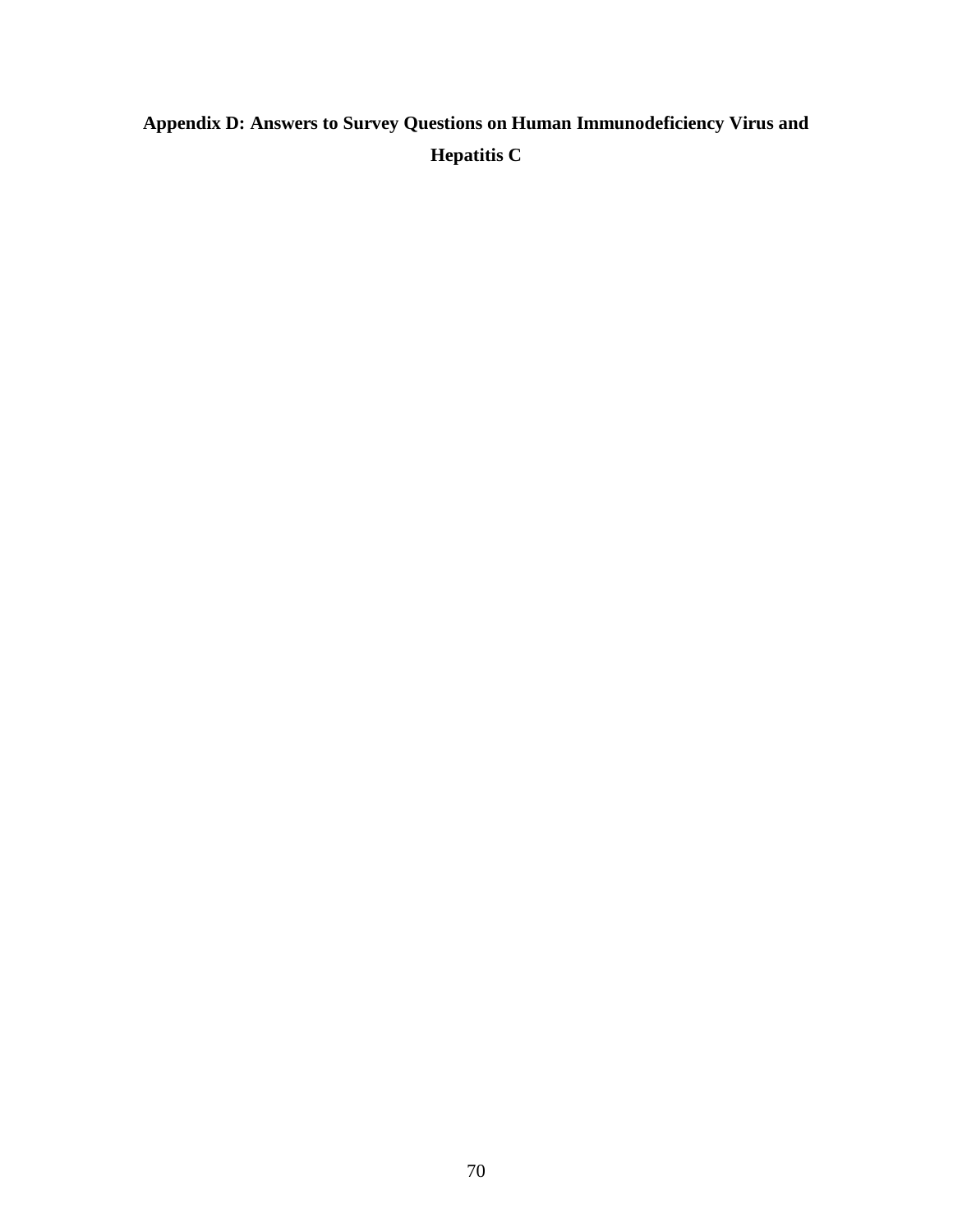*Answers to survey questions on HIV and hepatitis C*

## **HIV FACTS**

- You can't tell if a person has HIV just by looking at them.
- HIV can be found in blood, semen (cum), vaginal fluid (cum), and breast milk of an infected person.
- You can get HIV if you have unprotected sex (if you don't use a condom or dental dam) with a person who has HIV.
- You can get HIV if you share rigs (needles/syringes) and works (water, cooker, spoons, cotton) with someone who has HIV.
- You can get HIV if you share tattooing or piercing equipment with someone who has HIV.
- HIV can enter through cuts and open sores on the skin and in the vagina, rectum (bum), mouth and nose.
- To find out if you have HIV, ask a nurse in Health Care for a blood test.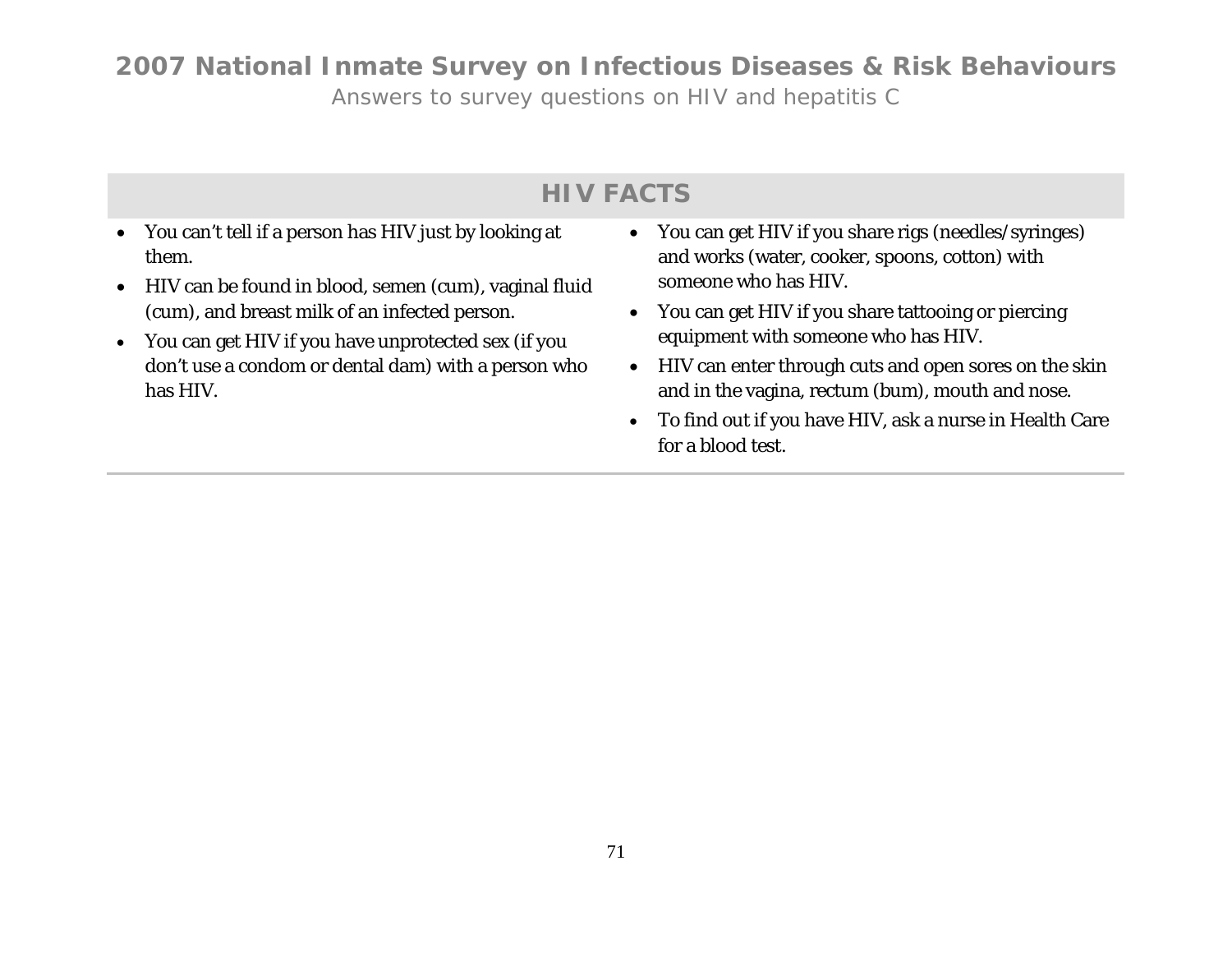| Question                                                                                                                           | <b>Answer</b> | Here's why                                                                                                                                                                                                                                                                                                                                                                                                                                                     |
|------------------------------------------------------------------------------------------------------------------------------------|---------------|----------------------------------------------------------------------------------------------------------------------------------------------------------------------------------------------------------------------------------------------------------------------------------------------------------------------------------------------------------------------------------------------------------------------------------------------------------------|
| a. Is HIV spread by coughing or<br>sneezing?                                                                                       | <b>No</b>     | There are no reports of anyone getting HIV from being<br>exposed to coughing or sneezing by a person who has<br>HIV.<br>There can be a small amount of HIV in saliva (spit) but<br>not enough to infect a person.                                                                                                                                                                                                                                              |
| <b>b.</b> Is a woman protected from HIV<br>during sexual intercourse if the<br>man pulls out his penis before he<br>climaxes/cums? | <b>No</b>     | HIV could be in his ejaculate (cum) and in his pre-<br>ejaculate (or "pre-cum" - liquid that is released from the<br>penis before he cums).<br>Even if he pulls out his penis before he cums, the "pre-<br>cum" will have already entered the woman. This also<br>explains why women can get pregnant even if a man<br>pulls out his penis before he cums.<br>Sexual intercourse (penile-vaginal) without a condom is<br>a high-risk activity for getting HIV. |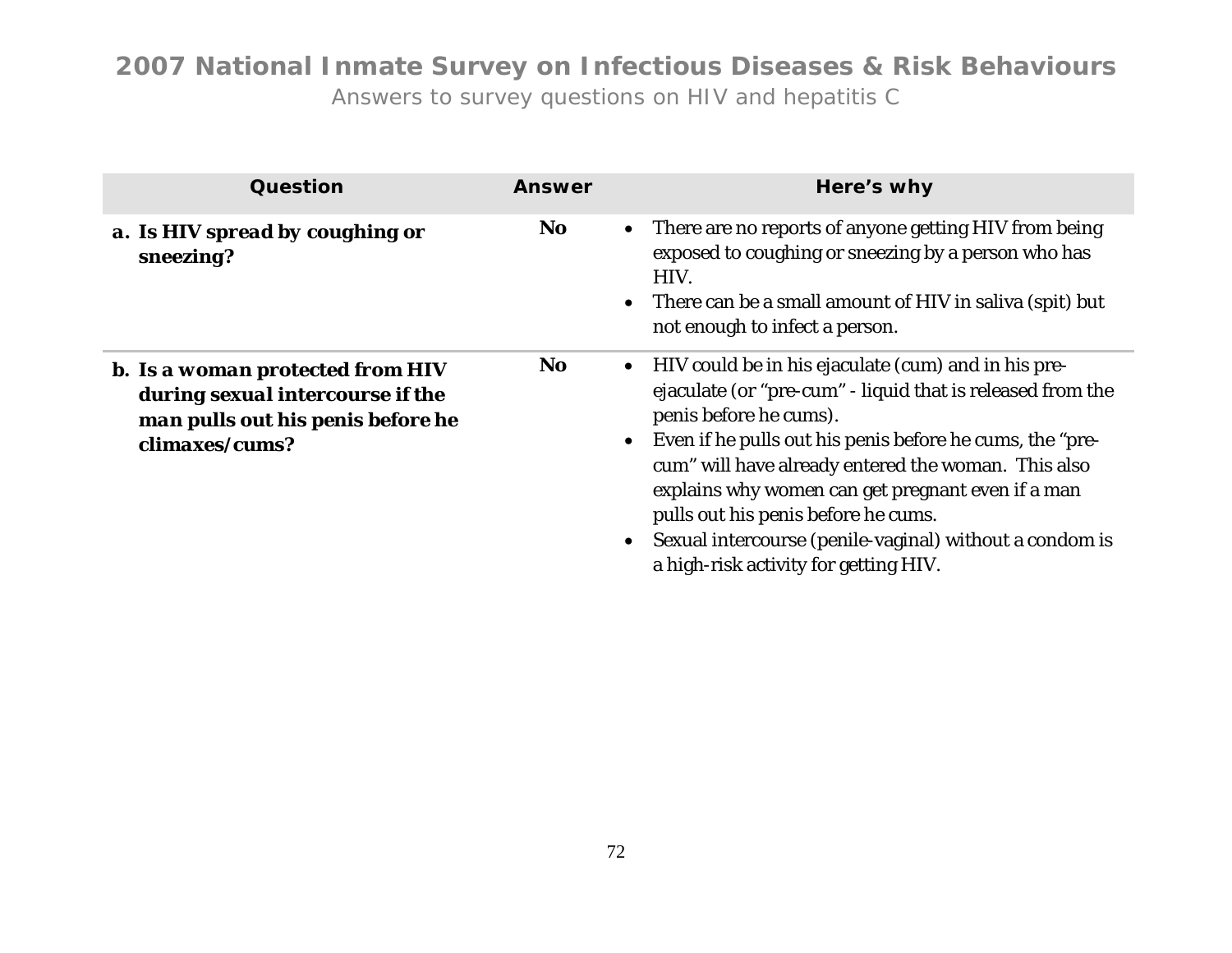| c. Is there a risk of getting HIV if a<br>person has unprotected anal sex?                                                                          | Yes        | The skin inside the bum is thin and can be easily cut. If<br>HIV-infected cum or blood enters the cut, a person could<br>HIV.<br>Anal sex without a condom is a high-risk activity for<br>getting HIV.<br>Always use a condom and lots of water-based lubricant<br>when having anal sex.                                       |
|-----------------------------------------------------------------------------------------------------------------------------------------------------|------------|--------------------------------------------------------------------------------------------------------------------------------------------------------------------------------------------------------------------------------------------------------------------------------------------------------------------------------|
| d. If a person washes their<br>genitals/private parts after sex,<br>can they protect themselves from<br>getting HIV?                                | <b>No</b>  | The HIV will have entered your body during sex, so<br>washing after sex will not kill the HIV.<br>Urinating (peeing) or douching after sex will not kill the<br>HIV either.<br>Always use protection (condom, dental dam or non-<br>microwavable plastic wrap) when having sex.                                                |
| e. Is there such a thing as a female<br>condom that can be used by<br>women to protect themselves from<br>getting HIV during sexual<br>intercourse? | <b>Yes</b> | With the female condom, a woman does not have to<br>depend on her male partner to wear a condom.<br>The woman puts the female condom in her vagina.<br>Some people use the female condom for anal sex. The<br>female condom is inserted in the bum. Lots of water-<br>based lubricant should be used as the condom could tear. |
| f. Is HIV spread from one person to<br>another if they share a drink?                                                                               | <b>No</b>  | There have been no reports of getting HIV by drinking<br>from the same glass as someone with HIV.<br>There can be HIV in saliva (spit), but not enough to<br>infect a person.                                                                                                                                                  |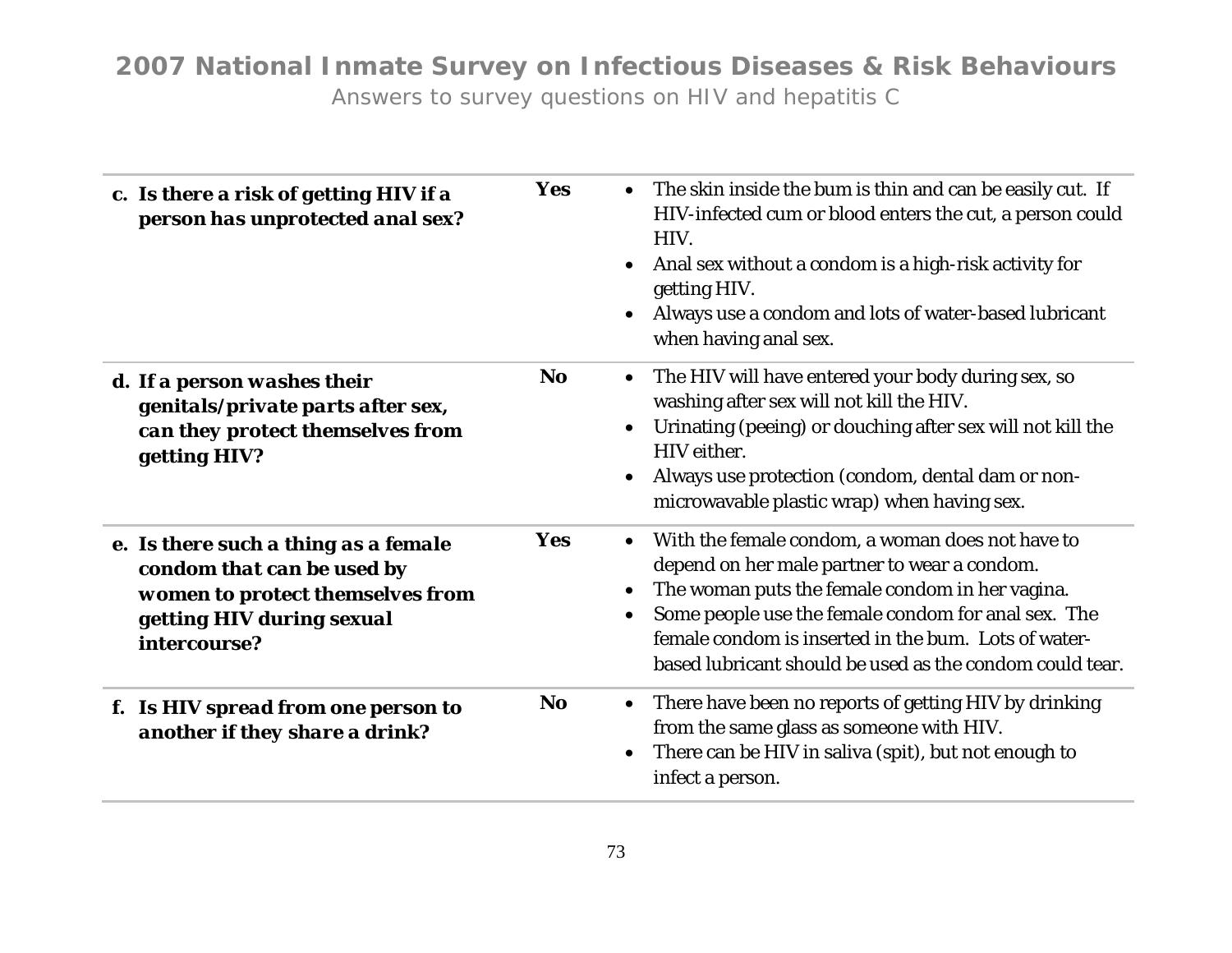| g. If a person is taking antibiotics,<br>are they protected from getting<br>HIV?                           | <b>No</b>  | There are no medications that you can take to prevent<br>you from getting HIV.<br>You can prevent yourself from getting HIV by:<br>using condoms and dental dams;<br>O<br>not using someone else's rigs and works; and;<br>O<br>not using someone else's tattooing or piercing<br>O<br>equipment.                                                                                                                                                       |
|------------------------------------------------------------------------------------------------------------|------------|---------------------------------------------------------------------------------------------------------------------------------------------------------------------------------------------------------------------------------------------------------------------------------------------------------------------------------------------------------------------------------------------------------------------------------------------------------|
| h. Is HIV spread in swimming pools<br>and hot tubs?                                                        | <b>No</b>  | • There are no reports of someone getting HIV by sharing<br>a hot tub or swimming in a pool with a person who has<br>HIV.                                                                                                                                                                                                                                                                                                                               |
| i. Is it possible to get HIV from oral<br>sex?                                                             | <b>Yes</b> | HIV can be found in ejaculate (cum) and vaginal fluids.<br>If you have an open sore in your mouth and you go down<br>on someone with HIV, the virus could enter your body<br>through the open sore.<br>Unprotected oral sex is a low-risk activity for getting<br>HIV, but you should always use a non-lubricated condom<br>when going down on a man. Use a dental dam or non-<br>microwavable plastic wrap as a barrier when going down<br>on a woman. |
| j. If a person uses Vaseline or baby<br>oil with a condom, does this lower<br>their chance of getting HIV? | <b>No</b>  | Vaseline or baby oil will weaken a latex condom making<br>it easier for the condom to break.<br>Use only water-based lubricants                                                                                                                                                                                                                                                                                                                         |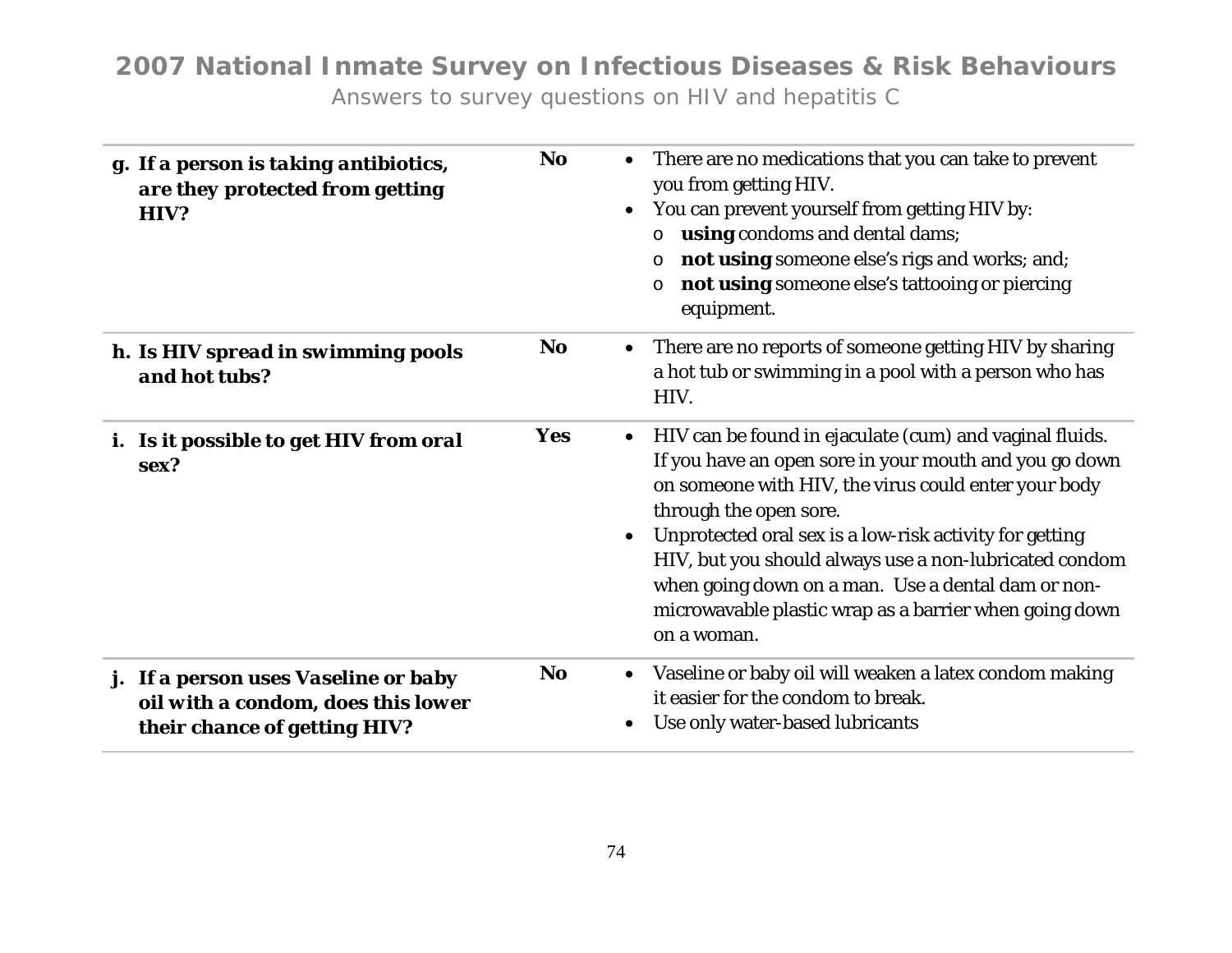| k. Is there a risk of getting HIV if a<br>person shoots up with a needle<br>used by someone else?                                    | <b>Yes</b> | Using someone else's rig (syringe/needle) is a high-risk<br>activity for getting HIV.<br>Full strength bleach will kill HIV and should be used if<br>$\bullet$<br>you use someone else's syringe. |
|--------------------------------------------------------------------------------------------------------------------------------------|------------|---------------------------------------------------------------------------------------------------------------------------------------------------------------------------------------------------|
| 1. Is HIV spread through food?                                                                                                       | No.        | • There are no reports of a person getting HIV from food.                                                                                                                                         |
| m. Is there medication a person can<br>take that will cure HIV?                                                                      | No.        | $\bullet$ There is no cure for HIV.<br>• There are drugs that a person with HIV can take to help<br>them live longer.                                                                             |
| n. Is plastic wrap (Saran wrap) as<br>effective as a condom in protecting<br>a person from getting HIV during<br>sexual intercourse? | No.        | • Plastic wrap can easily slip off a penis during and after<br>insertion.<br>• For oral sex, you can use plastic wrap (the non-<br>microwavable kind) instead of a dental dam.                    |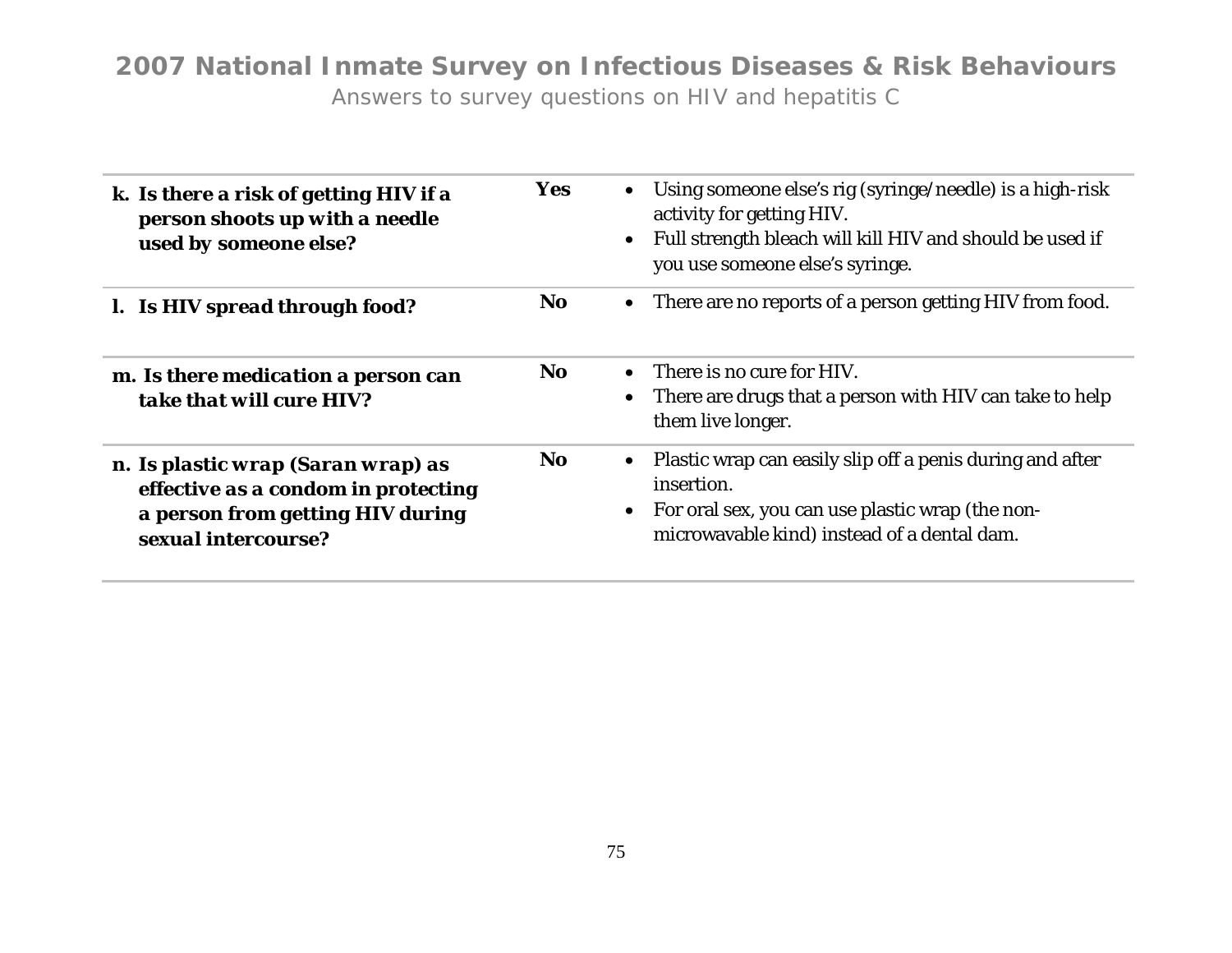| More about HIV                                                                                                                                                          |                                                                                                                                                                                                                                                                                                                                                                                                                                                                                 |  |
|-------------------------------------------------------------------------------------------------------------------------------------------------------------------------|---------------------------------------------------------------------------------------------------------------------------------------------------------------------------------------------------------------------------------------------------------------------------------------------------------------------------------------------------------------------------------------------------------------------------------------------------------------------------------|--|
| If you have a sexually transmitted infection (STI), such as<br>chlamydia, gonorrhoea, syphilis, herpes, or genital warts,<br>you could be at high-risk for getting HIV. | Here's why<br>• Some STIs can cause open sores in and/or around the<br>genitals and anus. You may have open sores and not<br>even know it. When you use a condom or dental dam,<br>you can protect yourself and your partner from not only<br>HIV, but other STIs as well.<br>• If you have any open sores in and/or around your<br>genitals or anus, or you think you might have sores in<br>your vagina or bum, see a nurse in health care. STIs can<br>be treated and cured. |  |
|                                                                                                                                                                         |                                                                                                                                                                                                                                                                                                                                                                                                                                                                                 |  |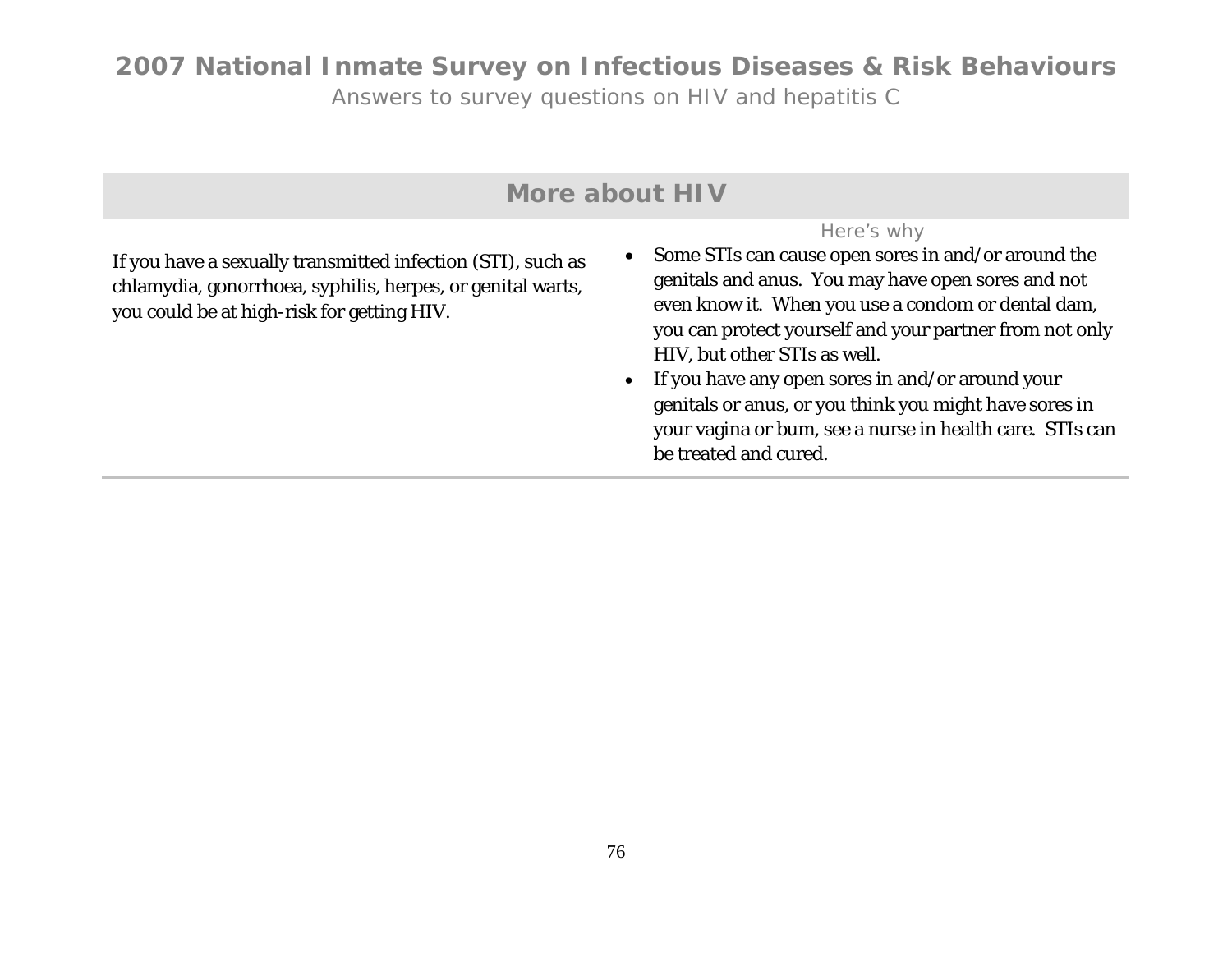*Answers to survey questions on HIV and hepatitis C*

## **HEPATITIS C FACTS**

- You can't tell if a person has hepatitis C just by looking at them.
- The hepatitis C virus can be found in the blood of an infected person.
- You can get hepatitis C if you have blood to blood contact (an open bleeding cut comes into contact with an open bleeding cut) with a person who has hepatitis C.
- You can get hepatitis C if you share rigs (needles/syringes) and works (water, cooker, spoons, cotton) with someone who has hepatitis C.
- You can get hepatitis C if you share tattooing or piercing equipment with someone who has hepatitis C.
- You can get hepatitis C if you have unprotected sex (if you don't use a condom or dental dam) with a person who has hepatitis C.
- Hepatitis C can enter through cuts and open sores on the skin and in the vagina, rectum (bum), mouth and nose.
- The hepatitis C virus can live for a long time in blood outside the body – up to 4 days.
- To find out if you have hepatitis C, ask a nurse in Health Care for a blood test.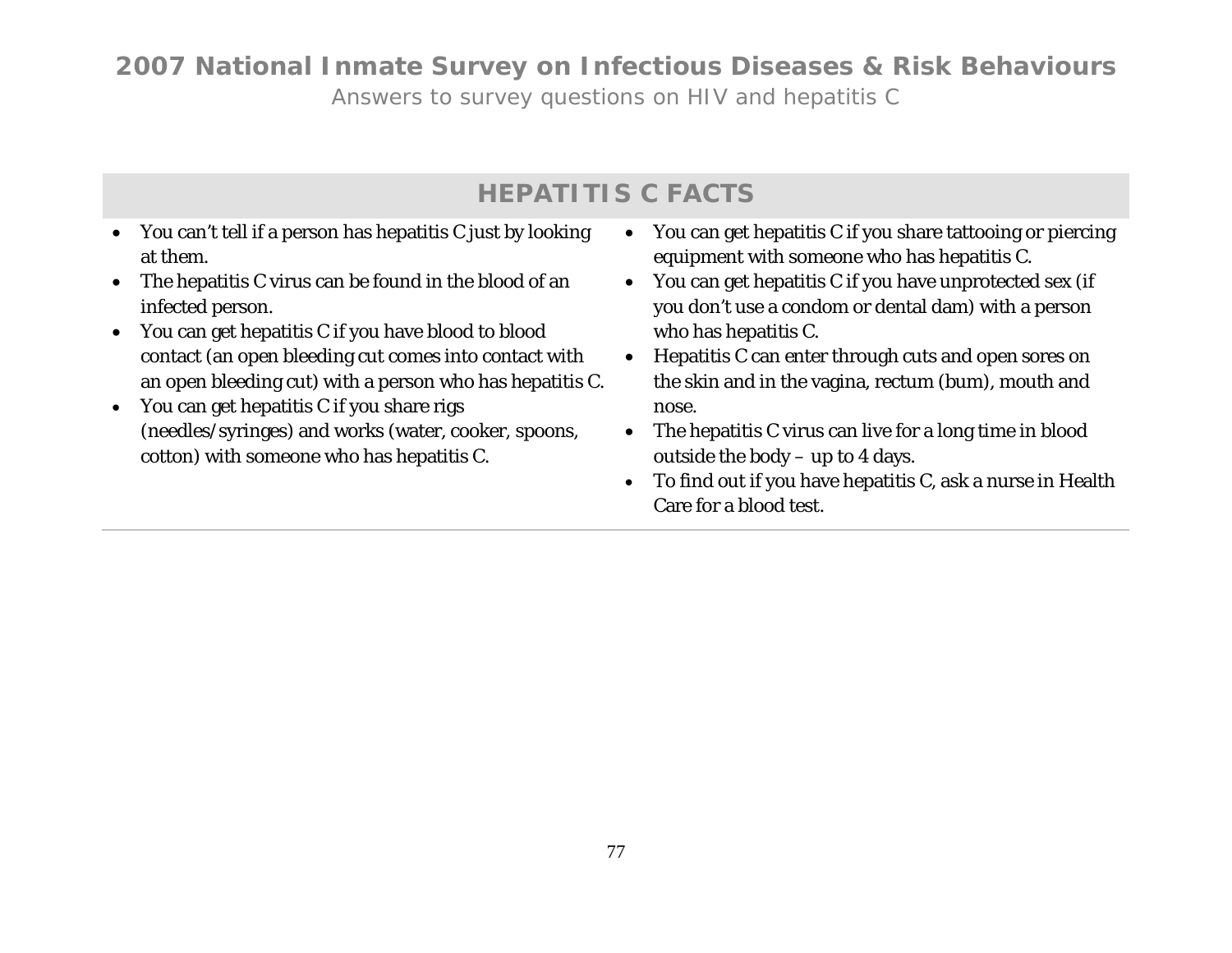| Question                                                                                                                        | Answer     | Here's why                                                                                                                                                                                                                                                                                                                                                                                                                                                                                                   |
|---------------------------------------------------------------------------------------------------------------------------------|------------|--------------------------------------------------------------------------------------------------------------------------------------------------------------------------------------------------------------------------------------------------------------------------------------------------------------------------------------------------------------------------------------------------------------------------------------------------------------------------------------------------------------|
| a. Is it possible for someone to get<br>hepatitis C if they borrow straws and<br>/ or crack pipes to snort or smoke<br>cocaine? | Yes        | There could be hepatitis C-infected blood on the straw or<br>$\bullet$<br>crack pipe that you might not be able to see.<br>When the cocaine is snorted or smoked, hepatitis C-<br>$\bullet$<br>infected blood can enter the body through cuts in your<br>nose or on your lips.                                                                                                                                                                                                                               |
| <b>b.</b> Is it possible for a person to get<br>hepatitis C if they have unprotected<br>sexual intercourse?                     | Yes        | Hepatitis C is spread through blood to blood contact.<br>If there are open sores on the penis, in the vagina or in<br>$\bullet$<br>the bum, you could get hepatitis C if you have<br>unprotected sexual intercourse with a hepatitis C-<br>infected person who also has open sores.<br>Unprotected sexual intercourse is a low-risk activity for<br>getting hepatitis C.<br>You should use a condom to protect yourself from<br>hepatitis C, because you may have cuts or open sores<br>you're not aware of. |
| c. Is there a risk of getting infected with<br>hepatitis C while getting a tattoo or<br>piercing?                               | <b>Yes</b> | There may be hepatitis C-infected blood that you cannot<br>$\bullet$<br>see on the piercing and tattooing equipment.<br>There could be also be blood in the inks used for<br>$\bullet$<br>tattooing.<br>Using someone else's tattooing or piercing equipment is<br>$\bullet$<br>a high-risk activity for getting hepatitis C.                                                                                                                                                                                |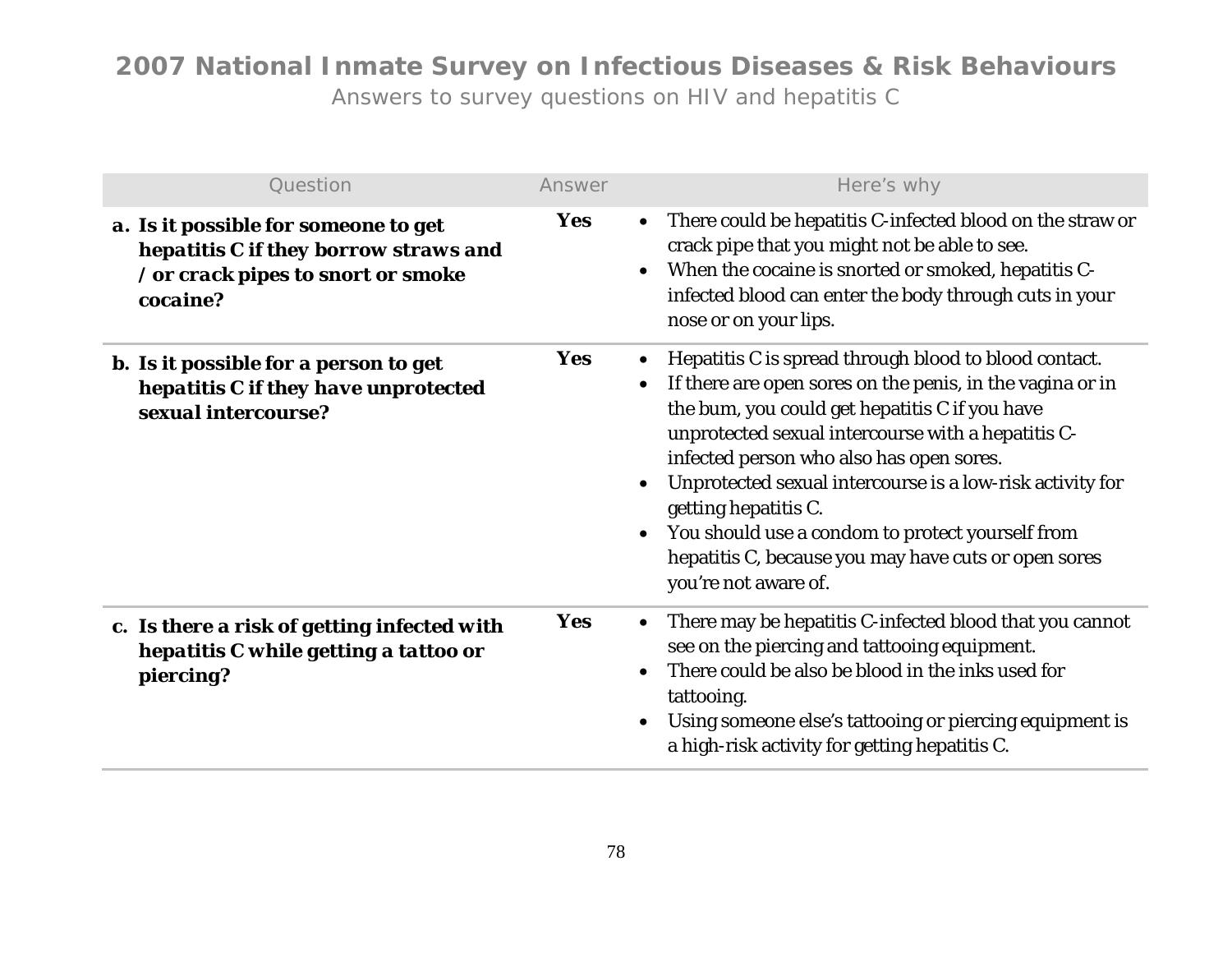| d. Is hepatitis C spread through food?                                                                                       | <b>No</b>  | There are no reports of a person getting hepatitis C from<br>$\bullet$<br>food                                                                                                                                                                                                                          |
|------------------------------------------------------------------------------------------------------------------------------|------------|---------------------------------------------------------------------------------------------------------------------------------------------------------------------------------------------------------------------------------------------------------------------------------------------------------|
| e. Is there a vaccine that can prevent<br>people from getting hepatitis C?                                                   | <b>No</b>  | There are vaccines to prevent people from getting<br>$\bullet$<br>hepatitis A and B, but there is no vaccine to prevent<br>someone from getting hepatitis C.                                                                                                                                            |
| f. Is there a risk of getting hepatitis C if<br>a person injects with a needle used by<br>someone else?                      | <b>Yes</b> | • Blood is almost always present in a used needle or<br>syringe, even though you may not be able to see it.<br>Using a needle/syringe that has been used by someone<br>else is a high-risk activity for getting hepatitis C.                                                                            |
| g. Is hepatitis C spread in hot tubs and<br>swimming pools?                                                                  | <b>No</b>  | • There are no reports of someone getting hepatitis C by<br>sharing a hot tub or swimming in a pool with someone<br>who has hepatitis C.                                                                                                                                                                |
| h. Is it true that some people live for<br>many years with hepatitis C without<br>feeling sick?                              | Yes        | Some people live for many years with hepatitis C and do<br>$\bullet$<br>not feel sick. However, even though they feel fine, they<br>are infectious and can infect others if their blood comes<br>into contact with the blood of another person.                                                         |
| <i>i.</i> Is it possible, with the use of<br>medications, to no longer be able to<br>detect hepatitis C in a person's blood? | Yes        | Until recently, doctors would tell their hepatitis C<br>$\bullet$<br>patients that they had "cleared the virus". This means<br>that the virus could no longer be detected in their blood.<br>Some doctors are now saying that the hepatitis is cured<br>when it can no longer be detected in the blood. |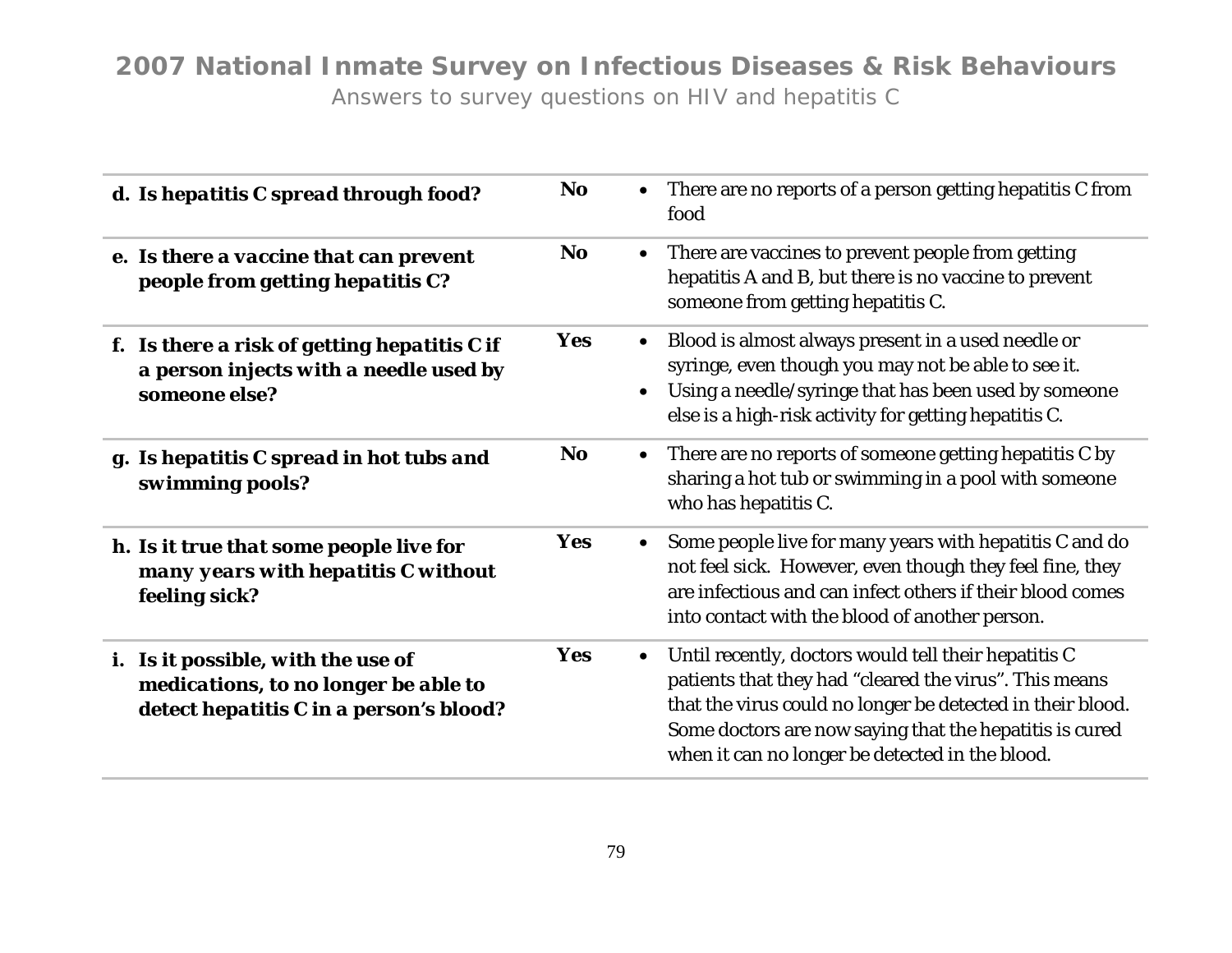| j. Is hepatitis C spread by coughing or<br>sneezing?                                                                                                                  | <b>No</b>  | $\bullet$ | There are no reports of anyone getting hepatitis C from<br>being exposed to coughing or sneezing by a person who<br>has hepatitis C.                                                                                                                                                                                                                                                            |
|-----------------------------------------------------------------------------------------------------------------------------------------------------------------------|------------|-----------|-------------------------------------------------------------------------------------------------------------------------------------------------------------------------------------------------------------------------------------------------------------------------------------------------------------------------------------------------------------------------------------------------|
| k. Once a person's hepatitis C has been<br>treated and the virus can't be detected<br>in their blood, is it possible for them<br>to get re-infected with hepatitis C? | <b>Yes</b> |           | A person can get infected with hepatitis C again if they<br>continue to practice risk behaviours such as sharing<br>injecting, tattooing and piercing equipment, sharing<br>razors or toothbrushes, or having unprotected sex where<br>there is blood to blood contact.                                                                                                                         |
| l. If a person is taking antibiotics, are<br>they safe from getting hepatitis C?                                                                                      | <b>No</b>  | $\bullet$ | There are no medications that you can take to prevent<br>you from getting hepatitis C.<br>You can prevent yourself from getting hepatitis C by:<br>using condoms and dental dams;<br>$\circ$<br>not using someone else's rigs and works;<br>$\circ$<br>not using someone else's razor or toothbrush; and;<br>$\circ$<br>not using someone else's tattooing or piercing<br>$\circ$<br>equipment. |
| m. Is hepatitis C spread from one person<br>to another if they share a drink?                                                                                         | <b>No</b>  | $\bullet$ | There are no reports of someone getting hepatitis C by<br>drinking from the same glass as someone with hepatitis<br>$C_{\cdot}$                                                                                                                                                                                                                                                                 |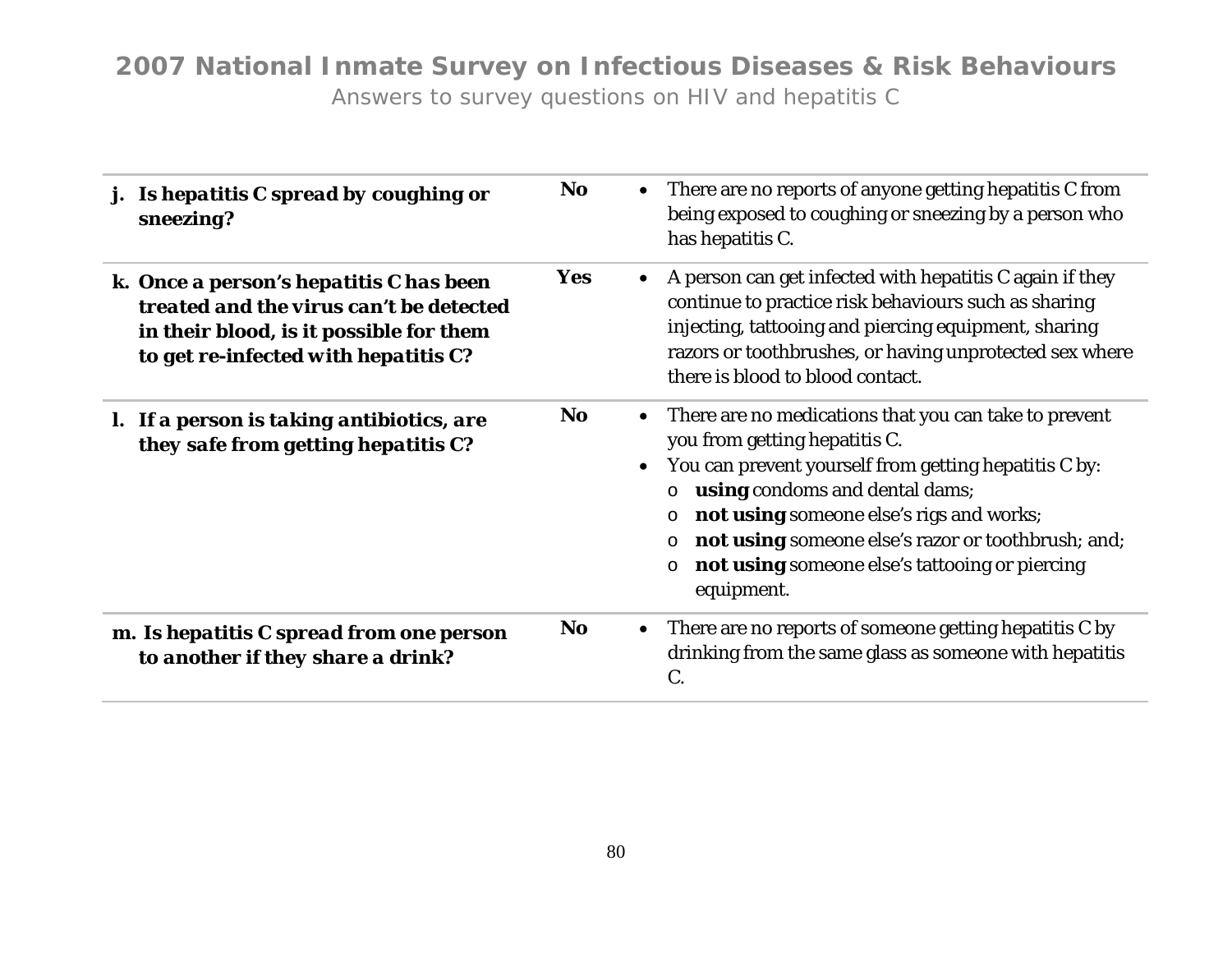| n. Is it possible for a person to get<br>hepatitis C if they borrow a razor or<br>toothbrush from someone? | <b>Yes</b> |  | • There could be blood on the razor or toothbrush which<br>you may not be able to see. If you have open cuts on your<br>face, you could get hepatitis C from a razor used by<br>someone who has hepatitis C. If you have open sores in<br>your mouth, you could get hepatitis C from a toothbrush<br>used by someone who has hepatitis C. |
|------------------------------------------------------------------------------------------------------------|------------|--|-------------------------------------------------------------------------------------------------------------------------------------------------------------------------------------------------------------------------------------------------------------------------------------------------------------------------------------------|
|------------------------------------------------------------------------------------------------------------|------------|--|-------------------------------------------------------------------------------------------------------------------------------------------------------------------------------------------------------------------------------------------------------------------------------------------------------------------------------------------|